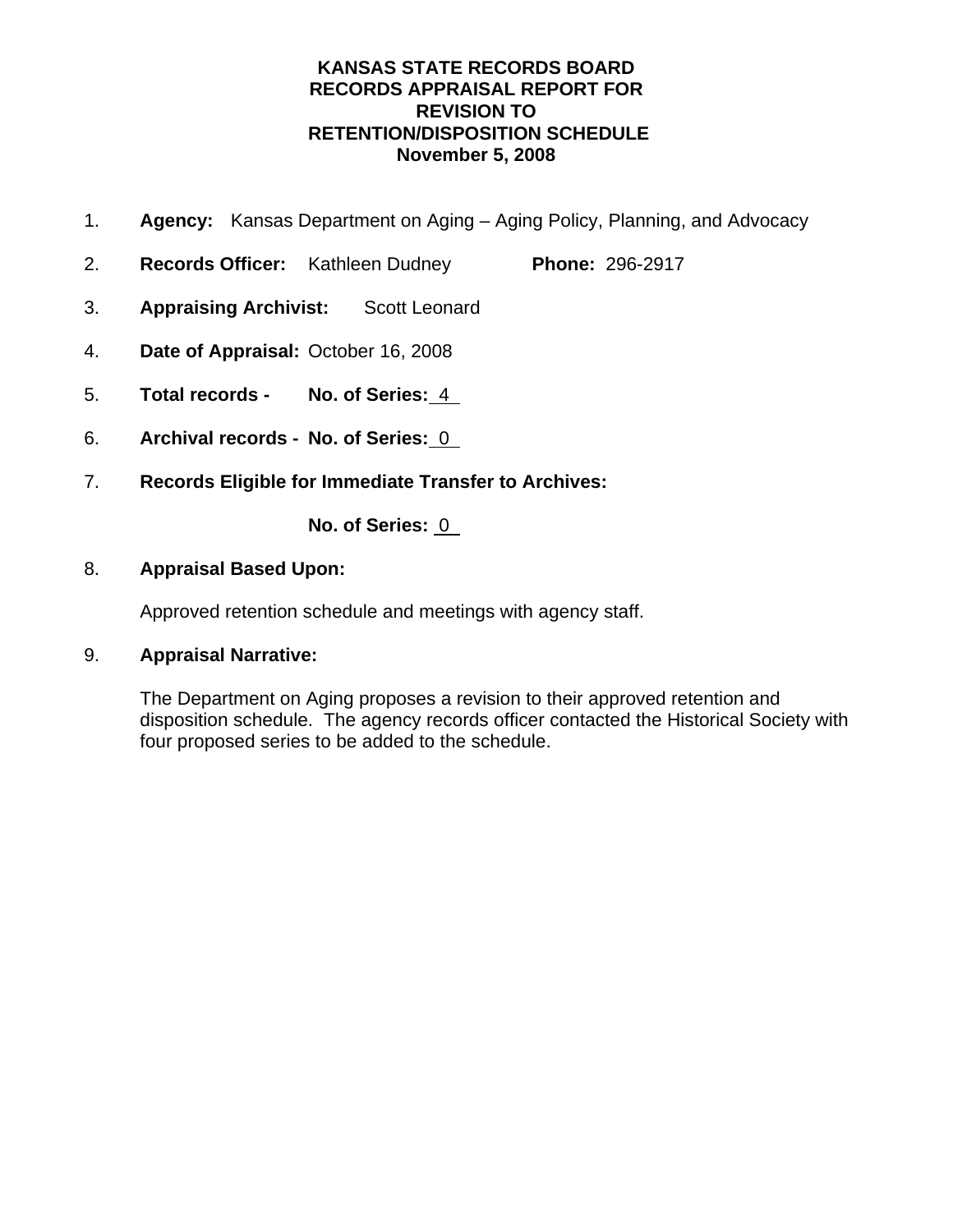# **039-004 Department on Aging Aging Policy, Planning, and Advocacy**

**Program for All-inclusive Care for the Elderly (PACE) Client records** (Series Unknown) **Entry Status:** Ready for SRB **Retention Period:** See Comments **Disposition:** Destory **Restrictions:** 45 CFR 164.500 et seq., KSA 45-221(a) **Comments:** Active files will remain on site as long as an individual is enrolled in the PACE program. Once disenrolled (including death) the files will be moved off site for 6 years, then destroyed. **Record Copy:** Unknown **Remarks:** New entry.

### **Home and Community Based Services**

### **Home Community Based Services, Frail and Elderly (HCBS/FE) (NOWO)** (Series Unknown) **Entry Status:** Ready for SRB **Retention Period:** See Comments **Disposition:** Destroy **Restrictions:** None **Comments:** Retain in office for two fiscal years, transfer to the records center for five fiscal years, then destroy. **Record Copy:** Unknown **Remarks:** New entry.

**Home Community Based Services, Frail and Elderly (HCBS/FE) Assistive Technology Request** (Series Unknown) **Entry Status:** Ready for SRB **Retention Period:** See Comments **Disposition:** Destroy **Restrictions:** None **Comments:** Retain two fiscal years in office, then transfer to records center for five fiscal years, then destroy. **Record Copy:** Unknown **Remarks:** New entry.

**Home Community Based Services, Frail and Elderly (HCBS/FE) Waiting List** (Series Unknown) **Entry Status:** Ready for SRB **Retention Period:** See Comments **Disposition:** Destroy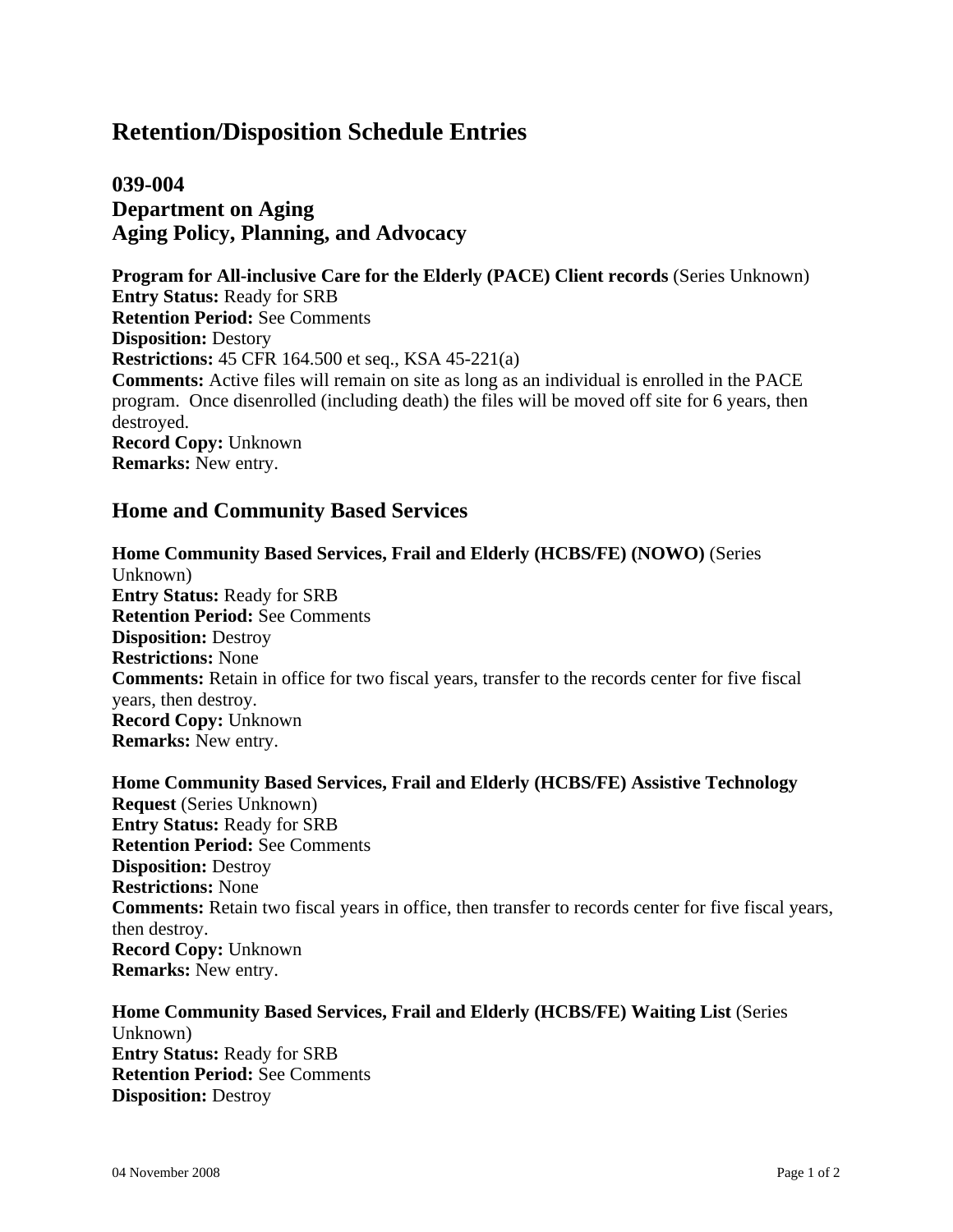**Restrictions:** None **Comments:** Retain in office for two fiscal years, transfer to the records center for five fiscal years, then destroy. **Record Copy:** Unknown **Remarks:** New entry.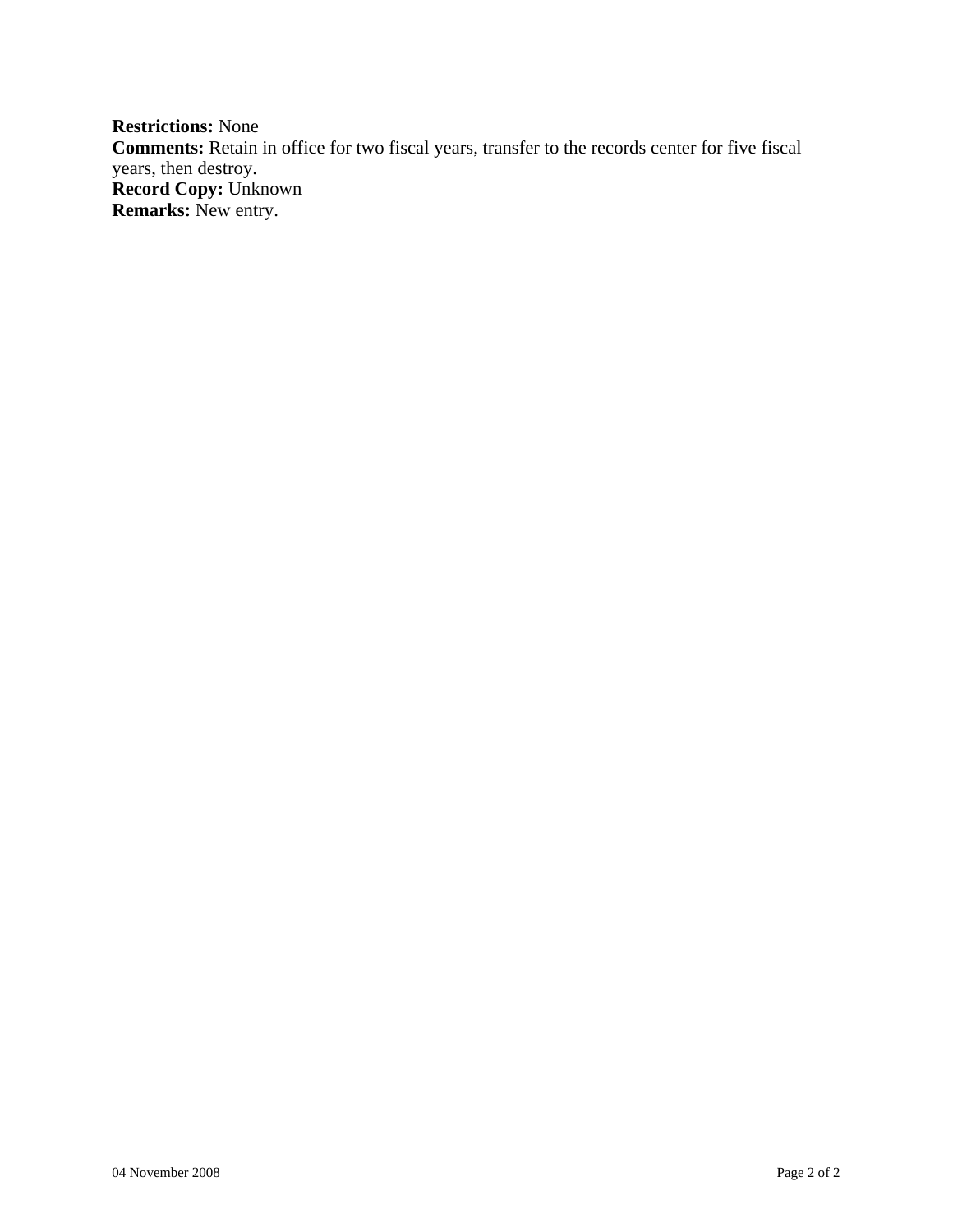### **KANSAS STATE RECORDS BOARD RECORDS APPRAISAL REPORT FOR REVISION TO RETENTION/DISPOSITION SCHEDULE November 5, 2008**

- 1. **Agency:** Kansas Bureau of Investigation ISD Division Criminal History Record Section
- 2. **Records Officer:** Laura Graham **Phone:** 296-2807
- 3. **Appraising Archivist:** Scott Leonard
- 4. **Date of Appraisal:** September 10, 2008
- 5. **Total records No. of Series:** 1
- 6. **Archival records No. of Series:** 0
- 7. **Records Eligible for Immediate Transfer to Archives:**

**No. of Series:** 0

### 8. **Appraisal Based Upon:**

Approved retention schedule and meetings with agency staff.

### 9. **Appraisal Narrative:**

The Kansas Bureau of Investigation wishes to amend its current retention and disposition schedule. Agency staff contacted us to request a change in for one series, specifically a change in format from paper to electronic. As a result an Electronic Recordkeeping Plan was required, and subsequently reviewed and endorsed by the Electronic Records Committee. There is no change to the overall retention period for the records.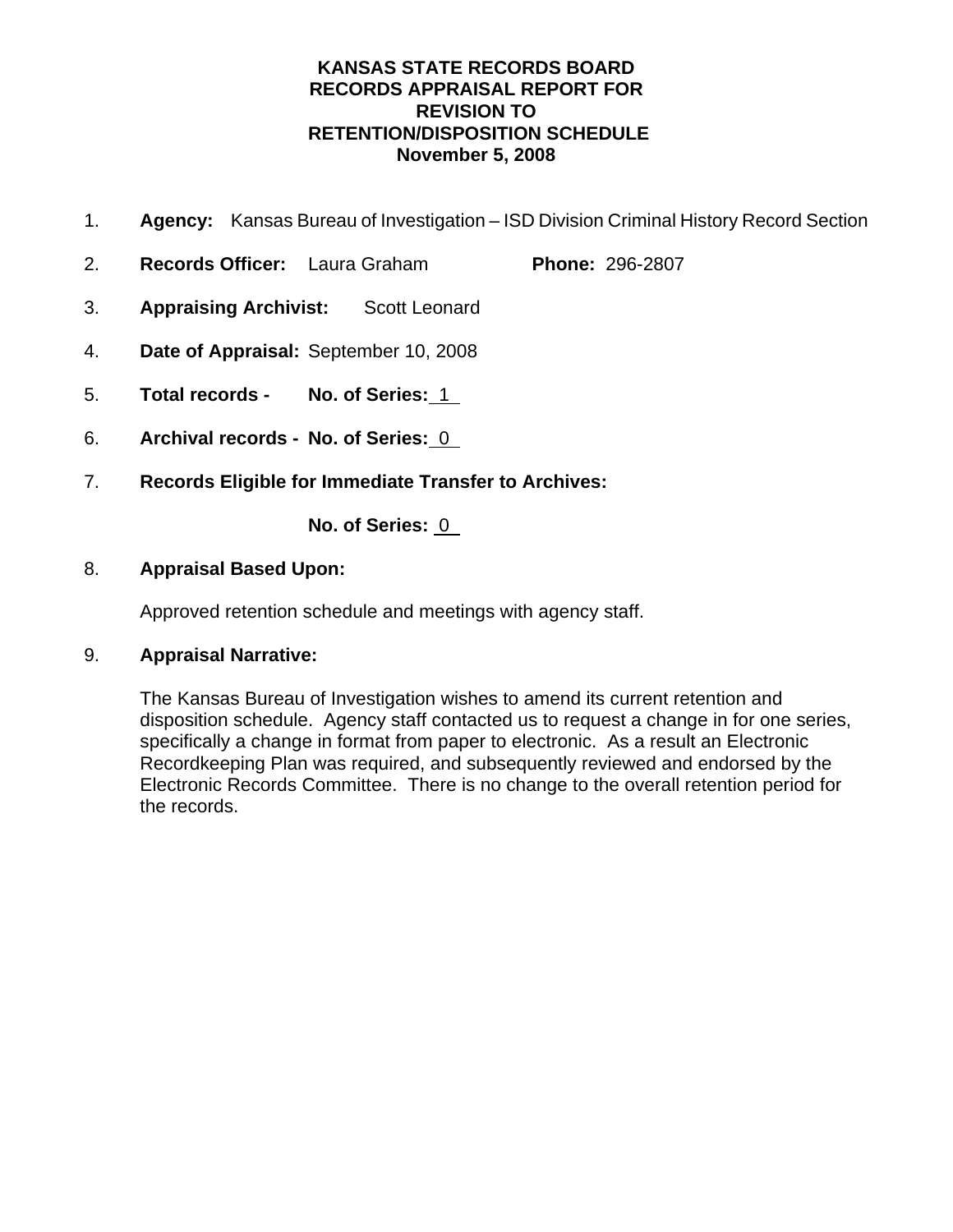**083-005 Kansas Bureau of Investigation ISD Division Criminal History Record Section**

### **10 Print Fingerprint Cards** (Series 0021-083)

10 print fingerprint cards used as the source document for any criminal investigations or maintained to verify employment eligibility status.

**Entry Status:** Ready for SRB

**Retention Period:** See Comments

**Disposition:** See Comments

**Restrictions:** KSA 75-712

**Comments:** Retain electronic records permanently. Retain any hard copy until converted to electronic format and quality assurance check completed, then destroy.

**Record Copy:** Electronic

#### **Electronic Recordkeeping Plan Endorsed**

**Remarks:** Revised entry; change in format from paper to electronic. Electronic Recordkeeping Plan endorsed by ERC on 9/10/08.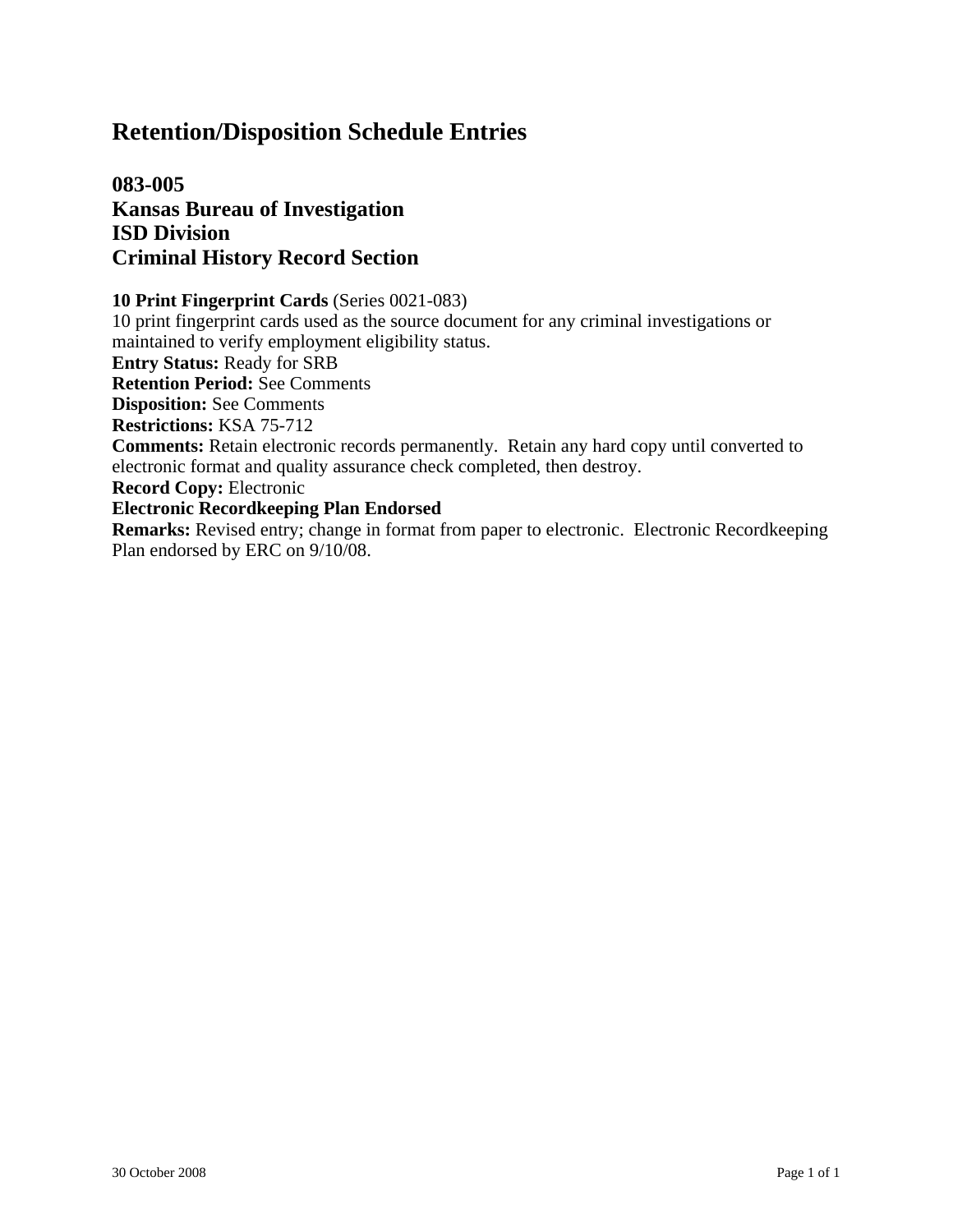### **KANSAS STATE RECORDS BOARD RECORDS APPRAISAL REPORT FOR REVISION TO RETENTION/DISPOSITION SCHEDULE November 5, 2008**

- 1. **Agency:** Kansas Attorney General's Office Concealed Carry
- 2. **Records Officer:** Christi Sommers **Phone:** 296.2218
- 3. **Appraising Archivist:** Kris Graves
- 4. **Date of Appraisal:** September 2008
- 5. **Total records No. of Series:** 6
- 6. **Archival records No. of Series:** 0
- 7. **Records Eligible for Immediate Transfer to Archives:**

**No. of Series:** 0

### 8. **Appraisal Based Upon:**

Interview with agency staff

### 9. **Appraisal Narrative:**

The Attorney General's Office wishes to revise its previously approved retention and disposition schedule. An agency representative contacted KHS staff and proposed the agency-wide overhaul, with a specific eye toward eliminating multiple entries for similar records kept by different divisions. The review process also provided agency staff with the opportunity to identify and cull many records no longer being kept as well as those records now subsumed by other record series—and to amend the schedule to better reflect recent organizational restructuring of divisions.

The Concealed Carry division proposes adding 6 new entries to the agency's previously approved schedule. A relatively new division, Concealed Carry was not in existence in any form the last time the agency's records were surveyed.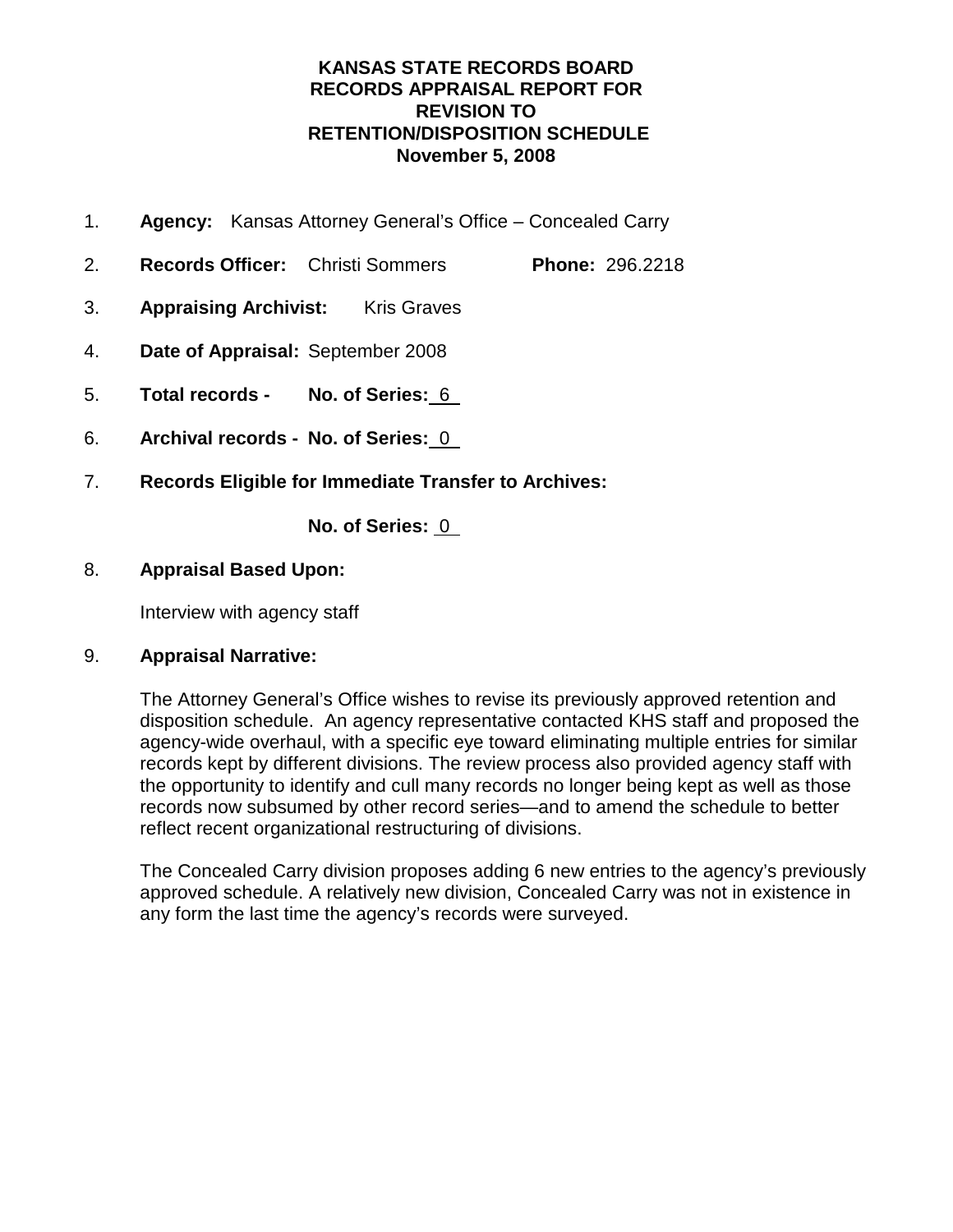# **082-011 Office of the Attorney General Concealed Carry Division**

#### **Accounting Records - Concealed Carry** (Series Unknown)

License fees are entered into the state's accounting system known as SOKI (State of Kansas Interactive Internet Interfunds). A copy of the daily deposits receipt is printed from SOKI and retained as an accounting record. The applicant database also contains information relative to the payment of fees. **Entry Status:** Ready for SRB

**Retention Period:** 3 fiscal years **Disposition:** Destroy **Restrictions:** KSA 75-7c06, KSA 22-4707, KSA 38-2326, and amendments thereto **Record Copy:** Paper **Remarks:** New entry.

**Administrative Hearing Tapes - Kansas Administrative Procedures Act** (Series Unknown) Under the rules of the Kansas Administrative Procedures Act (KAPA) persons denied licensure, or licensees that are suspended or revoked, are entitled to an administrative hearing. The hearings are tape recorded so that a record is made of the proceedings. The tapes are retained by the concealed carry unit until all appeals have been completed. **Entry Status:** Ready for SRB **Retention Period:** See Comments **Disposition:** Destroy **Restrictions:** KSA 45-221(a)(11), 75-7c06, KSA 22-4707, KSA 38-2326, and amendments thereto **Comments:** Retain until no longer useful, then destroy. **Record Copy:** Paper, Analog **Remarks:** New entry.

**Instructor Files** (Series Unknown)

The Attorney General must certify qualified instructors to teach the required 8-hour concealed carry class for permit-seekers. Includes: applications, photos, criminal backgrounds, police credentials, and other documents indicating qualifications as firearms instructors as well as rosters of persons attending each instructor's classes. **Entry Status:** Ready for SRB **Retention Period:** See Comments **Disposition:** Destroy **Restrictions:** KSA 22-4707 & 38-2326 **Comments:** Retain until no longer useful, then destroy. **Record Copy:** Paper **Remarks:** New entry.

#### **Investigation Files** (Series Unknown)

Reports relating to an applicant or licensee's background are filed in that person's folder. Most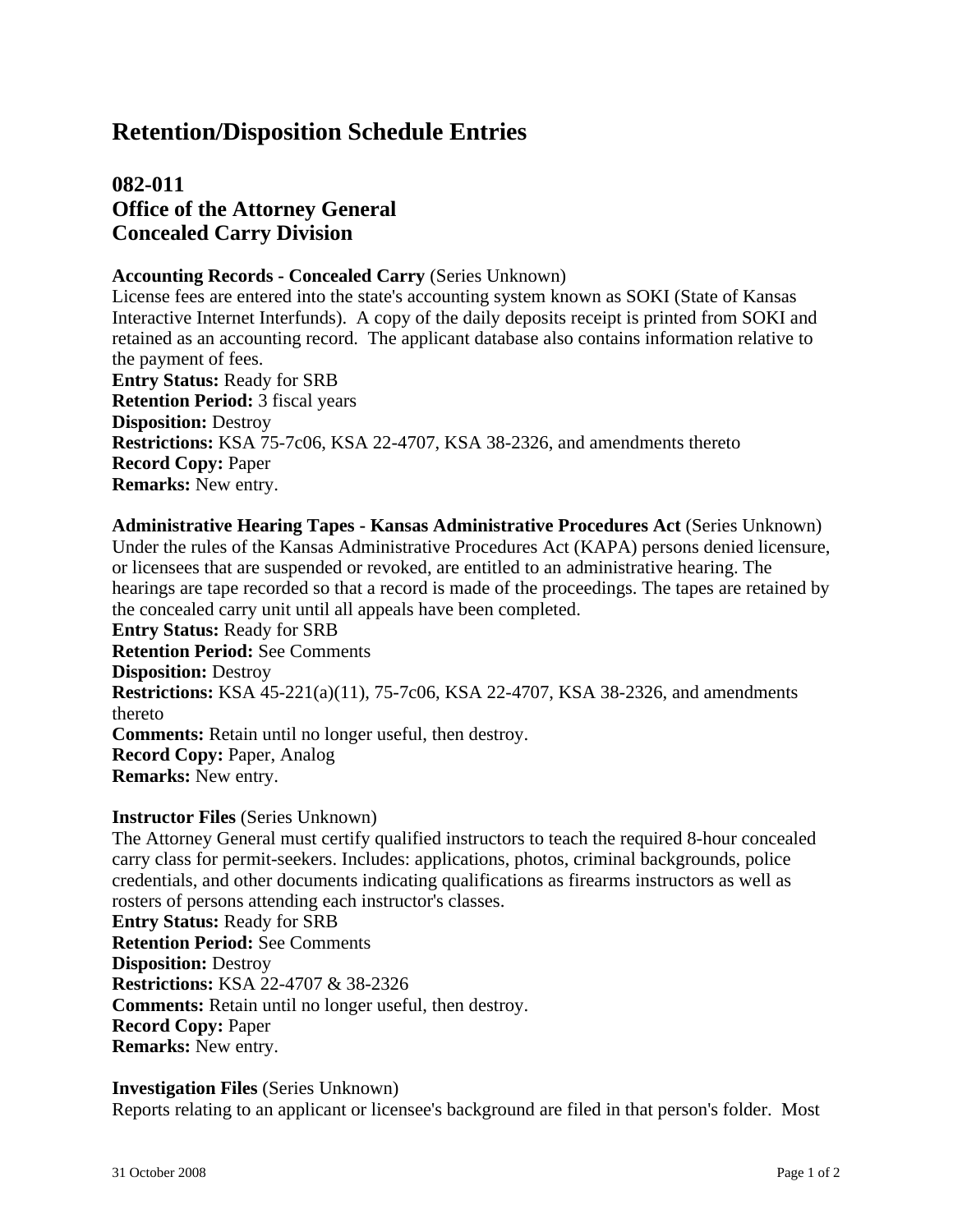often the background reports relate to supplemental information developed by an investigator during the application phase. Whenever an applicant is prosecuted for an offense related to the application a prosecution summary report is placed in the applicant file along with all other supporting documents. Subsequent criminal investigations involving an applicant, licensee or certified instructor is managed as a separate case and a file is maintained in accordance with the agency's policies and practices for handling such matters.

**Entry Status:** Ready for SRB **Retention Period:** 5 years **Disposition:** Destroy **Restrictions:** KSA 75-7c06, KSA 22-4707, KSA 38-2326, and amendments thereto **Record Copy:** Paper **Remarks:** New entry.

### **Kansas Department of Revenue Electronic Interface Reports** (Series Unknown)

The concealed carry licenses are closely linked to Kansas driver's licenses and ID cards. An electronic interface between the concealed carry unit and the Kansas Department of Revenue produces daily imports and exports of data relating to the management of applicants and licensees. The information contained in the imports and exports is printed and retained for reference. The printed reports contain a record of errors, corrections, address changes, licenses approved and issued.

**Entry Status:** Ready for SRB **Retention Period:** See Comments **Disposition:** Destroy **Restrictions:** KSA 75-7c06, KSA 22-4707, KSA 38-2326, and amendments thereto **Comments:** Retain until no longer useful, then destroy. **Record Copy:** Paper **Remarks:** New entry.

**License Files** (Series Unknown)

Applications, photos, certificate of training, fingerprint cards, background checks and other materials required in application for concealed carry permit. **Entry Status:** Ready for SRB **Retention Period:** See Comments **Disposition:** Destroy **Restrictions:** KSA 75-7c06, KSA 22-4707, KSA 38-2326, and amendments thereto **Comments:** Retain until license expires plus 5 years, then destroy. **Record Copy:** Paper **Remarks:** New entry.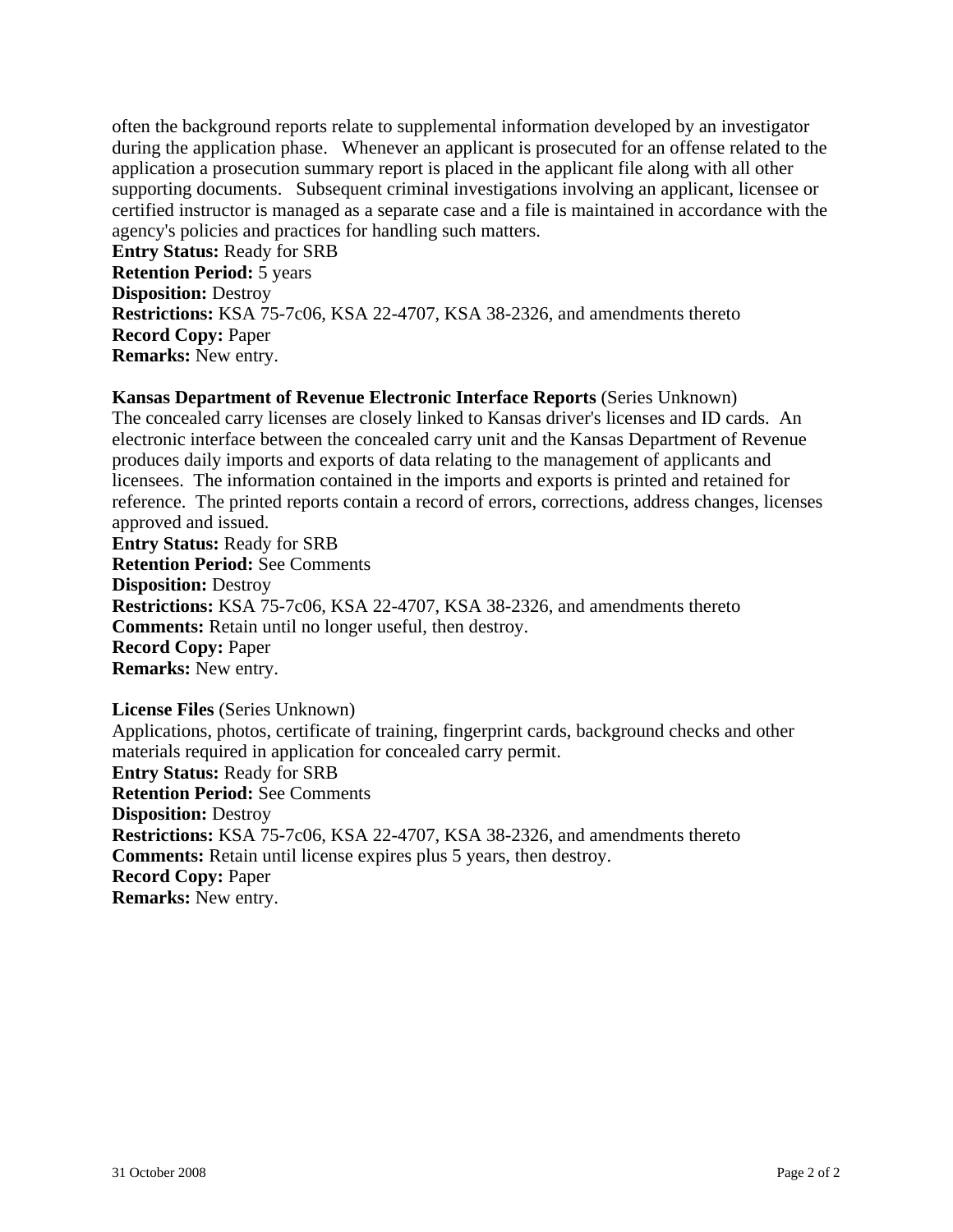### **KANSAS STATE RECORDS BOARD RECORDS APPRAISAL REPORT FOR REVISION TO RETENTION/DISPOSITION SCHEDULE November 5, 2008**

- 1. **Agency:** Kansas Attorney General's Office Consumer Division
- 2. **Records Officer:** Christi Sommers **Phone:** 296.2218
- 3. **Appraising Archivist:** Kris Graves
- 4. **Date of Appraisal:** September 2008
- 5. **Total records No. of Series:** 3
- 6. **Archival records No. of Series:** 2
- 7. **Records Eligible for Immediate Transfer to Archives:**

**No. of Series:** 0

### 8. **Appraisal Based Upon:**

Interview with agency staff

### 9. **Appraisal Narrative:**

The Attorney General's Office wishes to revise its previously approved retention and disposition schedule. An agency representative contacted KHS staff and proposed the agency-wide overhaul, with a specific eye toward eliminating multiple entries for similar records kept by different divisions. The review process also provided agency staff with the opportunity to identify and cull many records no longer being kept as well as those records now subsumed by other record series—and to amend the schedule to better reflect recent organizational restructuring of divisions.

The Consumer division proposes these 3 revisions to its previously approved schedule. Modifications had primarily to do with clarification of retention terms.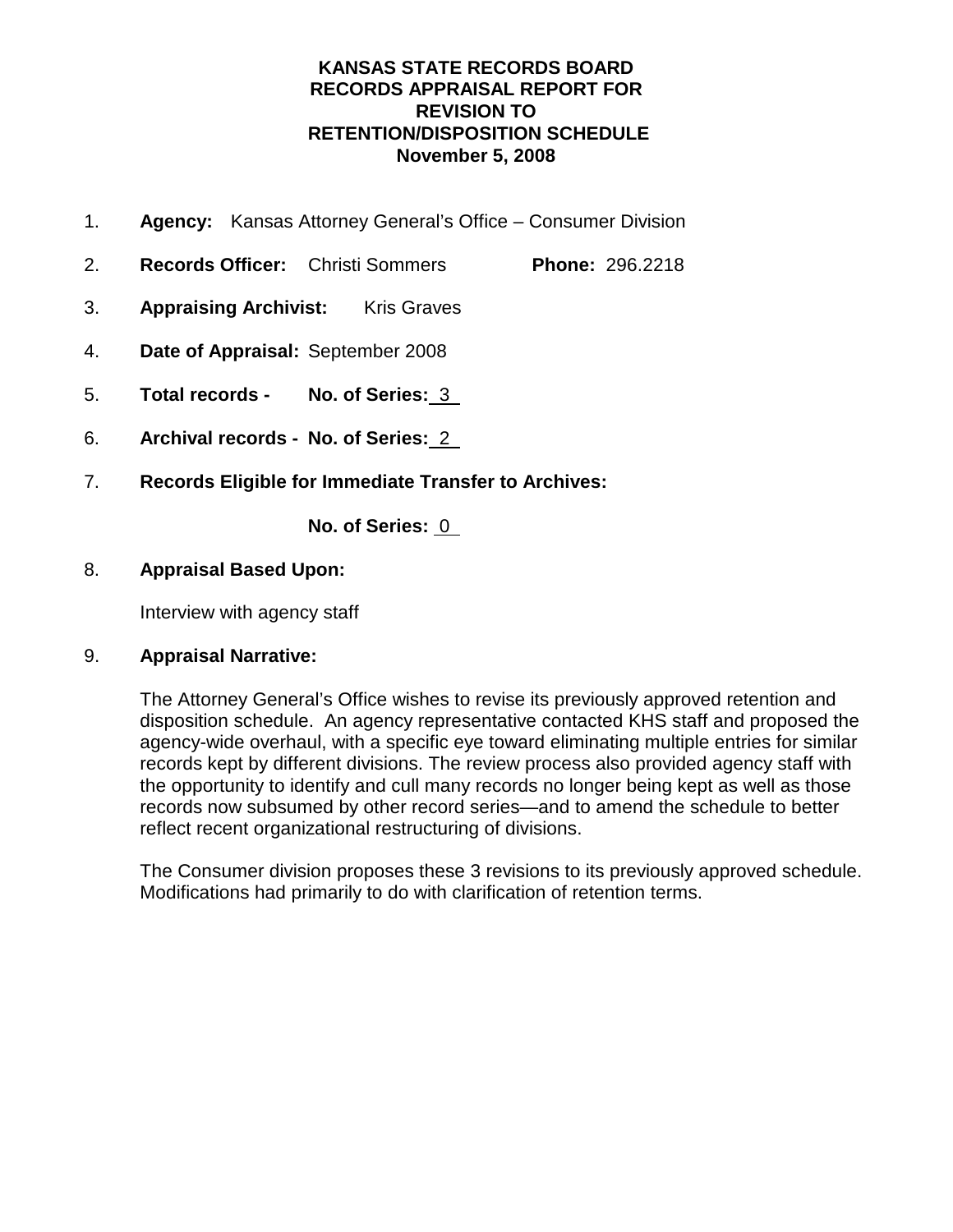# **082-007 Office of the Attorney General Consumer Protection Division**

#### **Complaint Files** (Series 0139-082)

Consumer complaint forms, initial correspondence, photos, notes, reports and other supporting documentation relating to complaints and actions taken by the division, including dispositions not resulting in litigation or enforcement efforts. (Otherwise see Case Files or Enforcement Action Files.)

**Entry Status:** Ready for SRB

**Retention Period:** See Comments

**Disposition:** Destroy

**Restrictions:** Portions per KSA 45-221(a)(2)(3)(5)(10)(11)(25)(30)

**Comments:** At the close of an investigation, the AG may destroy or return to original source those records which were obtained by confidentiality agreement; original photos not covered by confidentiality agreement may be returned to source provided photocopies are retained in the file. Retain remaining records 2 yrs, transfer to records center for 3 yrs, then destroy.

### **Record Copy:** Paper

**Remarks:** Revised entry. Shortened retention (from 5 on-site, 5 at records center). Changed disposition. Supersedes Charitable Organization Information Files (0138-082).

### **Enforcement Action Files** (Series 0141-082)

Legal documents, correspondence, reports, and other supporting documentation relating to consumer protection, anti-trust, and charitable organization cases in which collection of judgment or consent agreements were enacted.

**Entry Status:** Ready for SRB

**Retention Period:** See Comments

**Disposition:** Archives

**Restrictions:** Portions per KSA 45-221(a)(2)(3)(5)(10)(11)(25)(30)

**Comments:** At close of collection effort, the AG may destroy or return to source those records which were obtained as the result of a confidentiality agreement. Retain remaining files 2 yrs, transfer to the records center for 5 years, then transfer to the archives for purging.

### **Record Copy:** Paper

**Remarks:** Revised entry. Shortened on-site retention (from 5 years).

#### **Multi-State Actions** (Series 0144-082)

Legal documents, pleadings/filings, research, correspondence, publications, reports, notes, contracts, billings, etc., relating to cooperation among states regarding consumer protection, antitrust, and charitable organization issues.

**Entry Status:** Ready for SRB

**Retention Period:** See Comments

**Disposition:** Archives

**Restrictions:** Portions per KSA 45-221(a)(1)(2)(3)(5)(10)(11)(25)(30)

**Comments:** At the end of litigation/action, the AG may destroy or return information obtained from a confidentiality agreement. Retain remaining information in office 2 years after final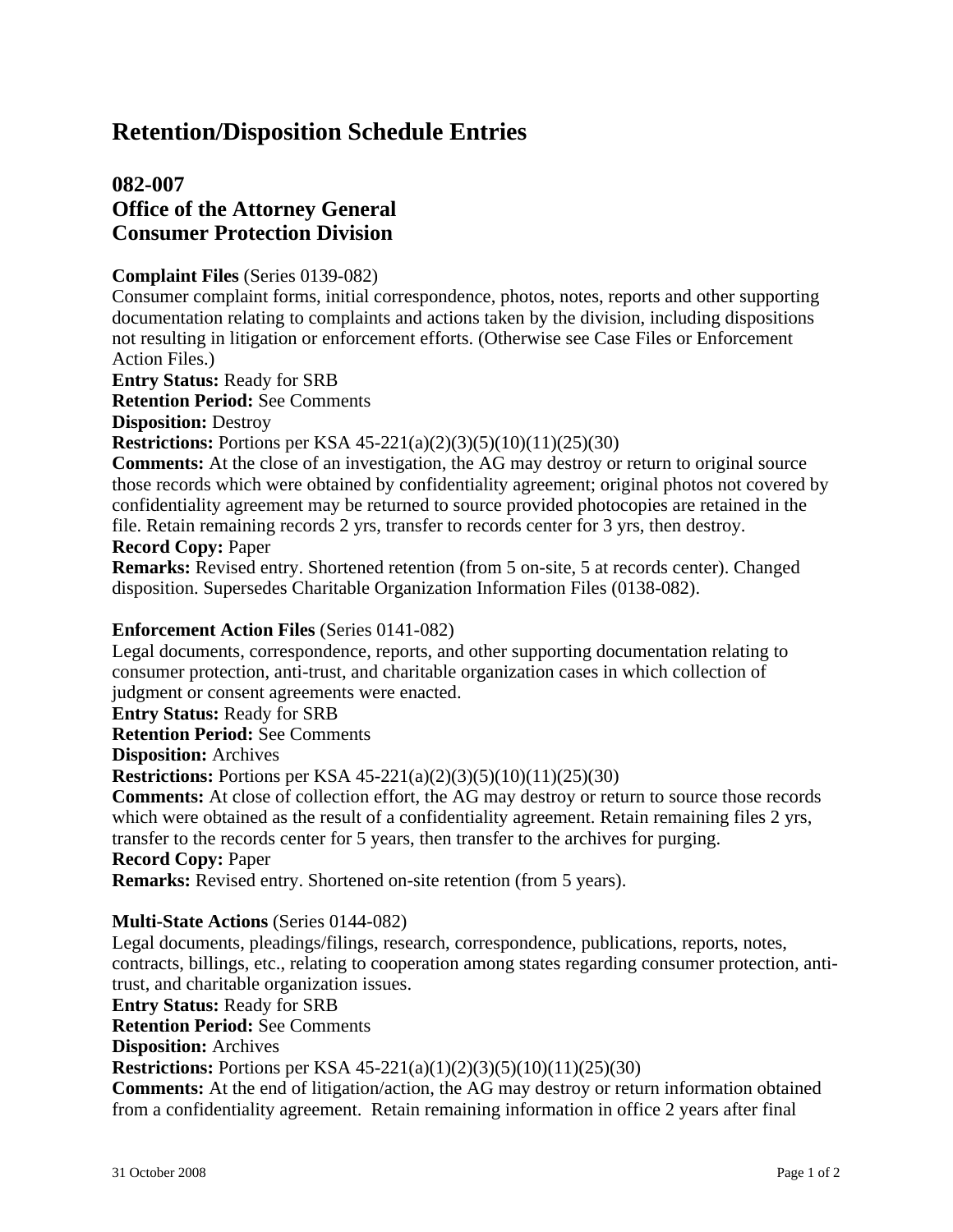settlement, transfer to the records center for 3 years, then transfer to archives for purging. **Record Copy:** Paper

**Remarks:** Revised entry. Modified on-site/record center breakdown regarding retention.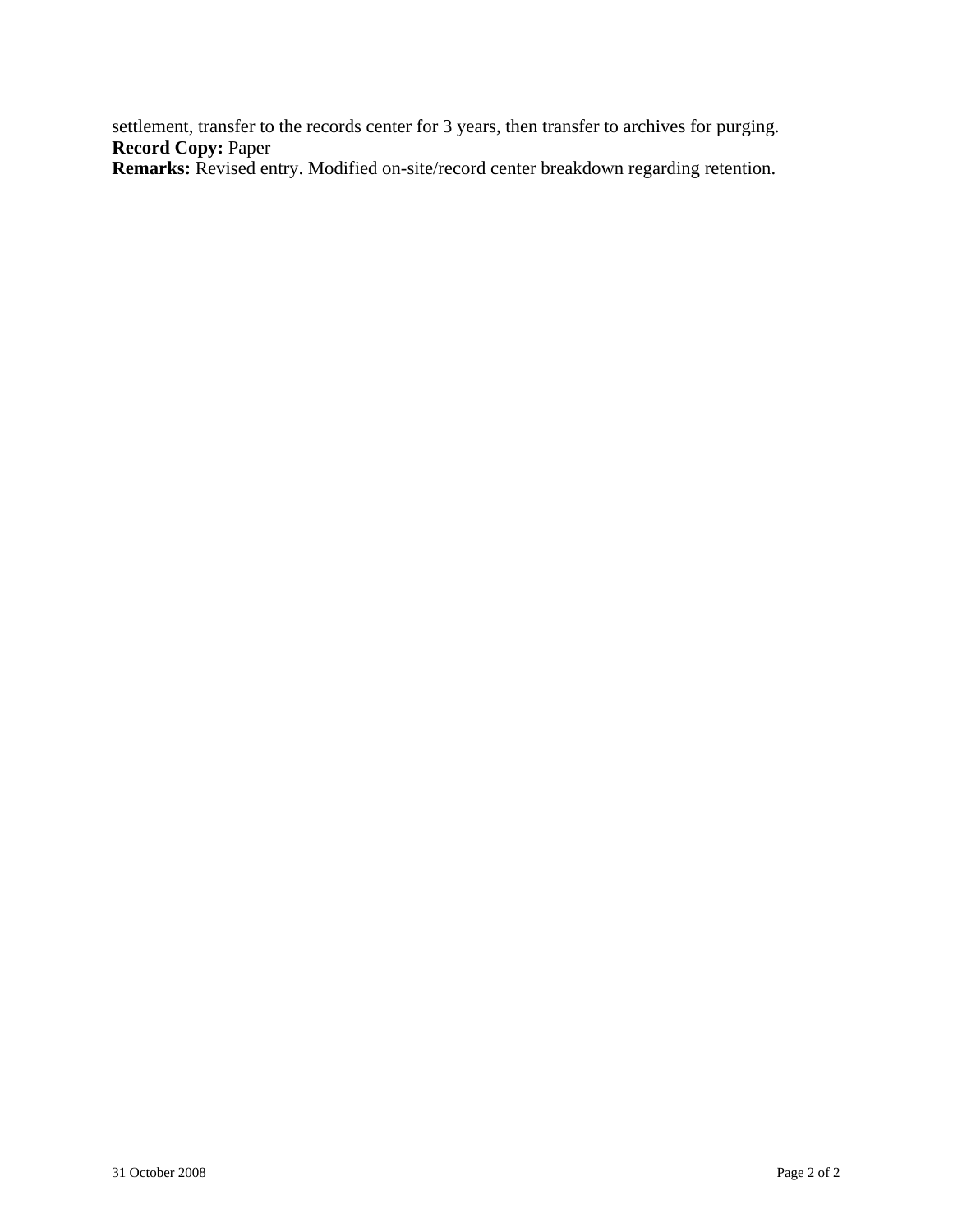### **KANSAS STATE RECORDS BOARD RECORDS APPRAISAL REPORT FOR REVISION TO RETENTION/DISPOSITION SCHEDULE November 5, 2008**

- 1. **Agency:** Kansas Attorney General's Office Criminal Division
- 2. **Records Officer:** Christi Sommers **Phone:** 296.2218
- 3. **Appraising Archivist:** Kris Graves
- 4. **Date of Appraisal:** September 2008
- 5. **Total records No. of Series:** 5
- 6. **Archival records No. of Series:** 3
- 7. **Records Eligible for Immediate Transfer to Archives:**

**No. of Series:** 0

### 8. **Appraisal Based Upon:**

Interview with agency staff

### 9. **Appraisal Narrative:**

The Attorney General's Office wishes to revise its previously approved retention and disposition schedule. An agency representative contacted KHS staff and proposed the agency-wide overhaul, with a specific eye toward eliminating multiple entries for similar records kept by different divisions. The review process also provided agency staff with the opportunity to identify and cull many records no longer being kept as well as those records now subsumed by other record series—and to amend the schedule to better reflect recent organizational restructuring of divisions.

The Criminal division proposes 5 new entries to its previously approved schedule.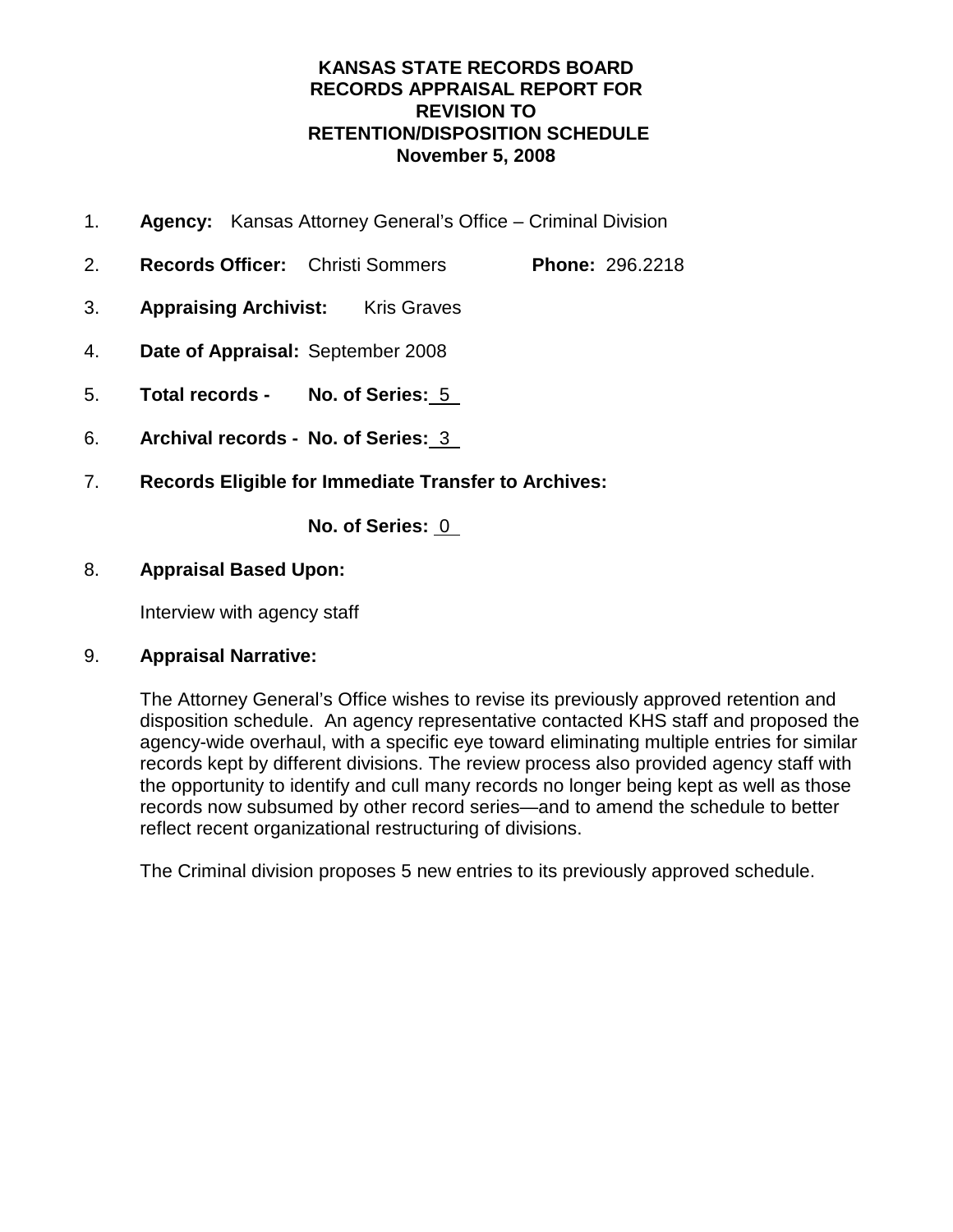# **082-005 Office of the Attorney General Criminal Division**

**Case Files - Cases on Appeal** (Series Unknown) Pleadings/filings, research, case notes, interviews, correspondence, evidence and documents related to cases that have been appealed to state or federal courts. **Entry Status:** Ready for SRB **Retention Period:** See Comments **Disposition:** Archives **Restrictions:** K.S.A. 22-4707, 38-2326,45-221(a)(1)(2)(3)(5)(10)(14)(20)(25)(29)(30)(47) **Comments:** Retain until all appeals are exhausted. Then transfer to records center for 10 years. Then transfer to Archives. **Record Copy:** Paper **Remarks:** New entry.

### **Case Files - Homicide** (Series Unknown)

Pleadings/filings, research, case notes, interviews, correspondence, evidence, contracts, billings, complaint forms, and other supporting documentation relating to the prosecution of criminal homicide cases. (Evidence obtained from others may be disposed in accordance with protective order, if any.) **Entry Status:** Ready for SRB **Retention Period:** See Comments **Disposition:** Archives **Restrictions:** KSA 22-4707, 38-2326, 45-221(a)(1)(2)(3)(5)(10)(14)(20)(25)(29)(30)(47) **Comments:** Retain in office until case is closed (include appeal, probation, and/or incarceration/parole time if applicable). Then transfer to records center for 60 years. Then transfer to archives. **Record Copy:** Paper **Remarks:** New entry.

### **Case Files - Outstanding Warrants** (Series Unknown)

Pleadings/filings, research, case notes, interviews, correspondence, evidence and documents related to cases wherein warrants are still outstanding. **Entry Status:** Ready for SRB **Retention Period:** See Comments **Disposition:** Destroy **Restrictions:** K.S.A. 22-4707, 38-2326,45-221(a)(1)(2)(3)(5)(10)(14)(20)(25)(29)(30)(47) **Comments:** Retain for 5 years, then transfer to records center for 50 years. Then destroy. **Record Copy:** Paper **Remarks:** New entry.

**Case Files - Sex Offense** (Series Unknown)

Pleadings/filings, research, case notes, interviews, correspondence, evidence, contracts, billings, complaint forms, and other supporting documentation relating to the prosecution of criminal sex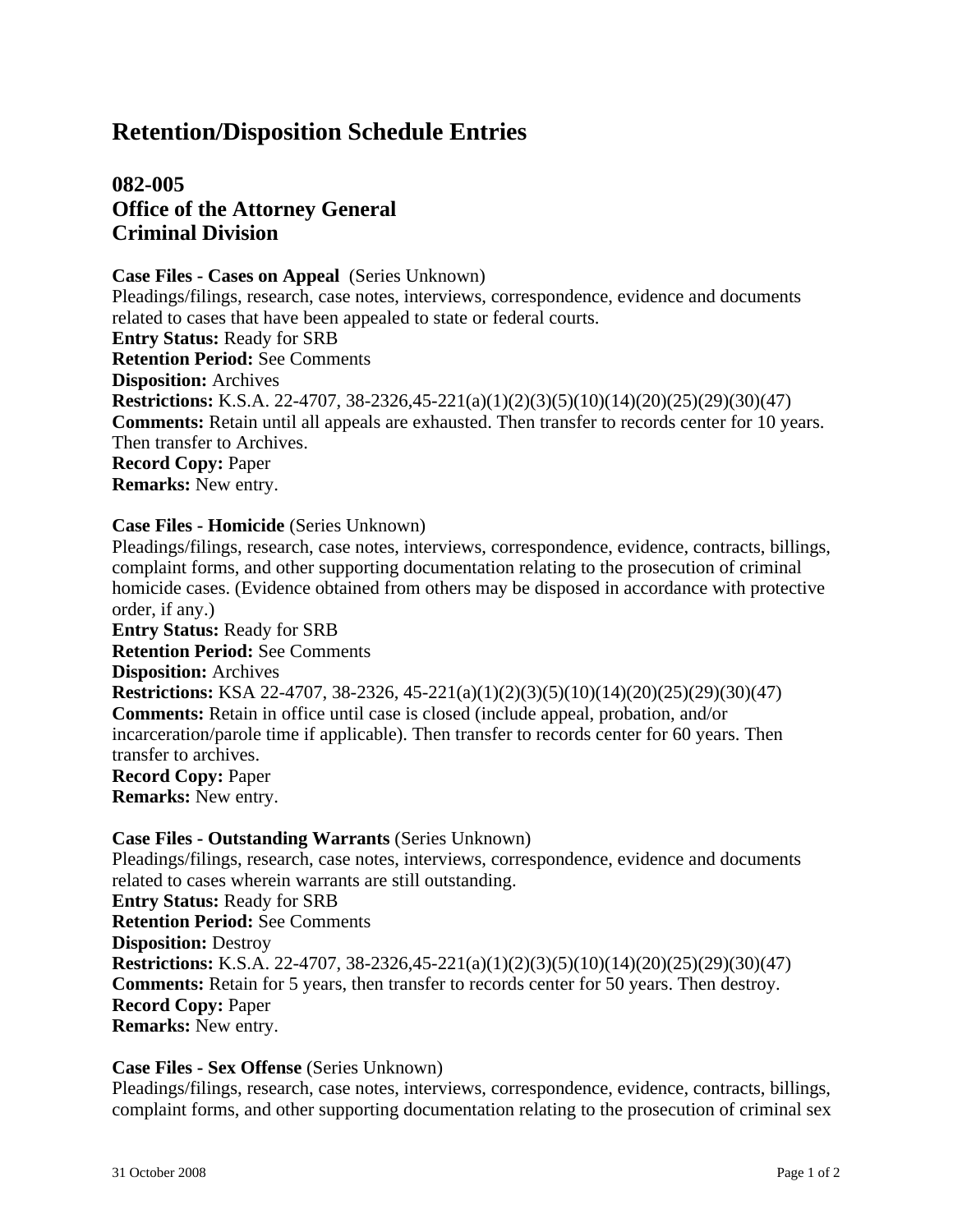offense cases. (Evidence obtained from others may be disposed in accordance with protective order, if any.) **Entry Status:** Ready for SRB **Retention Period:** See Comments **Disposition:** Archives **Restrictions:** KSA 22-4707, 38-2326, 45-221(a)(1)(2)(3)(5)(10)(14)(20)(25)(29)(30)(47) **Comments:** Retain in office until case is closed (include appeal, probation, and/or incarceration/parole time if applicable). Then transfer to records center for 60 years. Then transfer to Archives. **Record Copy:** Paper **Remarks:** New entry.

**Case Files- No Charge Reports** (Series Unknown) Pleadings/filings, research, case notes, interviews, correspondence, evidence, and documents related to cases where no charges were filed. **Entry Status:** Ready for SRB **Retention Period:** See Comments **Disposition:** Destroy **Restrictions:** K.S.A. 22-4707, 38-2326,45-221(a)(1)(2)(3)(5)(10)(14)(20)(25)(29)(30)(47) **Comments:** Retain for 1 year, then transfer to records center for 5 years, then destroy. **Record Copy:** Paper **Remarks:** New entry.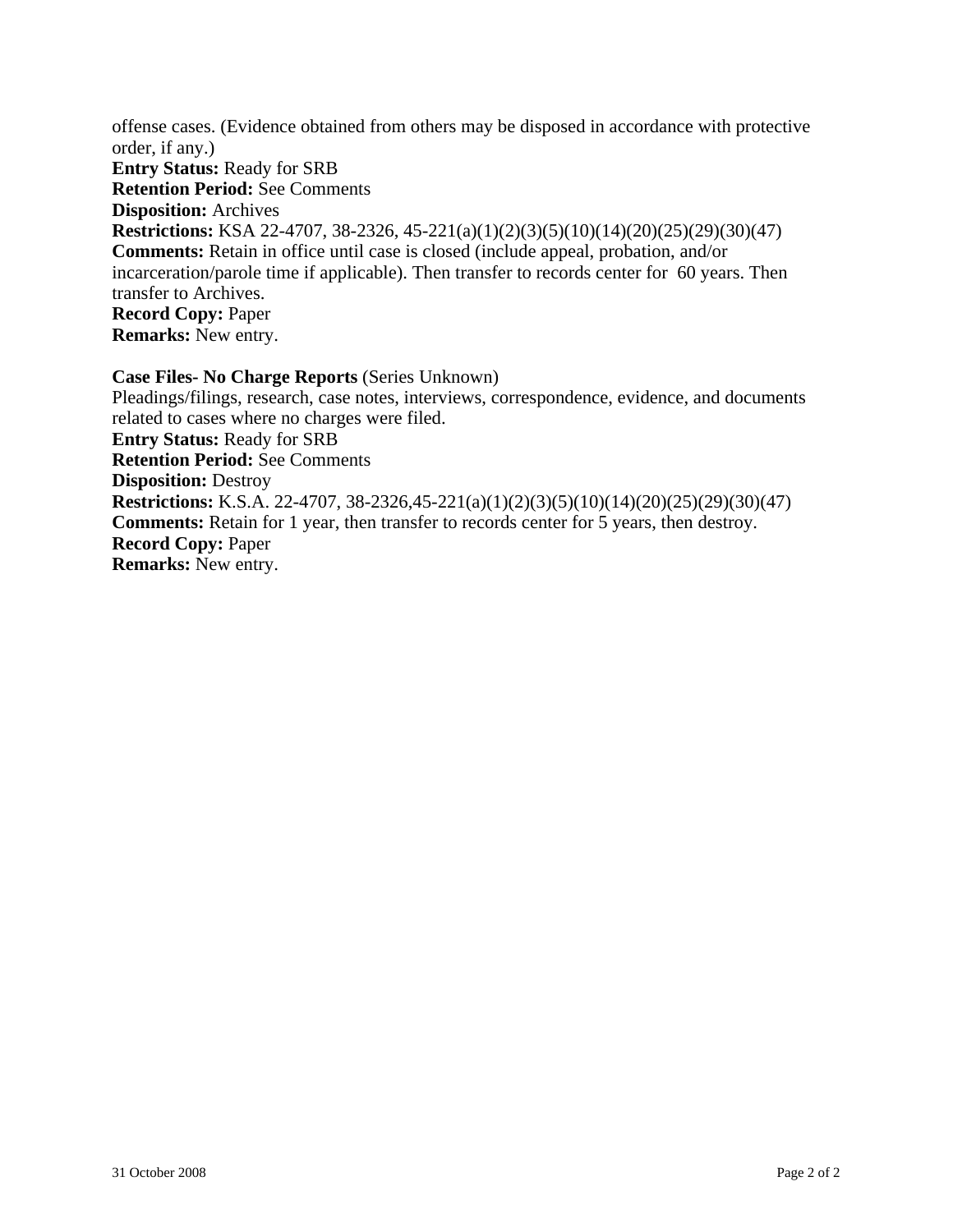### **KANSAS STATE RECORDS BOARD RECORDS APPRAISAL REPORT FOR REVISION TO RETENTION/DISPOSITION SCHEDULE November 5, 2008**

- 1. **Agency:** Kansas Attorney General's Office Legal Opinions & General Counsel (LOGIC)
- 2. **Records Officer:** Christi Sommers **Phone:** 296.2218
- 3. **Appraising Archivist:** Kris Graves
- 4. **Date of Appraisal:** September 2008
- 5. **Total records No. of Series:** 17
- 6. **Archival records No. of Series:** 7
- 7. **Records Eligible for Immediate Transfer to Archives:**

**No. of Series:** 0

### 8. **Appraisal Based Upon:**

Interview with agency staff

### 9. **Appraisal Narrative:**

The Attorney General's Office wishes to revise its previously approved retention and disposition schedule. An agency representative contacted KHS staff and proposed the agency-wide overhaul, with a specific eye toward eliminating multiple entries for similar records kept by different divisions. The review process also provided agency staff with the opportunity to identify and cull many records no longer being kept as well as those records now subsumed by other record series—and to amend the schedule to better reflect recent organizational restructuring of divisions.

The Legal Opinions & General Counsel division proposes adding 13 new entries and 4 revisions to its previously approved schedule. A relatively new division, LOGIC was formerly the Civil division.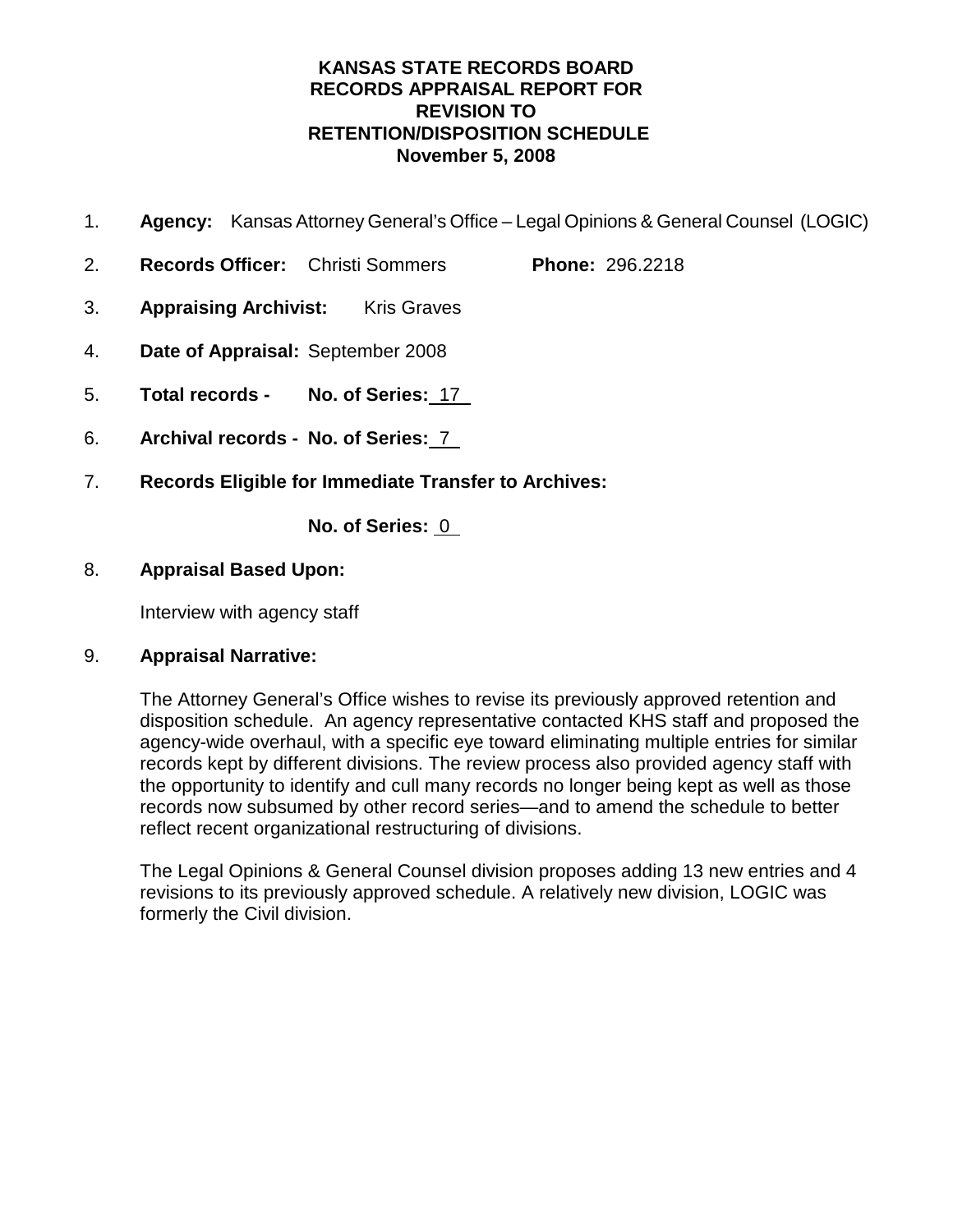## **082-010 Office of the Attorney General Legal Opinions & General Counsel (LOGIC) Division**

#### **Bond / Temporary Note Billings** (Series Unknown)

Billing statements associated with review of bonds and temporary notes. Includes copies of checks received. **Entry Status:** Ready for SRB **Retention Period:** 5 years **Disposition:** Destroy **Record Copy:** Paper **Remarks:** New entry.

#### **Bond Approval Log** (Series 0053-082)

Register of bond issues under review by bond attorney. Information includes entity issuing bond, date received for review, reasons for proposed issuance, date reviewed, and whether or not approved.

**Entry Status:** Ready for SRB **Retention Period:** See Comments **Disposition:** Destroy **Restrictions:** None **Comments:** Retain until no longer useful, then destroy. **Record Copy:** Paper **Remarks:** Revised entry. Changed unit affiliation. Changed disposition.

#### **External Meetings - Minutes, Packets, etc.** (Series Unknown)

Records relative to the Attorney General's service on the State Rules and Regulations Board (KSA 75-423), the State Records Board (KSA 75-3502), the Commission on Surety Bonds  $\&$ Insurance (KSA 75-4101), and the Joint Committee on State/Tribal Relations (KSA 46-2303). **Entry Status:** Ready for SRB **Retention Period:** See Comments **Disposition:** Destroy **Restrictions:** KSA 45-221(a)(1)(14)(20)(42) **Comments:** Retain until no longer useful, then destroy. Records are duplicative of materials in other agencies. **Record Copy:** Paper **Remarks:** New entry.

#### **Formal Opinions** (Series Unknown)

Copies of legal opinions, issued pursuant to KSA 75-704 and 75-704a, on all questions of law submitted to the Attorney General by the Legislature, the Governor, Secretary of State, State Treasurer, State Board of Education, and the Commissioner of Insurance. Formal opinions are signed by the Attorney General and also include requests submitted by other designated governmental officials relating to matters of statewide significance. **Entry Status:** Ready for SRB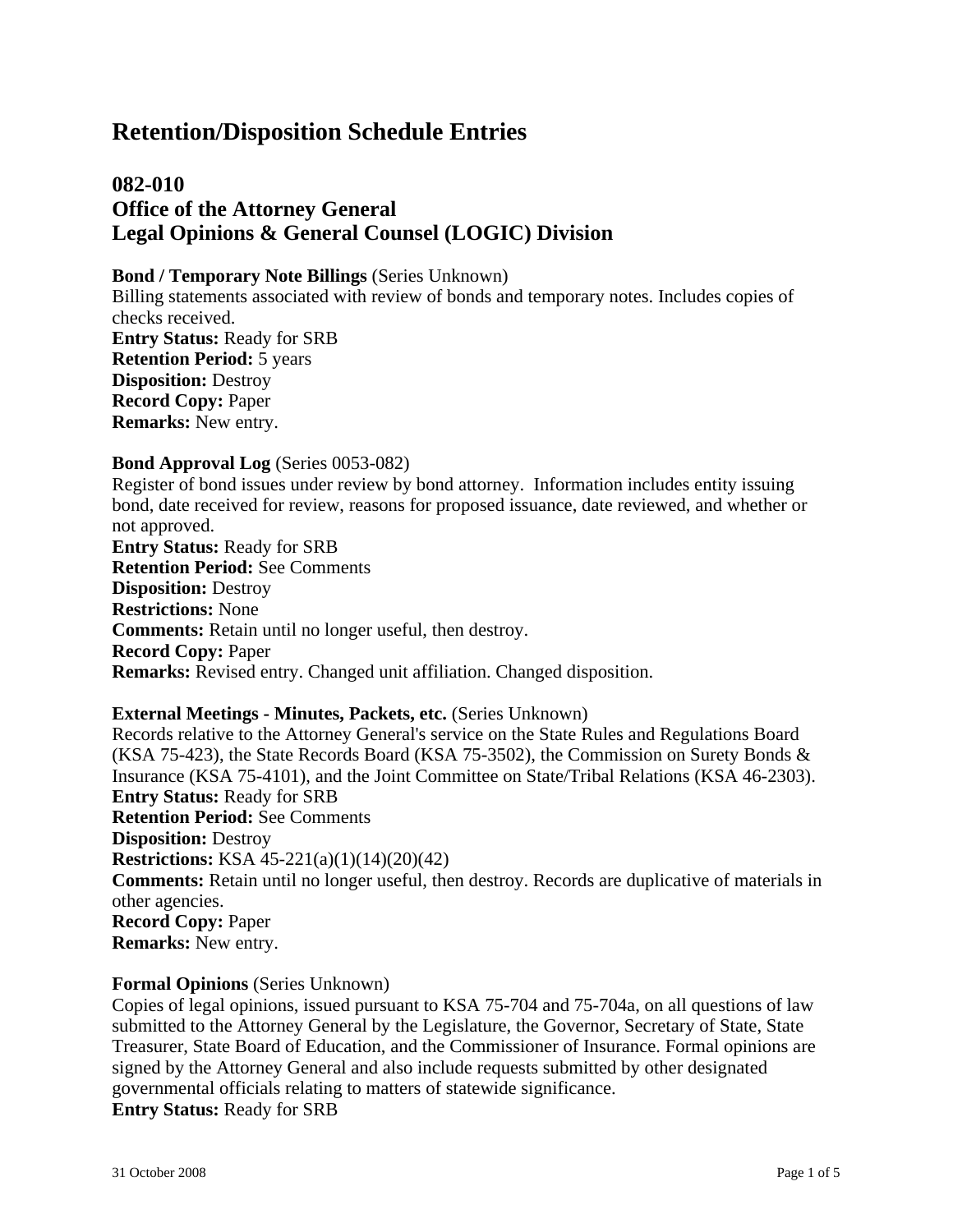#### **Retention Period:** See Comments

#### **Disposition:** Archives

**Comments:** Retain until no longer useful, then transfer one copy to Archives. Formal opinions issued pursuant to KSA 75-704a are accessible on Washburn University School of Law website; KSA 75-704a also requires that a copy be filed in the State Library, the Supreme Court Law Library, and the law libraries of the University of Kansas School of Law and Washburn University Law School.

**Record Copy:** Paper

**Remarks:** New entry.

### **General Legal Services - State Agencies, Boards, and Commissions** (Series 0050-082)

Records regarding legal assistance given by LOGIC attorneys to specific state agencies, boards, and commissions: correspondence, reports, notes, publications, etc.

**Entry Status:** Ready for SRB **Retention Period:** See Comments **Disposition:** Destroy **Restrictions:** KSA 45-221(a)(1)(2)(4)(5)(11)(14)(20)(25)(30) **Comments:** Retain until no longer useful, then destroy. **Record Copy:** Paper **Remarks:** Revised entry. Modified title and unit affiliation. Added restrictions. Changed retention/disposition.

### **Informal Opinions** (Series Unknown)

Informal opinions are opinions requested by governmental officials (other than the Governor, members of the State Legislature, the Board of Education, the Secretary of State, State Treasurer, and Insurance Commissioner) that do NOT address matters of statewide significance. Unlike Formal Opinions, Informal opinions contain a "regarding" indicator on the first page and may be signed by the attorney general, an assistant attorney general, or a deputy attorney general.

**Entry Status:** Ready for SRB **Retention Period:** 5 years **Disposition:** Archives **Record Copy:** Paper **Remarks:** New entry.

### **Inter-Local Cooperation Agreements** (Series 0059-082)

Documents related to the review of formal agreements between municipal and/or regional agencies pursuant to KSA 12-2904. Includes interlocal agreement and correspondence, including emails and faxes. **Entry Status:** Ready for SRB **Retention Period:** 5 cldr yrs **Disposition:** Archives **Restrictions:** KSA 45-221(a)(14), KSA 45-221(a)(20) **Comments:** This records series is duplicated in the Office of the Secretary of State; see "Interlocal Agreements" (0130-622). **Record Copy:** Paper **Remarks:** Revised entry. Shortened retention (from 10 years) and added restrictions.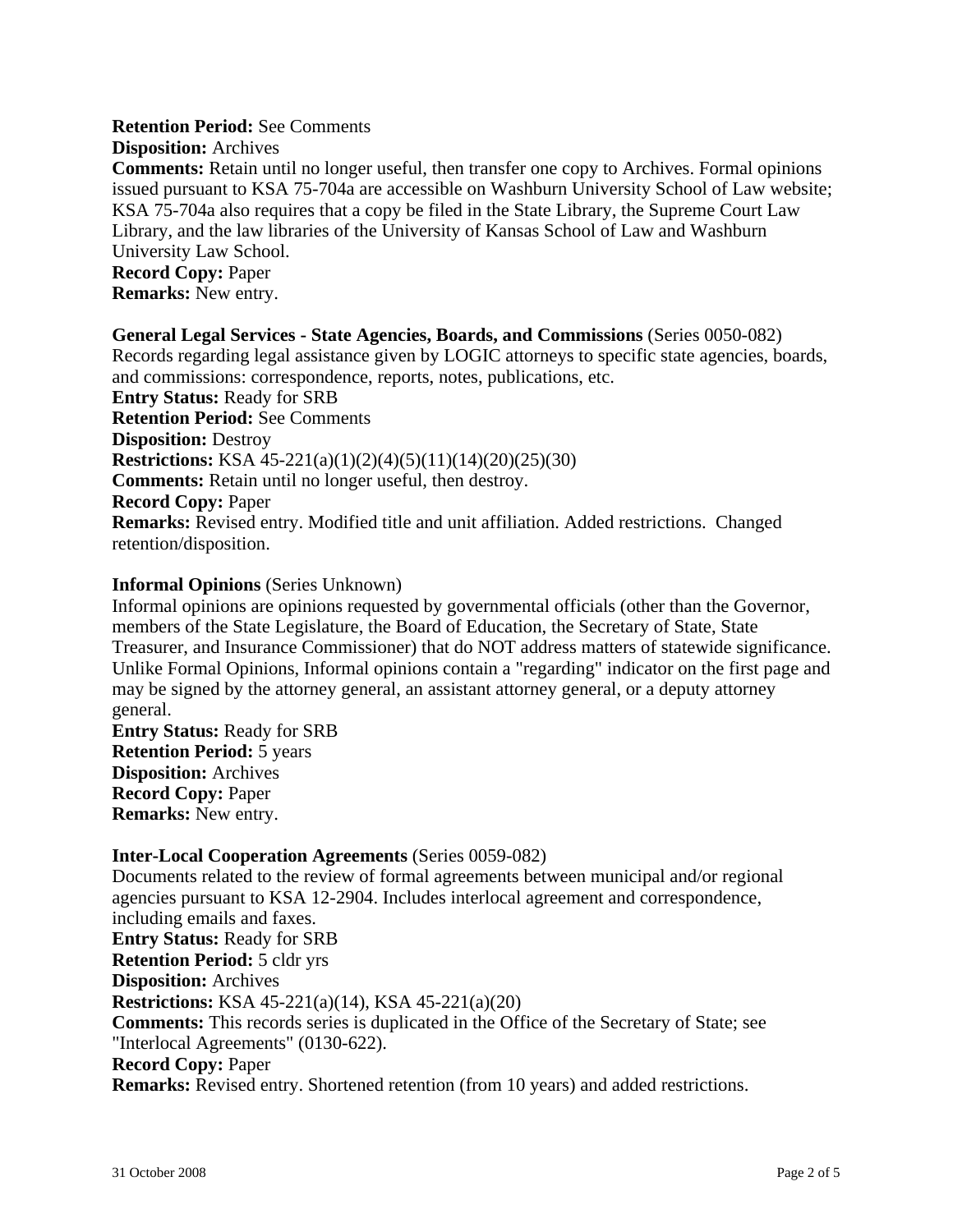### **Kansas Architectural Accessibility Act-related Files** (Series Unknown)

Correspondence, including emails and faxes, research and other records related to agency's statutory authority. KSA 58-1304. **Entry Status:** Ready for SRB **Retention Period:** See Comments **Disposition:** Destroy **Restrictions:** KSA 45-221(a)(11)(14)(20)(30) **Comments:** Retain until no longer useful, then destroy. **Record Copy:** Paper **Remarks:** New entry.

# **Kansas Open Meetings (KOMA) and Kansas Open Records (KORA)-related Files** (Series

Unknown) Correspondence, including emails and faxes, settlement agreements, research and supporting records related to agency's investigations and enforcement of these Acts. **Entry Status:** Ready for SRB **Retention Period:** 5 years **Disposition:** Archives **Restrictions:** KSA 45-221(a)(11)(14)(20)(30) **Record Copy:** Paper **Remarks:** New entry.

### **License Application Forms** (Series Unknown)

Records related to the Attorney General's examination/approval of pawnbrokers, precious metal dealers, and cereal malt beverage licensee applicants **Entry Status:** Ready for SRB **Retention Period:** See Comments **Disposition:** Destroy **Comments:** Retain until no longer useful, then destroy. **Record Copy:** Paper **Remarks:** New entry.

### **Opinion Files** (Series 0021-082)

Records related to the research, drafting, and issuance of formal and informal opinions by the division. Formal opinions are signed by the Attorney General and issued pursuant to KSA 75- 704a. Informal opinions are signed by an assistant or deputy attorney general and contain a "re" indicator on the first page of of the opinion. Includes correspondence, emails, faxes, research, and any other relevant materials. Also includes opinion request log and index cards identifying attorney, statute, requestor, opinion number, and request number.

### **Entry Status:** Ready for SRB

**Retention Period:** 10 calendar years

**Disposition:** Archives

**Restrictions:** KSA 45-221(a)(14)(20)

### **Record Copy:** Paper

**Remarks:** Revised entry. Expanded description and retention, changed unit affiliation, and added restrictions. Supersedes Opinion Indices (0022-082), Opinion Request Correspondence (0023-082), Opinion Request Log (0024-082), and Opinion Research Files (0066-082).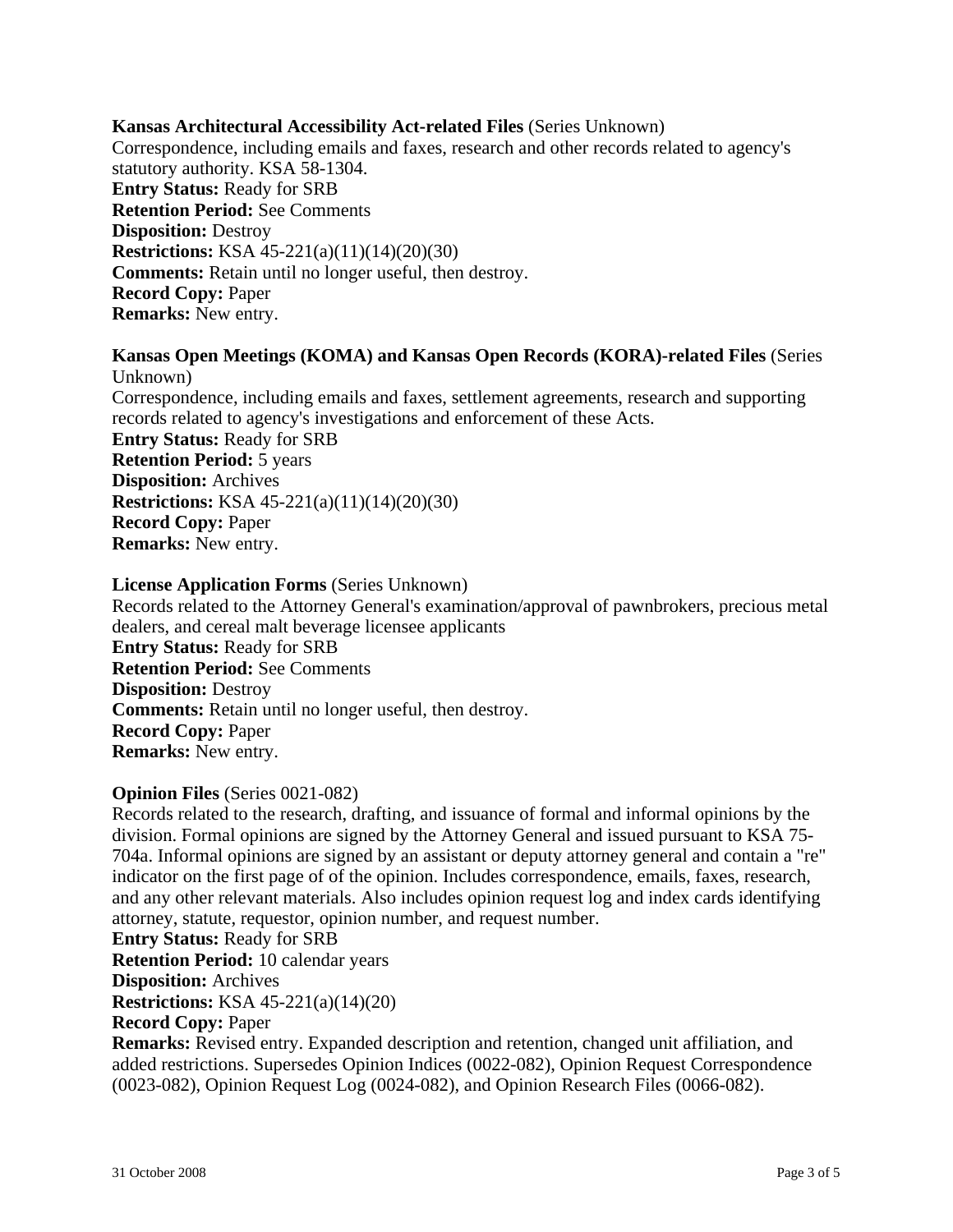### **Private Detective Records** (Series Unknown)

Records relating to the Attorney General's regulation of private detectives pursuant to KSA 75- 7b01 et seq.: correspondence, including emails and faxes, investigations, discipline, and administrative hearings. **Entry Status:** Ready for SRB **Retention Period:** 5 years **Disposition:** Destroy **Restrictions:** KSA 45-221(a)(11); KSA 45-221(a)(14); KSA 45-221(a)(20); KSA 45- 221(a)(30) **Comments:** May duplicate records in the possession of Kansas Bureau of Investigation. **Record Copy:** Paper **Remarks:** New entry.

### **Private Property Protection - "Takings" Guidelines** (Series Unknown)

Records relating to the issuance of "takings" guidelines pursuant to KSA 77-701 et. seq. Attorney General's Office is required to annually update guidelines to assist state agencies in evaluating proposed governmental actions in determining whether such action may constitute a "taking."

**Entry Status:** Ready for SRB **Retention Period:** See Comments **Disposition:** Destroy **Comments:** Retain until no longer useful, then destroy. Guidelines are published annually in Kansas Register (KSA 77-704). **Record Copy:** Paper **Remarks:** New entry.

#### **Request for Access to Records** (Series Unknown)

Records related to KORA requests for access to records in the possession of the Attorney general, and agency response prepared pursuant to KSA 45-218. **Entry Status:** Ready for SRB **Retention Period:** 5 years **Disposition:** Destroy **Restrictions:** KSA 45-221(a)(14)(20) **Record Copy:** Paper **Remarks:** New entry. The AG's Office believes the General Schedule should be modified to reflect the possibility of discretionary closure under KSA  $45-221(a)(14)$  which deals with correspondence between a private person and a government agency and (a)(20) which allows

discretionary closure of memos and opinions addressing whether the record should be disclosed.

### **State Agency Regulation Review** (Series Unknown)

Correspondence, including emails and faxes, drafts of regulations, and other records related to reviewing state agency regulations. KSA 77-420. **Entry Status:** Ready for SRB **Retention Period:** 5 years **Disposition:** Destroy **Restrictions:** KSA 45-221(a)(14), KSA 45-221(a)(20) **Record Copy:** Paper **Remarks:** New entry.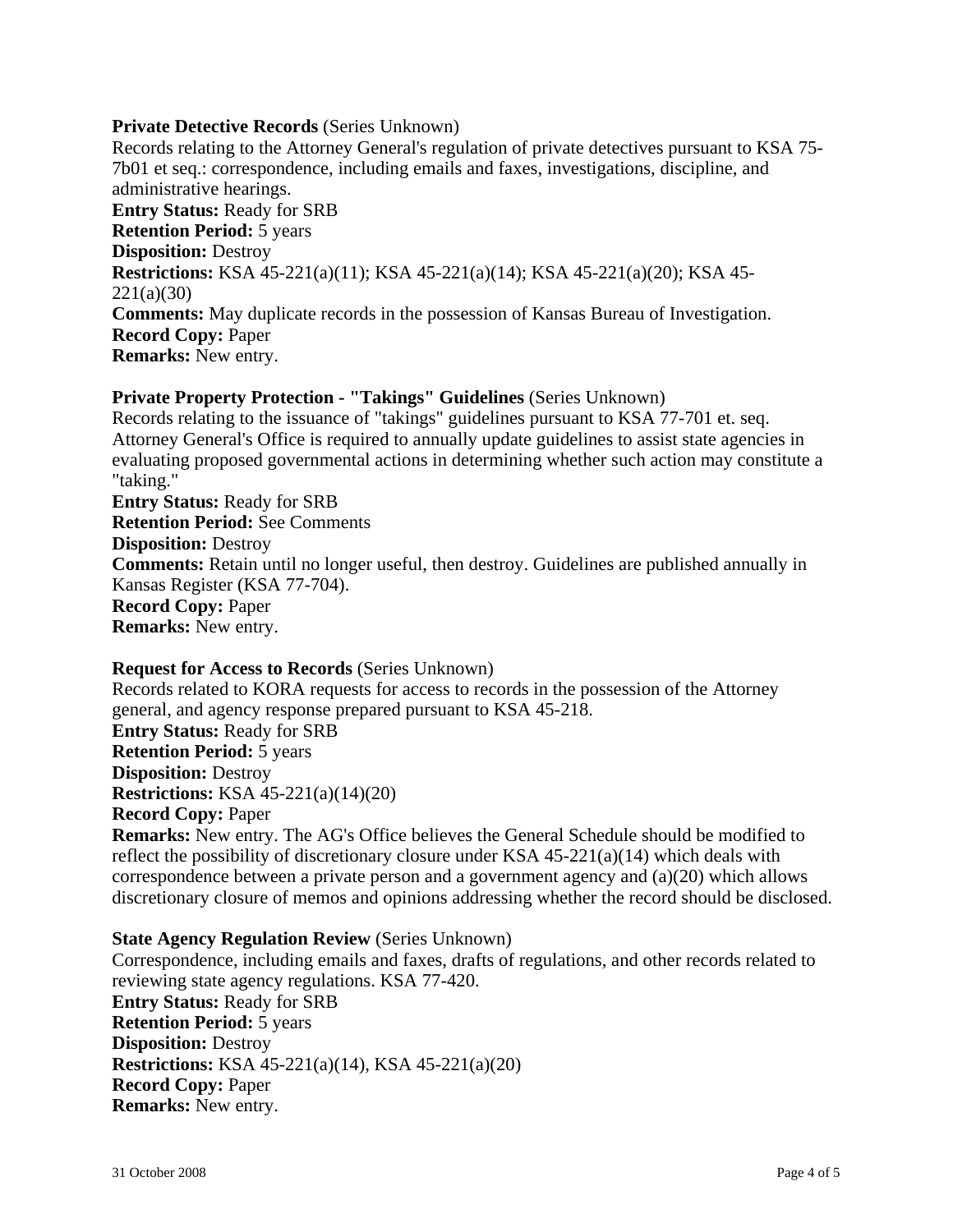### **State Property Files** (Series Unknown)

Records related to approval of Easements on state property, pursuant to KSA 75-2131 and 74- 3264; Deeds statutorily required to be approved by the Attorney General; special Assessments, pursuant to KSA 12-3506; and any other records regarding statutorily-required review of contracts, leases, conveyances, deeds, and similar legal documents (e.g. KSA 75-3743). **Entry Status:** Ready for SRB **Retention Period:** 5 years **Disposition:** Archives **Restrictions:** KSA 45-221(a)(14), KSA 45-221(a)(20) **Record Copy:** Paper **Remarks:** New entry.

**Tribal Gaming Compacts** (Series Unknown) Records relative to the negotiation or renegotiation of tribal gaming compacts. See KSA 46- 2302. **Entry Status:** Ready for SRB **Retention Period:** 5 years **Disposition:** Archives **Restrictions:** KSA 45-221(a)(1)(20)(25)(42) **Record Copy:** Paper **Remarks:** New entry.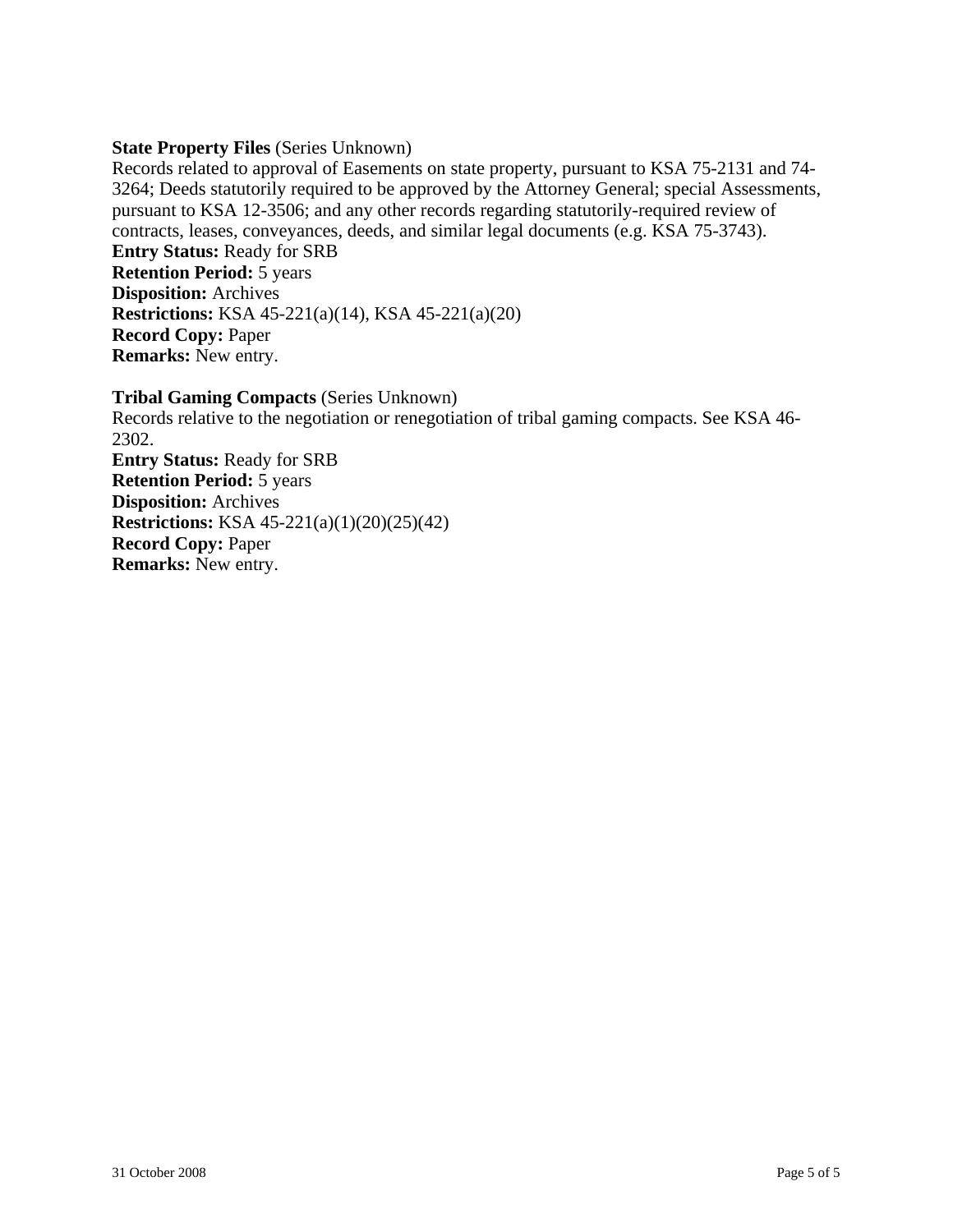### **KANSAS STATE RECORDS BOARD RECORDS APPRAISAL REPORT FOR REVISION TO RETENTION/DISPOSITION SCHEDULE November 5, 2008**

- 1. **Agency:** Kansas Attorney General's Office Medicaid Fraud Division
- 2. **Records Officer:** Christi Sommers **Phone:** 296.2218
- 3. **Appraising Archivist:** Kris Graves
- 4. **Date of Appraisal:** September 2008
- 5. **Total records No. of Series:** 1
- 6. **Archival records No. of Series:** 0
- 7. **Records Eligible for Immediate Transfer to Archives:**

**No. of Series:** 0

### 8. **Appraisal Based Upon:**

Interview with agency staff

### 9. **Appraisal Narrative:**

The Attorney General's Office wishes to revise its previously approved retention and disposition schedule. An agency representative contacted KHS staff and proposed the agency-wide overhaul, with a specific eye toward eliminating multiple entries for similar records kept by different divisions. The review process also provided agency staff with the opportunity to identify and cull many records no longer being kept as well as those records now subsumed by other record series—and to amend the schedule to better reflect recent organizational restructuring of divisions.

The Medicaid Fraud division proposes 1 revision to its previously approved schedule. Modifications had wholly to do with privacy restrictions.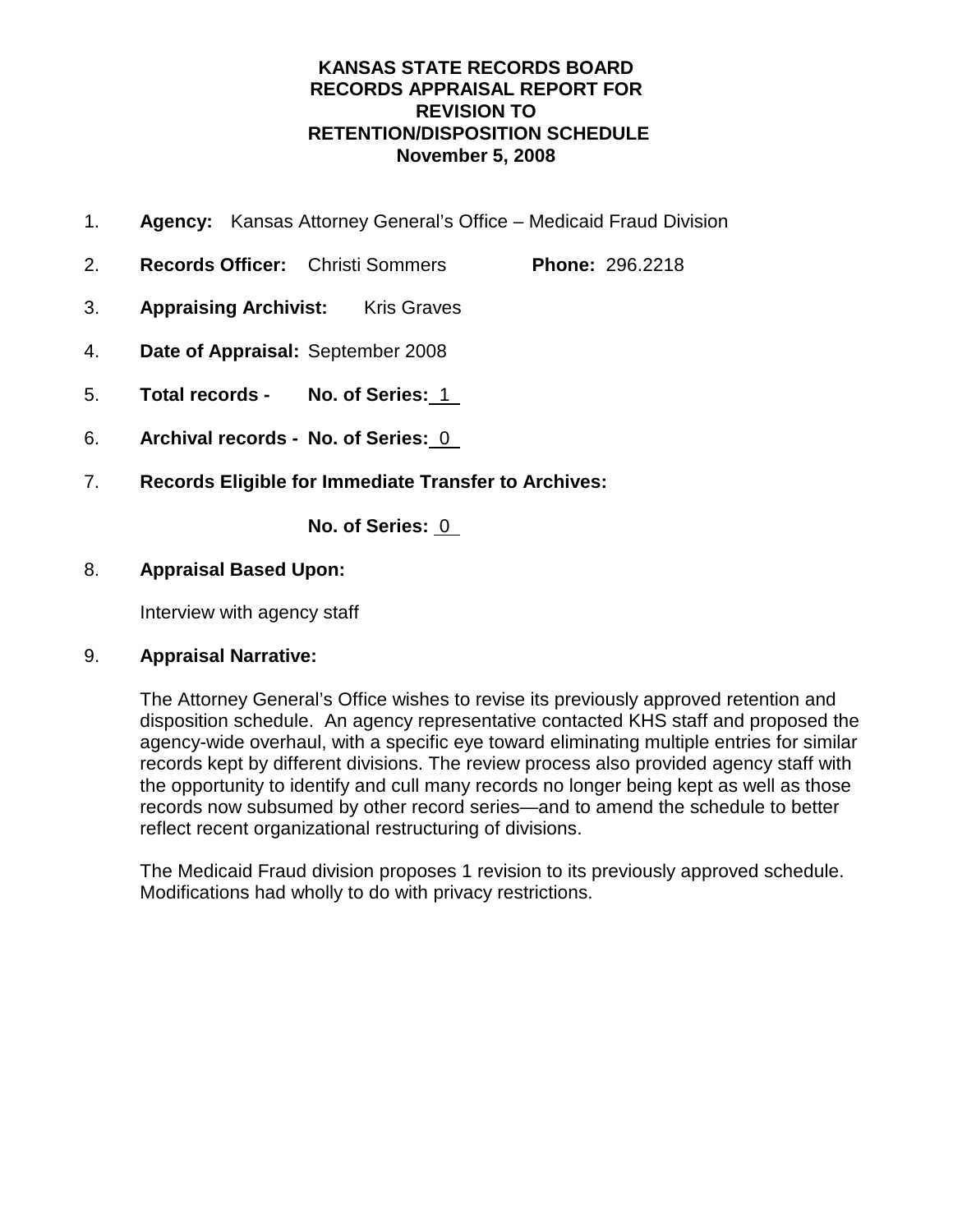# **082-009 Office of the Attorney General Medicaid Fraud and Abuse Division**

**Assessment Files** (Series 0174-082) Interviews, reports, correspondence, notes, legal documents, etc., regarding investigations which did not result in formal cases. **Entry Status:** Ready for SRB **Retention Period:** See Comments **Disposition:** Destroy **Restrictions:** K.S.A. 45-221(a)(1)(2)(3)(5)(10)(11)(14)(20)(25)(30) **Comments:** Retain until investigation is inactive plus 5 calendar years, then destroy unless requested by a law enforcement agency or federal agency. **Record Copy:** Paper **Remarks:** Revised entry. Added restrictions.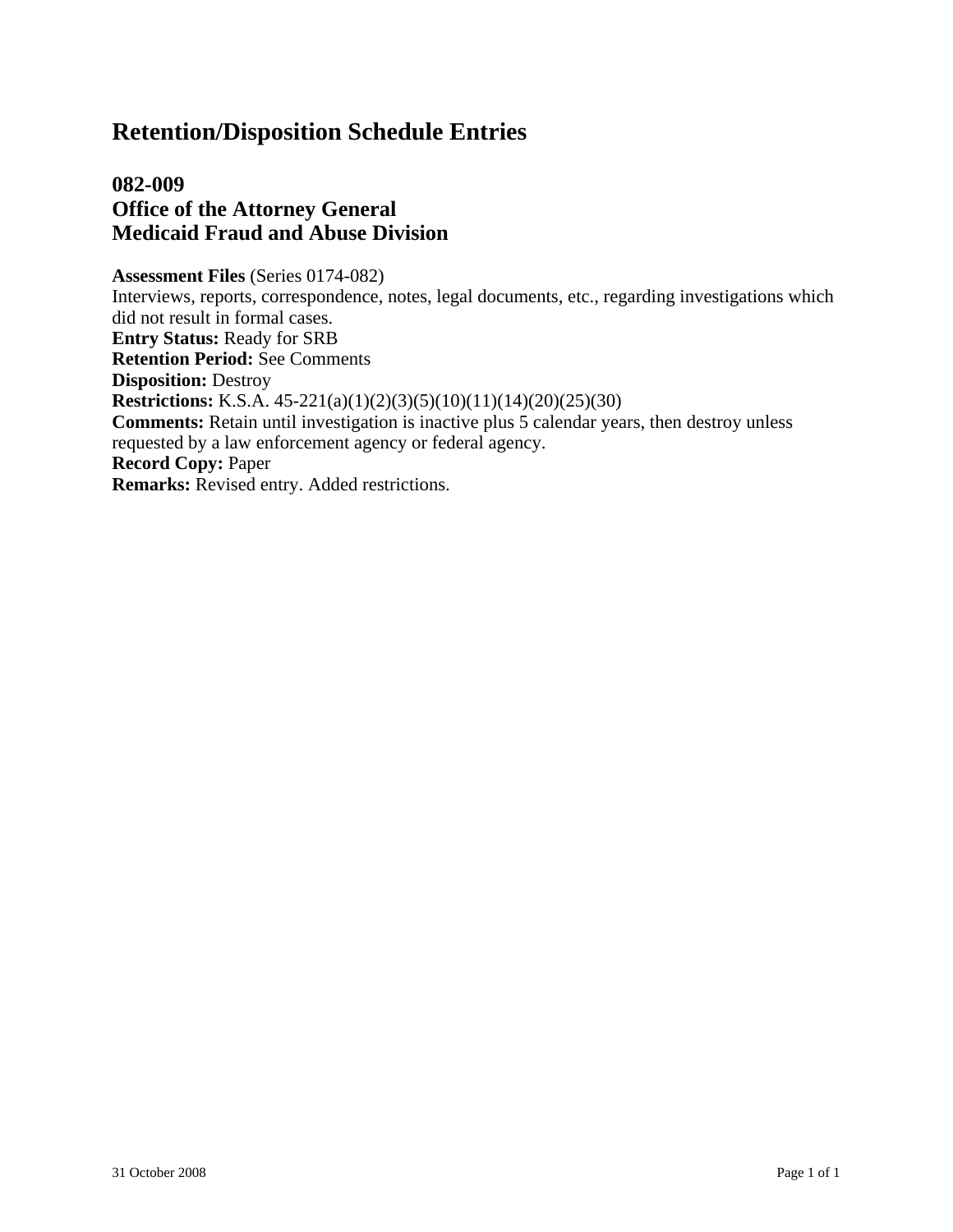### **KANSAS STATE RECORDS BOARD RECORDS APPRAISAL REPORT FOR REVISION TO RETENTION/DISPOSITION SCHEDULE November 5, 2008**

- 1. **Agency:** Kansas Attorney General's Office Multiple Subunits
- 2. **Records Officer:** Christi Sommers **Phone:** 296.2218
- 3. **Appraising Archivist:** Kris Graves
- 4. **Date of Appraisal:** September 2008
- 5. **Total records No. of Series:** 13
- 6. **Archival records No. of Series:** 5
- 7. **Records Eligible for Immediate Transfer to Archives:**

**No. of Series:** 0

### 8. **Appraisal Based Upon:**

Interview with agency staff

### 9. **Appraisal Narrative:**

The Attorney General's Office wishes to revise its previously approved retention and disposition schedule. An agency representative contacted KHS staff and proposed the agency-wide overhaul, with a specific eye toward eliminating multiple entries for similar records kept by different divisions. The review process also provided agency staff with the opportunity to identify and cull many records no longer being kept as well as those records now subsumed by other record series—and to amend the schedule to better reflect recent organizational restructuring of divisions.

The Multiple Subunits "division" was created specifically to cover those records that multiple divisions within the agency keep. The Attorney General's Office proposes adding these 14 entries to the agency's previously approved schedule under this agency-wide umbrella in order to eliminate duplicate listings for similar records.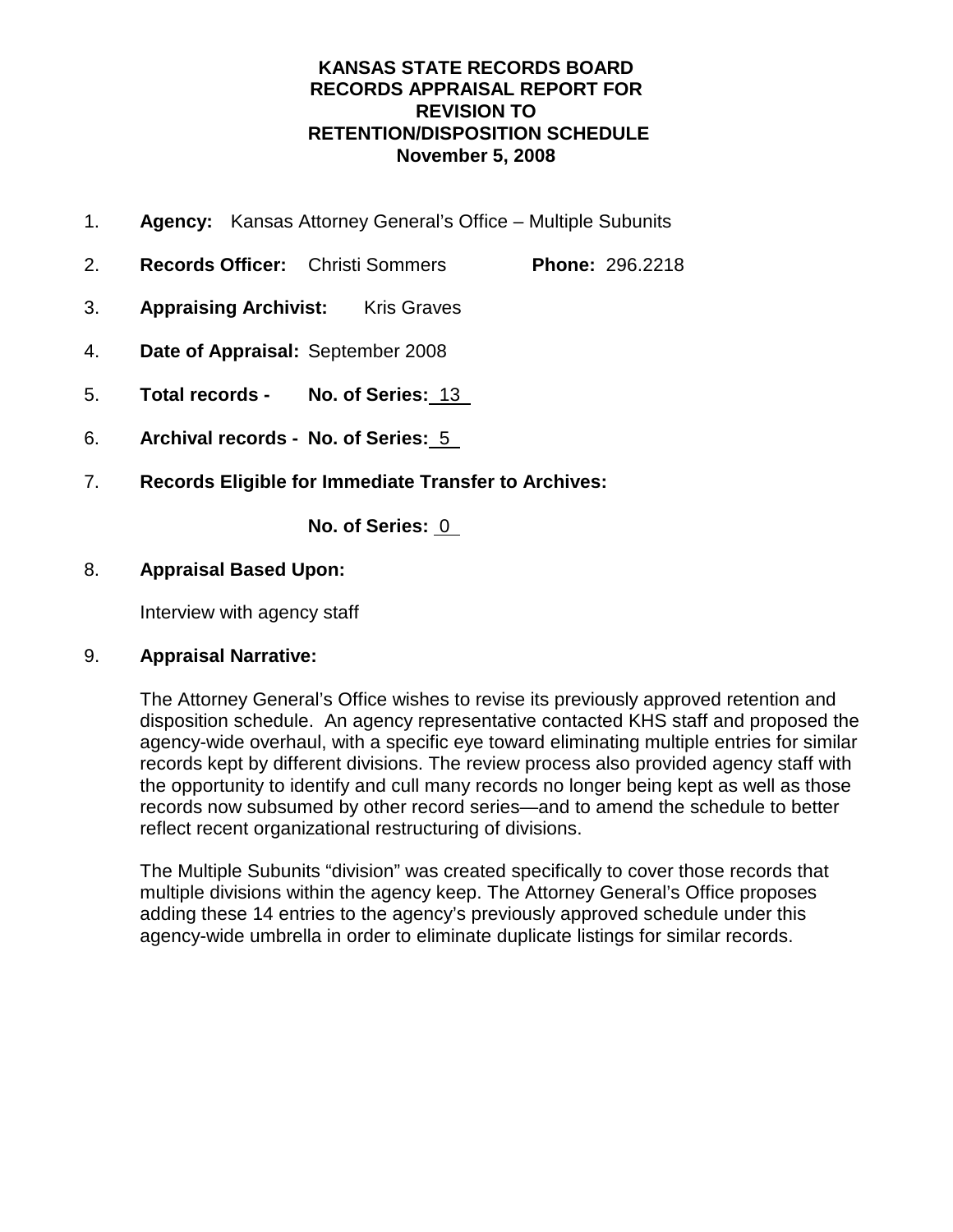## **082-XXX Office of the Attorney General Multiple subunits/subunit not defined**

#### **Administrative Records** (Series 0049-082)

Copies of policies, procedures, and other miscellaneous administrative documents pertaining to the divisions, or the agency. **Entry Status:** Ready for SRB **Retention Period:** See Comments **Disposition:** Destroy **Restrictions:** K.S.A. 22-4707,45-221(a)(1)(4)(6)(14)(16)(20) **Comments:** Retain record copy of policies and procedures in accordance with General Schedule (see 0084-000). Retain remainder until no longer useful, then destroy. **Record Copy:** Paper **Remarks:** Revised entry. Broadened applicable unit/sub-unit designation. Added restrictions. Supersedes "Administrative Records" (0150-082), and "Subject Files - Director's" (0160-082).

### **Case Files** (Series 0172-082)

Pleadings/filings, research, case notes, interviews, correspondence, evidence, contracts, billings, complaint forms, appeal files, no-charge felony reports, and other supporting documentation relating to criminal, consumer, antitrust, medicaid fraud, and civil cases. Includes cases handled by outside counsel, charitable trust, and amicus curiae cases; does NOT include any case files specifically outlined in other divisions--including, but not limited to, Abuse, Neglect and Exploitation cases, Cases on Appeal, Outstanding Warrants cases, No-Charge Reports, Homicide cases, and Sex Offense cases. (Evidence obtained from others may be disposed in accordance with protective order, if any.)

**Entry Status:** Ready for SRB

**Retention Period:** See Comments

**Disposition:** Archives

**Restrictions:** KSA 22-4707, 38-2326, 45-

221(a)(1)(2)(3)(5)(10)(11)(14)(20)(25)(25)(29)(30)(47)

**Comments:** Retain in office until case is closed (include appeal, probation, and/or incarceration/parole time if applicable). Then transfer to Records center for 5 years. Then transfer to Archives for purging, unless requested by a law enforcement agency or federal agency.

#### **Record Copy:** Paper

**Remarks:** Revised entry. Modified applicable subunits, description, and comments. Added restrictions. Supersedes Case Files - Litigation (0127), Litigation Records (0063-082), Case Records - General Criminal (0107-082), Case Files - Antitrust (0137-082), Amicus Curiae Records (0123-082), Case Files - Amicus Curiae (0126-082), and Investigation Files (0173-082).

#### **Correspondence - Policy Related** (Series 0043-082)

Incoming and outgoing letters, email, and memoranda that state or form the basis for policy, set precedent, or record important events in the operational and organizational history of the agency.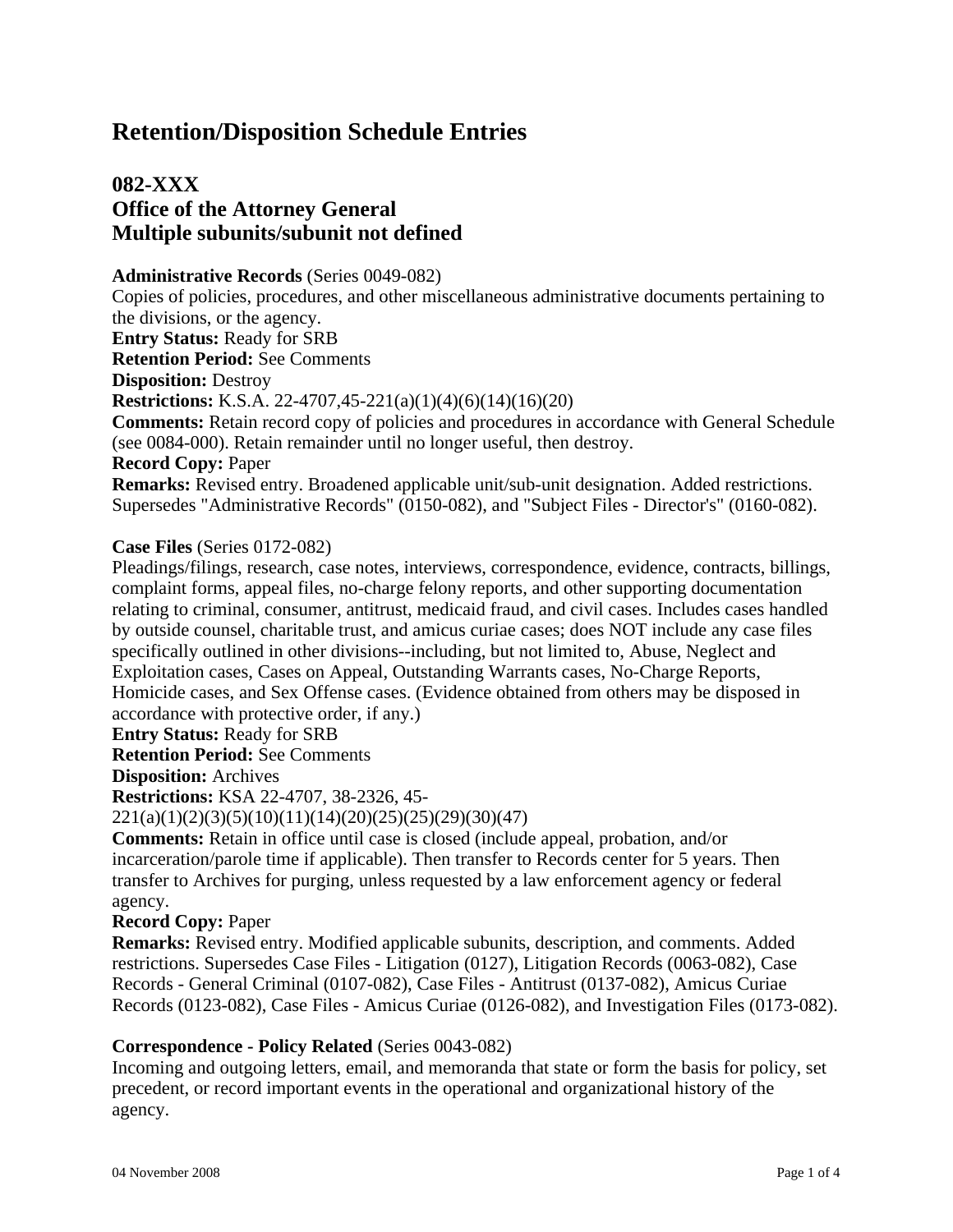**Entry Status:** Ready for SRB **Retention Period:** 5 years **Disposition:** Archives **Restrictions:** KSA 45-221(a)(1)(14)(20)(25)(30) **Comments:** Retain in office 5 calendar years, then transfer to the archives for purging. **Record Copy:** Paper **Remarks:** Revised entry. Broadened applicable subunits. Added restrictions. Supersedes "Correspondence - Policy Related" series formerly listed under individual divisions: 0056-082, 0111-082, and 0113-082.

### **Correspondence - Routine** (Series 0044-082)

Incoming and outgoing letters, email, and memoranda which pertain only to routine matters handled in accordance with existing policy and procedures: requests for information, correspondence with the public and public officials unrelated to a specific case or matter, etc. (Correspondence related to specific cases, or of legal significance, should be filed according to applicable guidelines.) **Entry Status:** Ready for SRB **Retention Period:** See Comments **Disposition:** Destroy **Restrictions:** K.S.A. 45-221(a)(1)(14)(20)(25)(30) **Comments:** Retain until no longer useful, then destroy. **Record Copy:** Paper **Remarks:** Revised entry. Modified applicable subunits; description. Added restrictions. Supersedes "Correspondence - Routine" formerly listed under individual subunits (0076-082, 0057-082).

### **Correspondence - of Legal Significance** (Series Unknown)

Correspondence affecting substantive rights, setting precedent, or recording important events in the operational and organizational history of the agency that are not associated with a particular case or matter. Includes requests for representation, demand letters, and responses thereto. **Entry Status:** Ready for SRB **Retention Period:** 5 years

**Disposition:** Archives **Restrictions:** K.S.A. 45-221(a)(1)(11)(14)(20)(25)(30) **Record Copy:** Paper **Remarks:** New entry.

#### **Employee Case Status Reports** (Series Unknown)

Internal memos or other work product that is done during the preparation of a case to periodically update what active cases are assigned to the attorney and what the status of each of those cases is. This is an ever-changing document that gives a "snapshot" (name, court, and date filed) of what that attorney (or agent) is doing at the moment the report is generated. **Entry Status:** Ready for SRB **Retention Period:** See Comments **Disposition:** Destroy **Restrictions:** K.S.A. 45-221(a)(1)(25) **Comments:** Retain until no longer useful, then destroy. **Record Copy:** Paper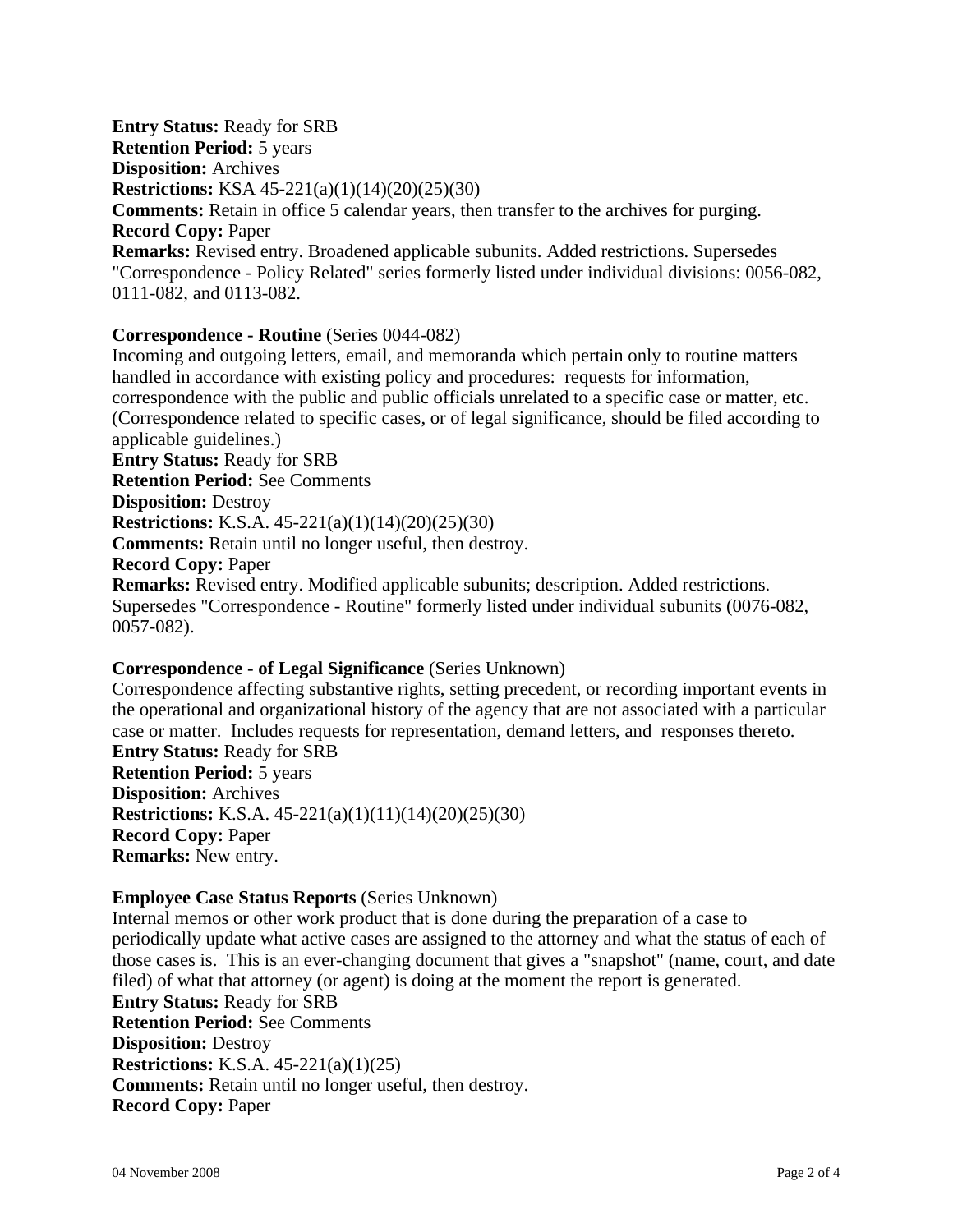#### **Remarks:** New entry.

**General Research** (Series Unknown) Memoranda, email, correspondence, publications, newsletters, resource materials, etc., not related to any individual case (see Case Files). **Entry Status:** Ready for SRB **Retention Period:** See Comments **Disposition:** Destroy **Restrictions:** K.S.A. 45-221(a)(1)(14)(20)(25) **Comments:** Retain until no longer useful, then destroy. **Record Copy:** Paper **Remarks:** New entry.

### **Internal Memos - Policy Related** (Series Unknown)

Internal memos, e-mail, and other correspondence between agency staff that state or form the basis for policy, set precedent, or record important events in the operational and organizational history of the agency. **Entry Status:** Ready for SRB **Retention Period:** See Comments **Disposition:** Archives **Restrictions:** KSA 45-221(a)(1)(20) **Comments:** Retain in office 5 calendar years, then transfer to the archives for purging. Print out all electronic versions as issued and transfer to the archives for purging. **Record Copy:** Paper **Remarks:** New entry.

### **Internal Memos - Routine** (Series 0133-082)

Internal memos, e-mail, or other correspondence between agency staff which pertain to routine matters. **Entry Status:** Ready for SRB **Retention Period:** See Comments **Disposition:** Destroy **Restrictions:** KSA 45-221(a)(1)(20)(25)(30) **Comments:** Retain until no longer useful, then destroy. **Record Copy:** Paper **Remarks:** Revised entry. Modified title (from Memoranda -Intra Office); Shortened retention to align with General Schedule; and added restrictions. Supersedes Memoranda - Intra-Office (0117-082).

#### **Legislative Materials** (Series 0062-082)

Copies of bills and statutes, drafts of legislation, notes, correspondence, testimony, etc., related to various legislative activities.

**Entry Status:** Ready for SRB **Retention Period:** See Comments **Disposition:** Archives **Restrictions:** None **Comments:** Retain until no longer useful, then transfer to the archives for purging. **Record Copy:** Paper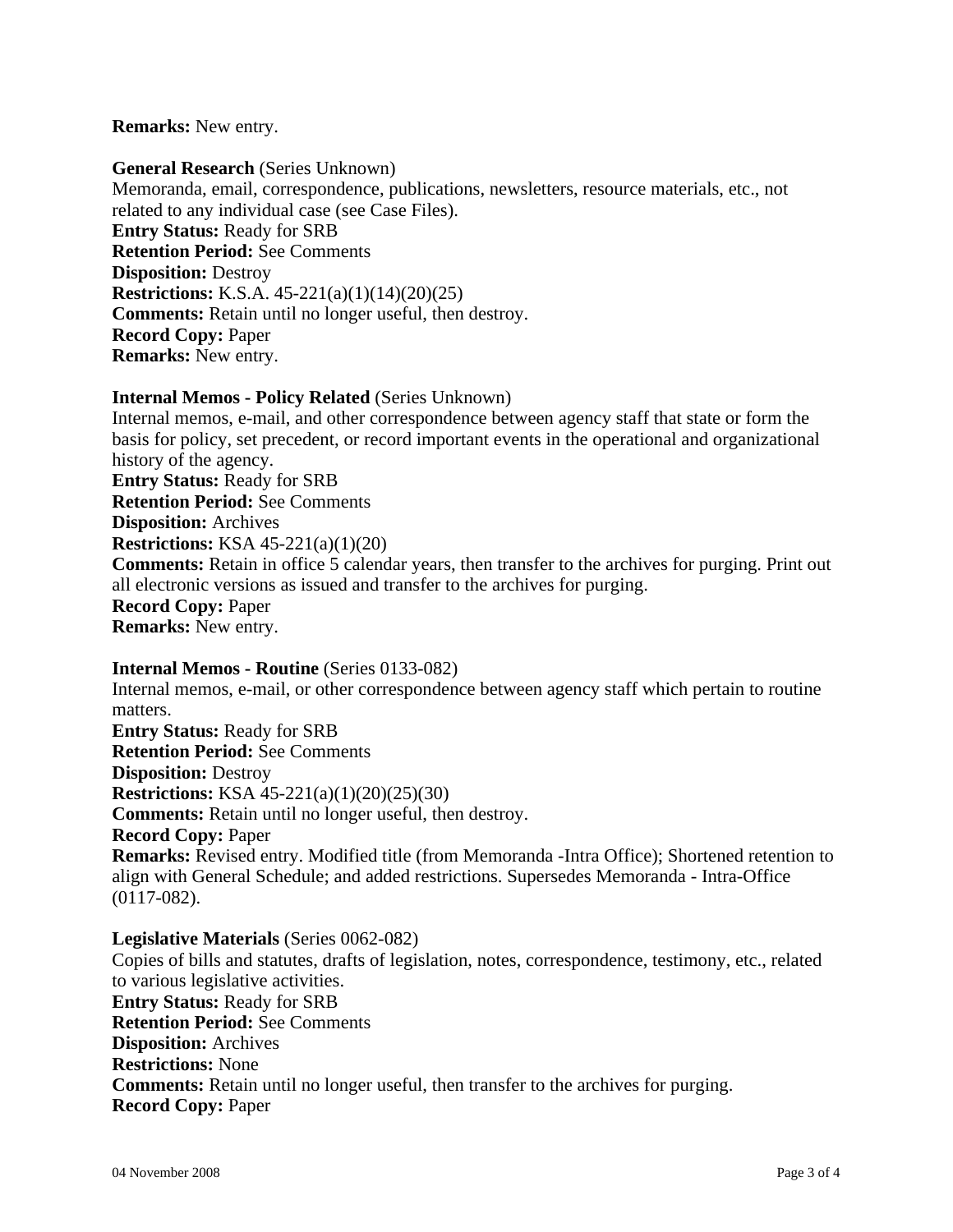**Remarks:** Revised entry. Broadened applicable subunits. Supersedes Legislative Relations Files (0088-082), Legislative Relations Files (0143-082), Legislative Relations Files (0132-082), and Legislative Relations Files (0142-082), all formerly filed under individual divisions.

### **Schedules - Office Activities** (Series Unknown)

Internal forms, appointment books, contact lists, task/to do lists, and calendars used to schedule employees, activities, vehicles, meeting rooms, etc. **Entry Status:** Ready for SRB **Retention Period:** See Comments **Disposition:** Destroy **Comments:** Retain until no longer useful, then destroy. **Record Copy:** Paper **Remarks:** New entry.

**Subject Files** (Series 0134-082) Wide variety of documents related to full range of the agency's activities: correspondence, legal documents, publications, reports, briefs, etc. **Entry Status:** Ready for SRB **Retention Period:** See Comments **Disposition:** Archives **Restrictions:** None **Comments:** Retain until no longer useful, then transfer to archives for purging. **Record Copy:** Paper **Remarks:** Revised entry. Broadened applicable subunit designation. Supersedes Subject Files - Alphabetical (0033-082), Subject Files - Geographical (0034-082), Subject Files - General (0035-082), Subject Files - Miscellaneous (0147-082), Subject Files - Director (0048-082), Subject Files - Misc. (0146-082), Subject Files - Alpha. (0067-082), Subject Files- Misc. (0068- 082), and Subject Files (0120-082), formerly listed under individual divisions.

#### **Tax Returns for Non-Profit Organizations** (Series 0037-082)

Copies of Internal Revenue Service forms 990F "Return of Private Foundation" and supporting documents required by IRS to be filed at the Office of the Attorney General. **Entry Status:** Ready for SRB **Retention Period:** 5 years **Disposition:** Destroy **Restrictions:** None **Comments:** Retain in office 2 tax years, transfer to the records center for 3 tax years, then destroy. **Record Copy:** Paper **Remarks:** Revised entry. Modified retention and applicable subunits.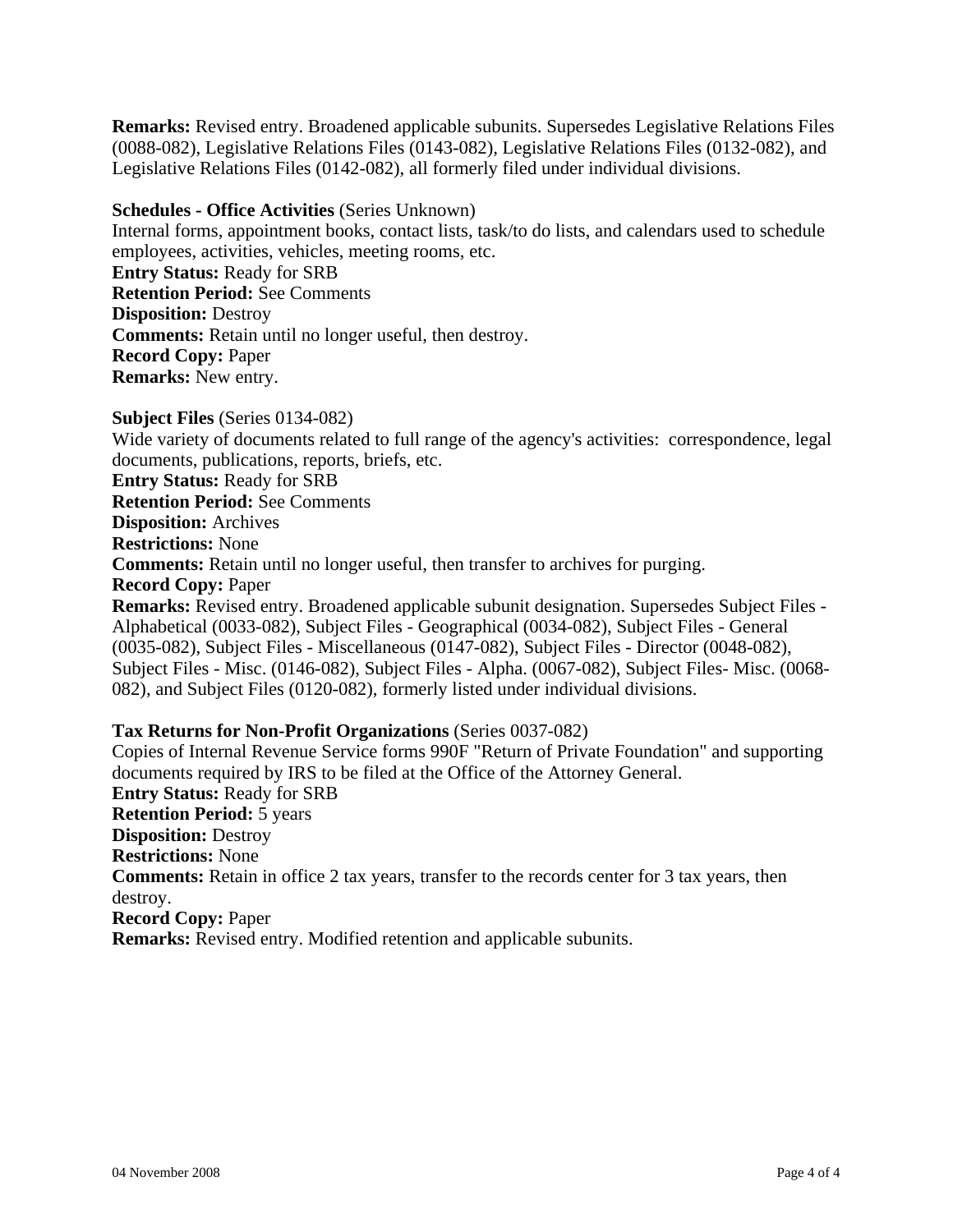### **KANSAS STATE RECORDS BOARD RECORDS APPRAISAL REPORT FOR REVISION TO RETENTION/DISPOSITION SCHEDULE November 5, 2008**

- 1. **Agency:** Kansas Attorney General's Office Obsolete / Superseded
- 2. **Records Officer:** Christi Sommers **Phone:** 296.2218
- 3. **Appraising Archivist:** Kris Graves
- 4. **Date of Appraisal:** September 2008
- 5. **Obsolete records No. of Series:** 55
- 6. **Superseded records No. of Series:** 48
- 7. **Records Eligible for Immediate Transfer to Archives:**

**No. of Series:** 0

### 8. **Appraisal Based Upon:**

Interview with agency staff

### 9. **Appraisal Narrative:**

The Attorney General's Office wishes to revise its previously approved retention and disposition schedule. An agency representative contacted KHS staff and proposed the agency-wide overhaul, with a specific eye toward eliminating multiple entries for similar records kept by different divisions. The review process also provided agency staff with the opportunity to identify and cull many records no longer being kept as well as those records now subsumed by other record series—and to amend the schedule to better reflect recent organizational restructuring of divisions.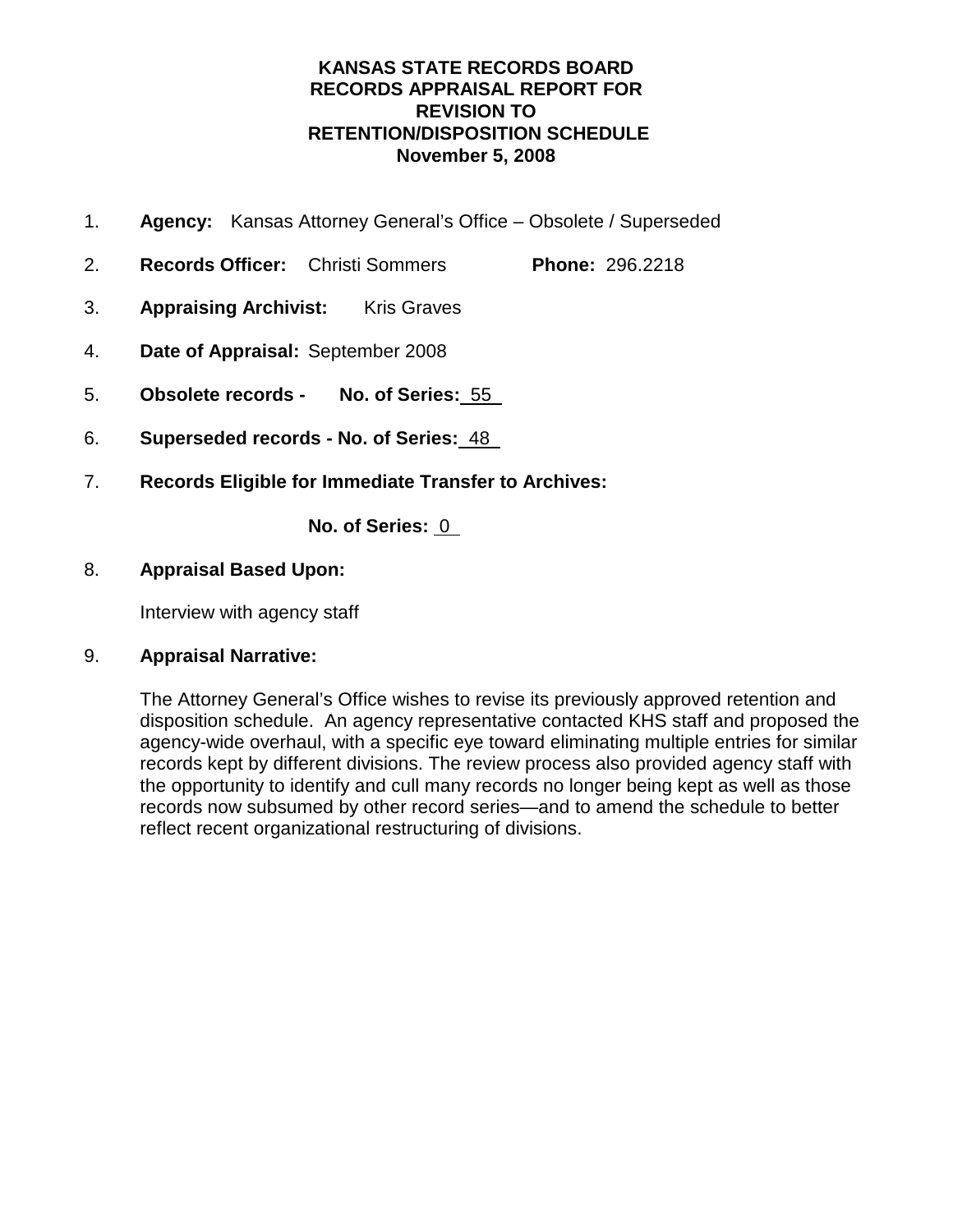### **082 Office of the Attorney General OBSOLETE Series**

| <b>Series ID</b> | <b>Agency</b> | <b>Title</b>                                                          |
|------------------|---------------|-----------------------------------------------------------------------|
| 0007-082         | 082-001       | Correspondence Log - Daily                                            |
| 0001-082         | 082-001       | Campaign Records - Financial                                          |
| 0004-082         | 082-001       | <b>CASK Yearly Financial Reports: Obsolete Series</b>                 |
| 0026-082         | 082-001       | Payroll Adjustment Records                                            |
| 0030-082         | 082-001       | Railroad Police Licensing Records                                     |
| 0006-082         | 082-001       | Correspondence - Campaign Records                                     |
| 0005-082         | 082-001       | <b>Consumer Weekly Column Records</b>                                 |
| 0025-082         | 082-001       | <b>Opinions - Requests for Copies</b>                                 |
| 0014-082         | 082-001       | <b>Inventory Records - Expendable Property</b>                        |
| 0017-082         | 082-001       | Legislative Relations Files                                           |
| 0003-082         | 082-001       | <b>CASK Monthly Financial Reports: Obsolete Series</b>                |
| 0002-082         | 082-001       | <b>CASK Daily Financial Reports: Obsolete Series</b>                  |
| 0036-082         | 082-001       | <b>Task Force Files</b>                                               |
| 0020-082         | 082-001       | <b>Clipping Files</b>                                                 |
| 0018-082         | 082-001       | Legislative Relations Files - Administrative Assistant                |
| 0019-082         | 082-001       | <b>Mailing Lists</b>                                                  |
| 0027-082         | 082-001       | Payroll Register                                                      |
| 0051-082         | 082-003       | <b>Behavioral Sciences Regulatory Board Files</b>                     |
| 0055-082         | 082-003       | CASK Reports, Daily Warrant Register - Kansas Bureau of Investigation |
| 0052-082         | 082-003       | <b>Bond Approval Letters</b>                                          |
| 0054-082         | 082-003       | <b>Bond Transcripts</b>                                               |
| 0071-082         | 082-003       | Vouchers - Kansas Bureau of Investigation                             |
| 0065-082         | 082-003       | <b>Opinion Copy Files</b>                                             |
| 0061-082         | 082-003       | KIPPS Payroll Warrant Register - Kansas Bureau of Investigation       |
| 0070-082         | 082-003       | <b>Vehicle Records</b>                                                |
| 0069-082         | 082-003       | Telephone Call Notes and Related Correspondence                       |
| 0060-082         | 082-003       | <b>Investigations - General</b>                                       |
| 0064-082         | 082-003       | Missing and Exploited Children Task Force Records                     |
| 0090-082         | 082-004       | <b>Press Releases</b>                                                 |
| 0121-082         | 082-005       | <b>Summary Dismissals</b>                                             |
| 0105-082         | 082-005       | <b>Briefs</b> - Department of Corrections                             |
| 0119-082         | 082-005       | <b>Opinion Research Files</b>                                         |
| 0118-082         | 082-005       | Missing and Exploited Children Task Force Records                     |
| 0122-082         | 082-005       | Training and Assistance Fund Reports                                  |
| 0115-082         | 082-005       | <b>Investigation Files</b>                                            |
| 0116-082         | 082-005       | Juvenile Offender Programs - Records of the Advisory Committee on     |
| 0108-082         | 082-005       | Case Records - Habeas Corpus                                          |
| 0106-082         | 082-005       | Case Records - Civil Rights                                           |
| 0104-082         | 082-005       | Appeals and Motions - Criminal                                        |
| 0129-082         | 082-006       | Civil Rights Case Files                                               |
| 0124-082         | 082-006       | Case File Index                                                       |
| 0130-082         | 082-006       | Docket Control Register                                               |
| 0125-082         | 082-006       | Case File Log                                                         |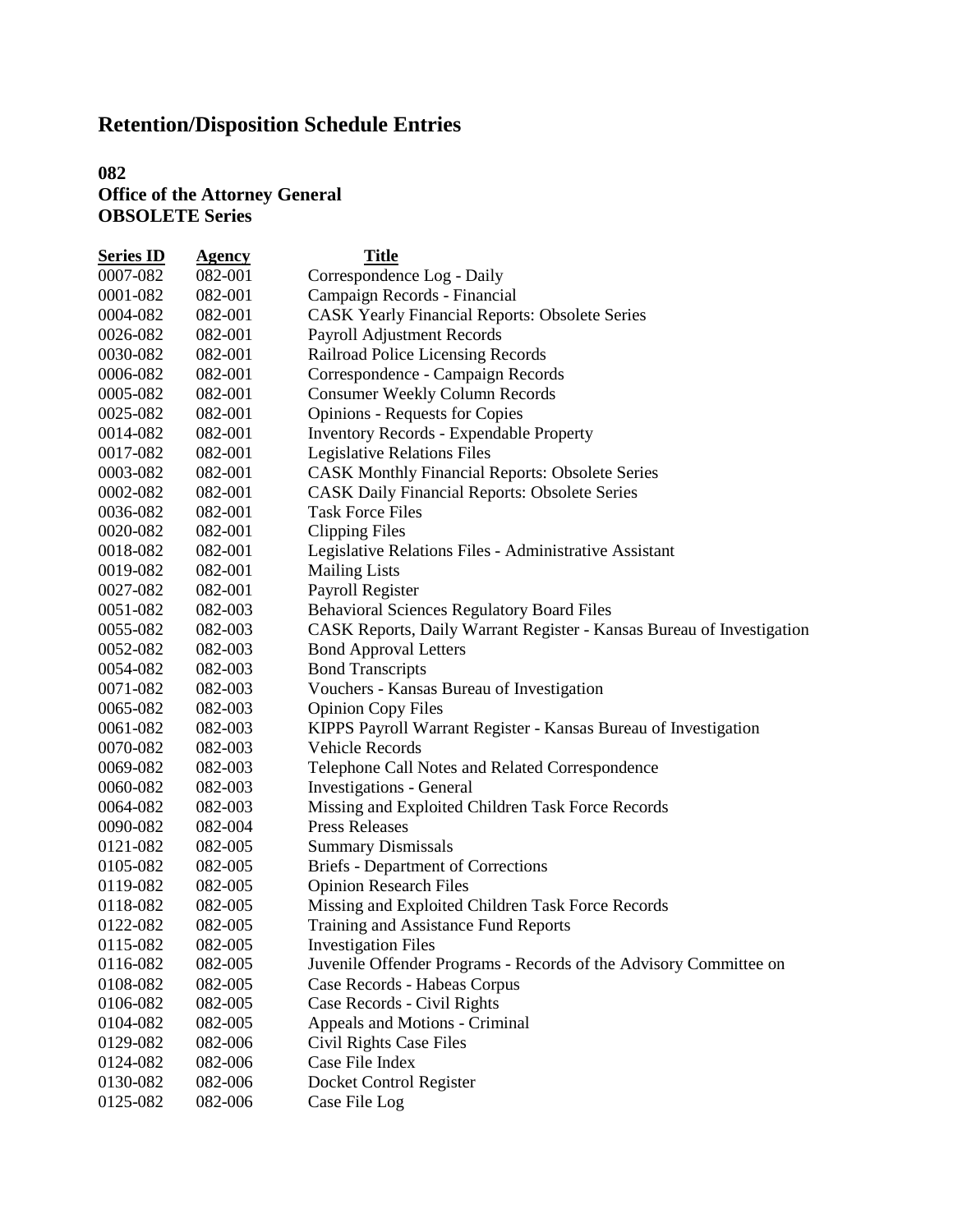| 0131-082 | 082-006 | <b>Expert and Special Counsel Files</b>                |
|----------|---------|--------------------------------------------------------|
| 0128-082 | 082-006 | <b>Case Lists</b>                                      |
| 0140-082 | 082-007 | <b>Consumer Complaint Card File</b>                    |
| 0145-082 | 082-007 | <b>Opinion Research Files</b>                          |
| 0149-082 | 082-007 | <b>Utilities Files</b>                                 |
| 0136-082 | 082-007 | <b>Bankruptcy Notifications</b>                        |
| 0161-082 | 082-008 | Victims Card File                                      |
| 0155-082 | 082-008 | Defendant Card File                                    |
| 0151-082 | 082-008 | <b>CASK Daily Financial Reports: Obsolete Series</b>   |
| 0153-082 | 082-008 | <b>CASK Yearly Financial Reports: Obsolete Series</b>  |
| 0152-082 | 082-008 | <b>CASK Monthly Financial Reports: Obsolete Series</b> |
| 0163-082 | 082-008 | Vouchers - Receipts                                    |
|          |         |                                                        |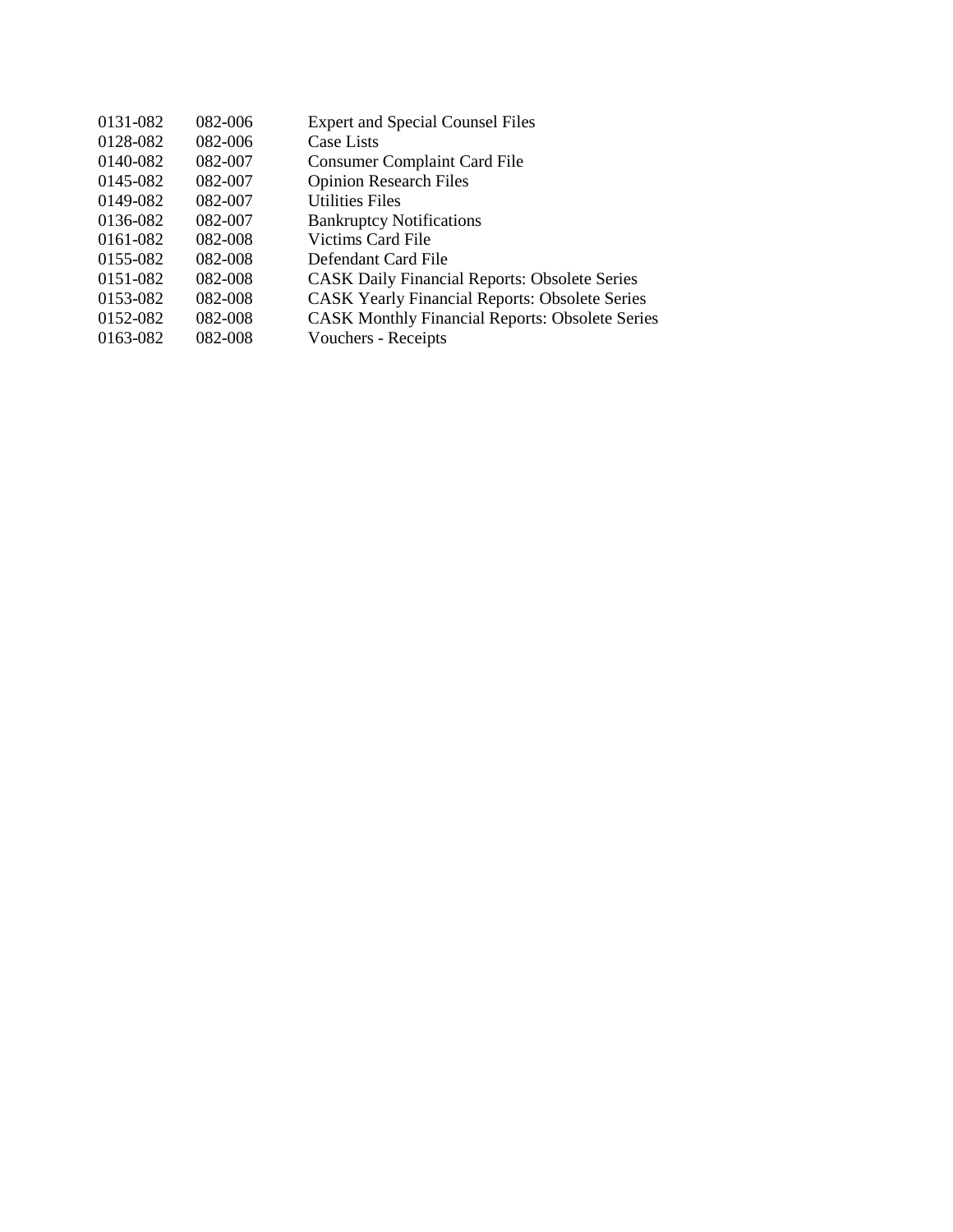# **082-001 Office of the Attorney General Administration Division**

### **Employment Eligibility Verification Form** (Series 0011-082)

Immigration and Naturalization Service (INS) form I-9 completed by the employee verifying eligibility to work in the United States. **Entry Status:** Superseded **Retention Period:** See Comments **Disposition:** Destroy **Restrictions:** KSA 45-221(a)(4) **Comments:** Retain for length of employee tenure plus 3 years, then destroy. **Record Copy:** Unknown **Remarks:** Superseded by "Personnel Files" (0008-082).

**Intern File** (Series 0013-082) Correspondence, resumes, and other documents related to interns and their tenure in the office. **Entry Status:** Superseded **Retention Period:** 005 cldr yrs **Disposition:** Destroy **Restrictions:** None **Record Copy:** Unknown **Remarks:** Superseded by "Personnel Files" (0008-082).

#### **Opinion Indices** (Series 0022-082)

Card indices of Opinion Files series, cross-indexed by attorney, statute, requesting party, opinion number, and request number. Initiated upon any request for an official opinion. **Entry Status:** Superseded **Retention Period:** See Comments **Disposition:** Archives **Restrictions:** None **Comments:** Retain until no longer useful, transfer to archives in conjunction with Opinion Files series. **Record Copy:** Unknown **Remarks:** Superseded by "Opinion Files" (0021-082).

#### **Opinion Request Correspondence** (Series 0023-082)

Correspondence, incoming and outgoing, concerning opinion requests for which no opinion or only an unofficial one was issued. **Entry Status:** Superseded **Retention Period:** 010 cldr yrs **Disposition:** Archives **Restrictions:** None **Record Copy:** Unknown **Remarks:** Superseded by "Opinion Files" (0021-082).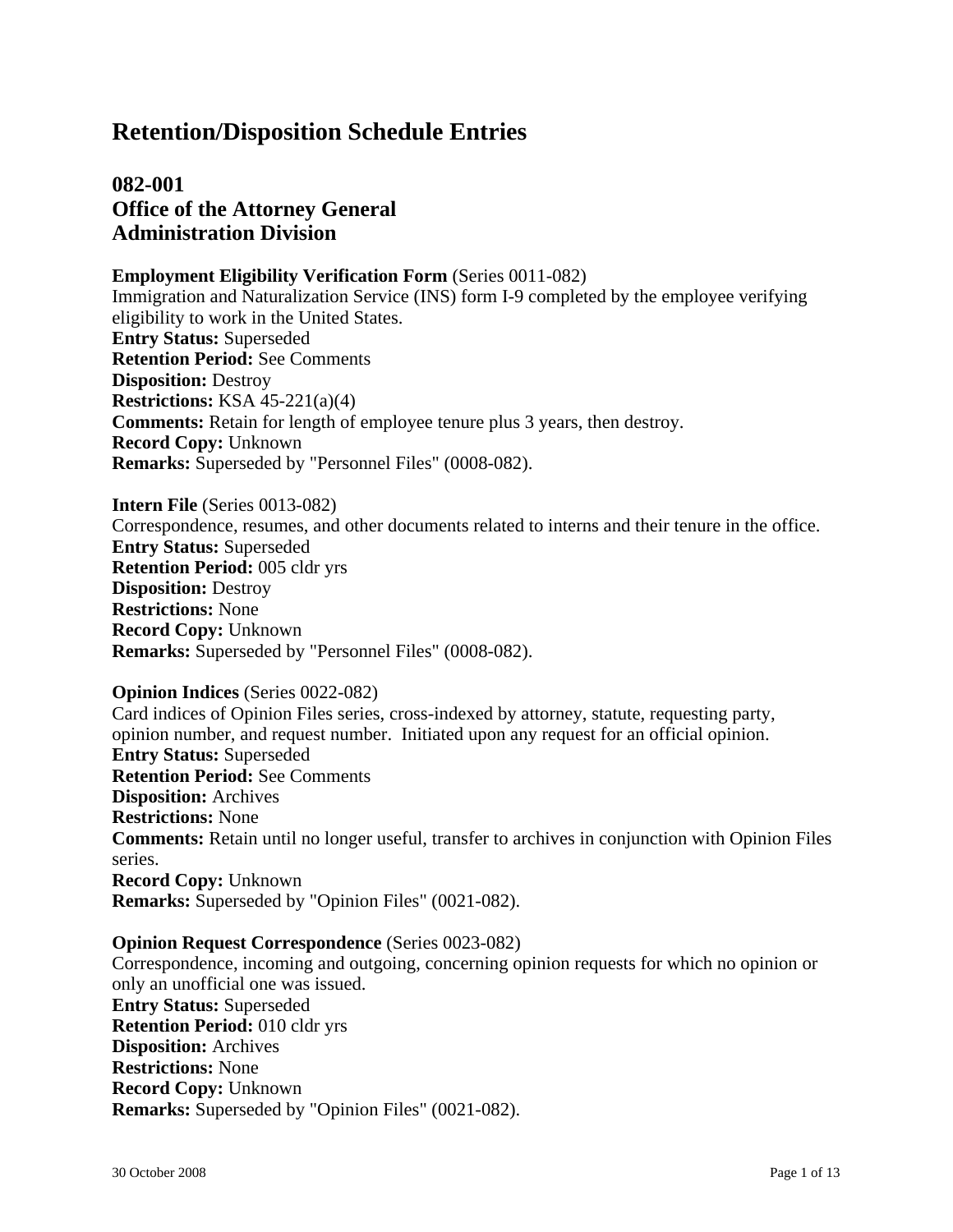**Opinion Request Log** (Series 0024-082) Record of opinion requests. **Entry Status:** Superseded **Retention Period:** See Comments **Disposition:** Destroy **Restrictions:** None **Comments:** Series is obsolete and duplicated in content by Opinion Indices series. Destroy immediately. **Record Copy:** Unknown **Remarks:** Superseded by "Opinion Files" (0021-082).

#### **Speeches, Testimony, and Articles** (Series 0032-082)

Notes, drafts, and final versions of speeches, testimony, and articles given and/or published by the Attorney General. **Entry Status:** Superseded **Retention Period:** See Comments **Disposition:** Archives **Restrictions:** None **Comments:** Retain until no longer useful, then transfer to the archives. **Record Copy:** Unknown **Remarks:** Superseded by "Speeches and Writings" (0094-082).

### **Subject Files - Attorney General - Alphabetical** (Series 0033-082)

Office reference files of the incumbent Attorney General regarding full range of Attorney General's activities and interests: correspondence, reports, publications, memoranda, and other materials. **Entry Status:** Superseded **Retention Period:** See Comments **Disposition:** Archives **Restrictions:** KSA 45-221(a)(25) **Comments:** Retain until end of office tenure, then materials not related to official activities may be removed--transfer remainder to archives.

**Record Copy:** Unknown **Remarks:** Superseded by "Subject Files" (0134-082), listed under Multiple subunits.

**Subject Files - Attorney General - Geographical** (Series 0034-082) Office files of the incumbent Attorney General. Correspondence and other miscellaneous documents related to specific geographic locations: Kansas counties, states, and foreign nations. **Entry Status:** Superseded **Retention Period:** See Comments **Disposition:** Archives **Restrictions:** KSA 45-221(a)(25) **Comments:** Retain until end of office tenure, then materials not related to official activities may be removed--transfer remainder to archives. **Record Copy:** Unknown **Remarks:** Superseded by "Subject Files" (0134-082), listed under Multiple subunits.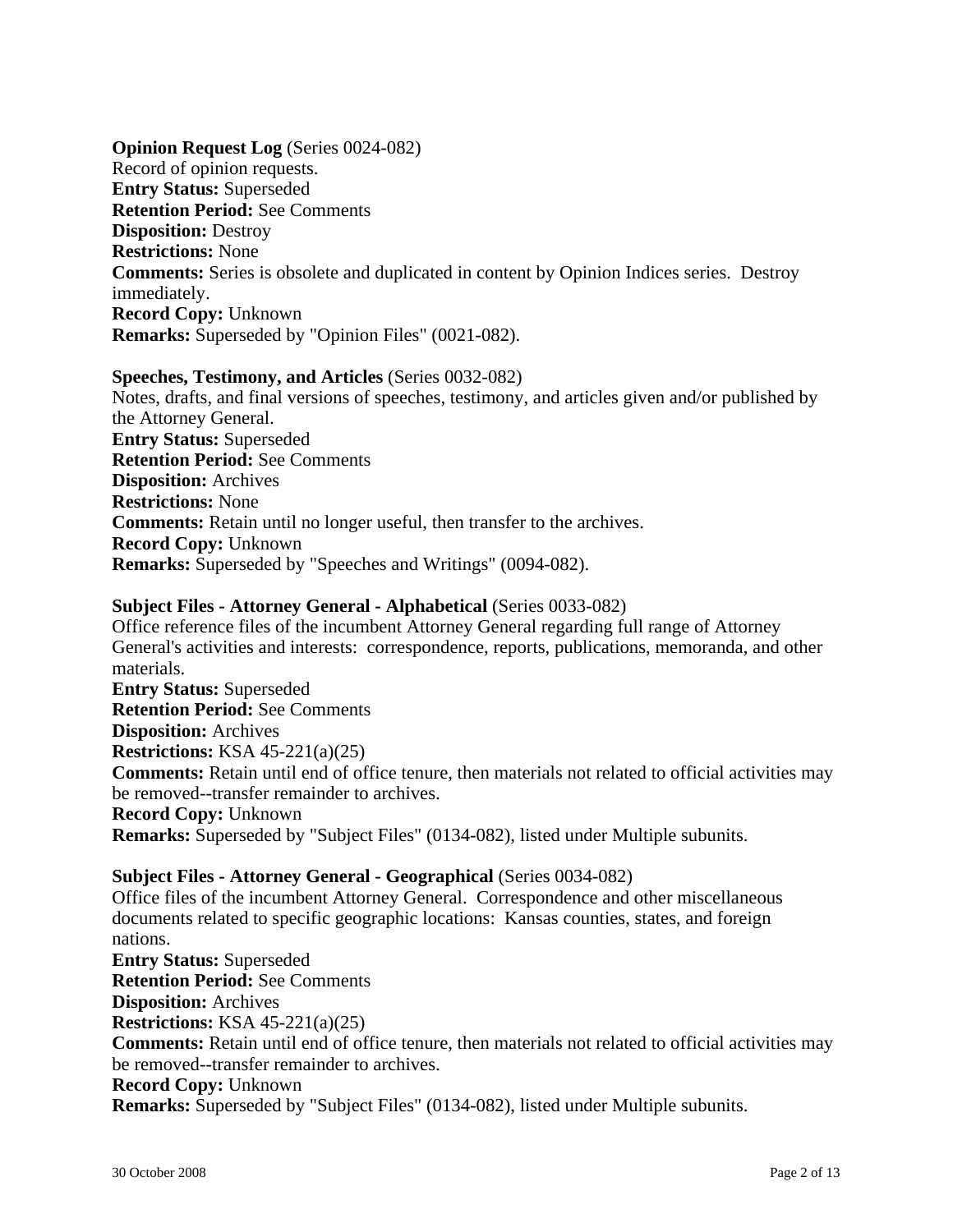### **Subject Files - General - Alphabetical** (Series 0035-082)

Subject files regarding full range of agency activities and concerns: correspondence, reports, budget documents, contracts, issue papers, and other miscellaneous materials. **Entry Status:** Superseded **Retention Period:** See Comments **Disposition:** Archives **Restrictions:** None **Comments:** Retain until no longer useful, then transfer to archives for purging. There are two sub-series of these records: one maintained by Chief of Staff and one by the Attorney General's personal assistant. **Record Copy:** Unknown **Remarks:** Superseded by "Subject Files" (0134-082), listed under Multiple subunits.

**Vouchers - Purchase** (Series 0041-082)

Copies of documents used to order and pay for goods and services: DA forms 100 thru 109 and DA-120. **Entry Status:** Superseded **Retention Period:** 003 fisc yrs **Disposition:** Destroy **Restrictions:** None **Comments:** Schedule does not apply to the Division of Accounts and Reports. **Record Copy:** Unknown **Remarks:** Superseded by "Vouchers - Accounts Payable" (0039-082).

#### **Vouchers - Travel** (Series 0040-082)

Copies of documents used to certify the validity of claims for the reimbursement of travel expenses: DA forms 121, 122, and 123. **Entry Status:** Superseded **Retention Period:** 003 fisc yrs **Disposition:** Destroy **Restrictions:** None **Comments:** Schedule does not apply to the Division of Accounts and Reports. **Record Copy:** Unknown **Remarks:** Superseded by "Vouchers - Accounts Payable" (0039-082).

### **Communications**

**Public Relations Materials - Miscellaneous** (Series 0029-082) Various routine communications with the news media and other entities regarding the Attorney General's public appearances. **Entry Status:** Superseded **Retention Period:** See Comments **Disposition:** Destroy **Restrictions:** None **Comments:** Retain until no longer useful, then destroy. **Record Copy:** Unknown **Remarks:** Superseded by "Correspondence - Routine" (0044-082), listed under Multiple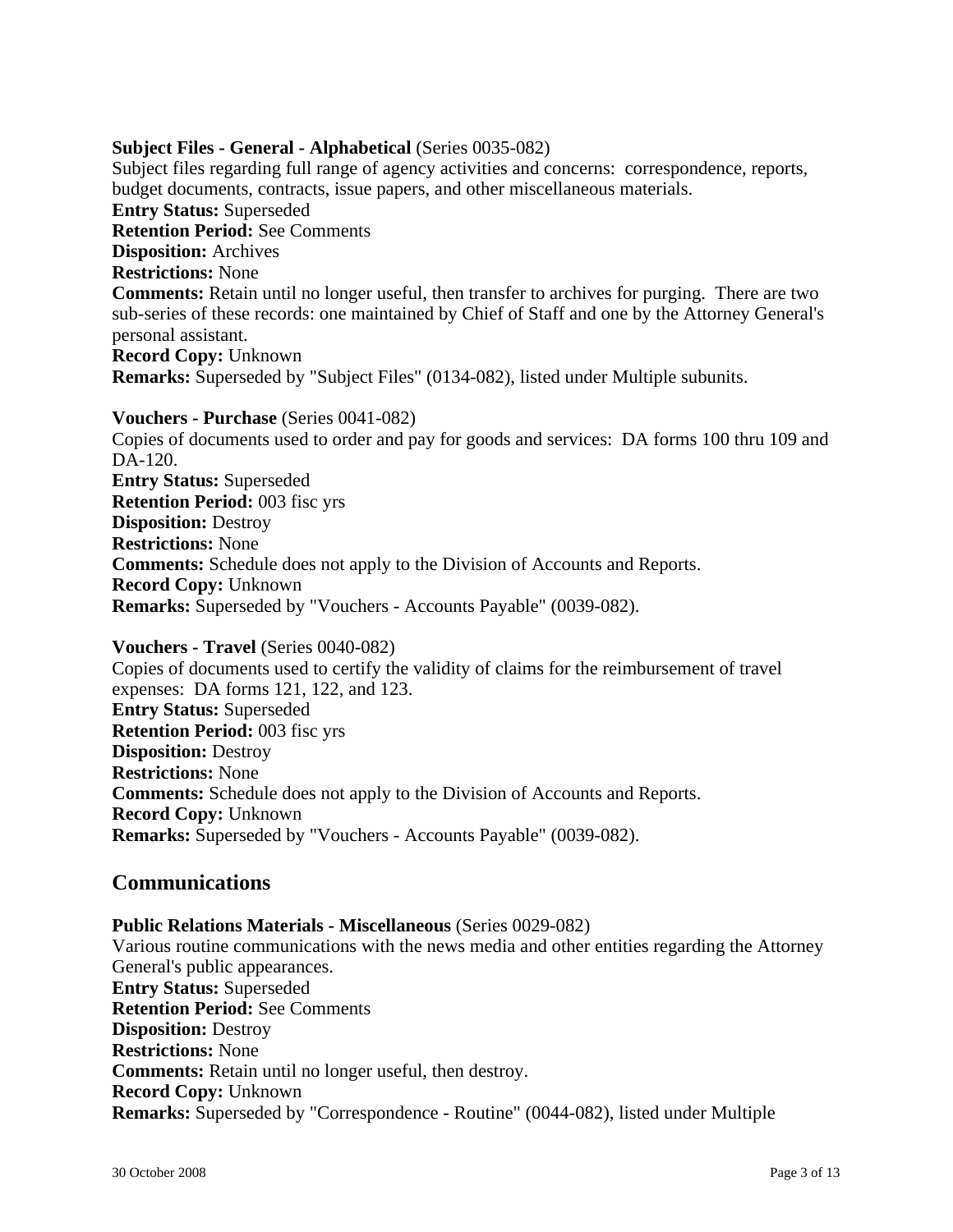subunits/subunits not defined.

# **082-003 Office of the Attorney General Civil Division**

### **Correspondence - Policy Related** (Series 0056-082)

Incoming and outgoing letters and memoranda that state or form the basis for policy, set precedent, or record important events in the operational and organizational history of the agency.

**Entry Status:** Superseded **Retention Period:** 005 cldr yrs **Disposition:** Archives **Restrictions:** Portions may be restricted. **Comments:** Retain in office 5 calendar years, then transfer to the archives for purging. **Record Copy:** Unknown **Remarks:** Superseded by "Correspondence - Policy Related" (0043-082) listed under Multiple subunits/subunits not defined.

### **Correspondence - Routine** (Series 0057-082)

Correspondence and some miscellaneous supporting documents related to the general activities of the Civil Division. **Entry Status:** Superseded **Retention Period:** 010 cldr yrs **Disposition:** Destroy **Restrictions:** Portions may be restricted **Comments:** Supersedes general schedule. **Record Copy:** Unknown **Remarks:** Superseded by "Correspondence - Routine" (0044-082) listed under Multiple subunits/subunits nor defined.

#### **Employee Time Report Records** (Series 0058-082)

Records documenting time worked by individual employees on a daily, weekly, or monthly basis: time sheets, time cards, attendance reports, absence reports, sign-in/out sheets, etc. **Entry Status:** Superseded **Retention Period:** 005 fisc yrs **Disposition:** Destroy **Restrictions:** KSA 45-221(a)(4) **Comments:** Internal agency forms. See also Leave Requests. **Record Copy:** Unknown **Remarks:** Superseded by "Employee Time Report Records" (0009-082) listed under Administration.

### **Litigation Records** (Series 0063-082)

Various legal documents and reference materials (including court transcripts) regarding cases litigated by the Office of the Attorney General having connection to Civil Division. **Entry Status:** Superseded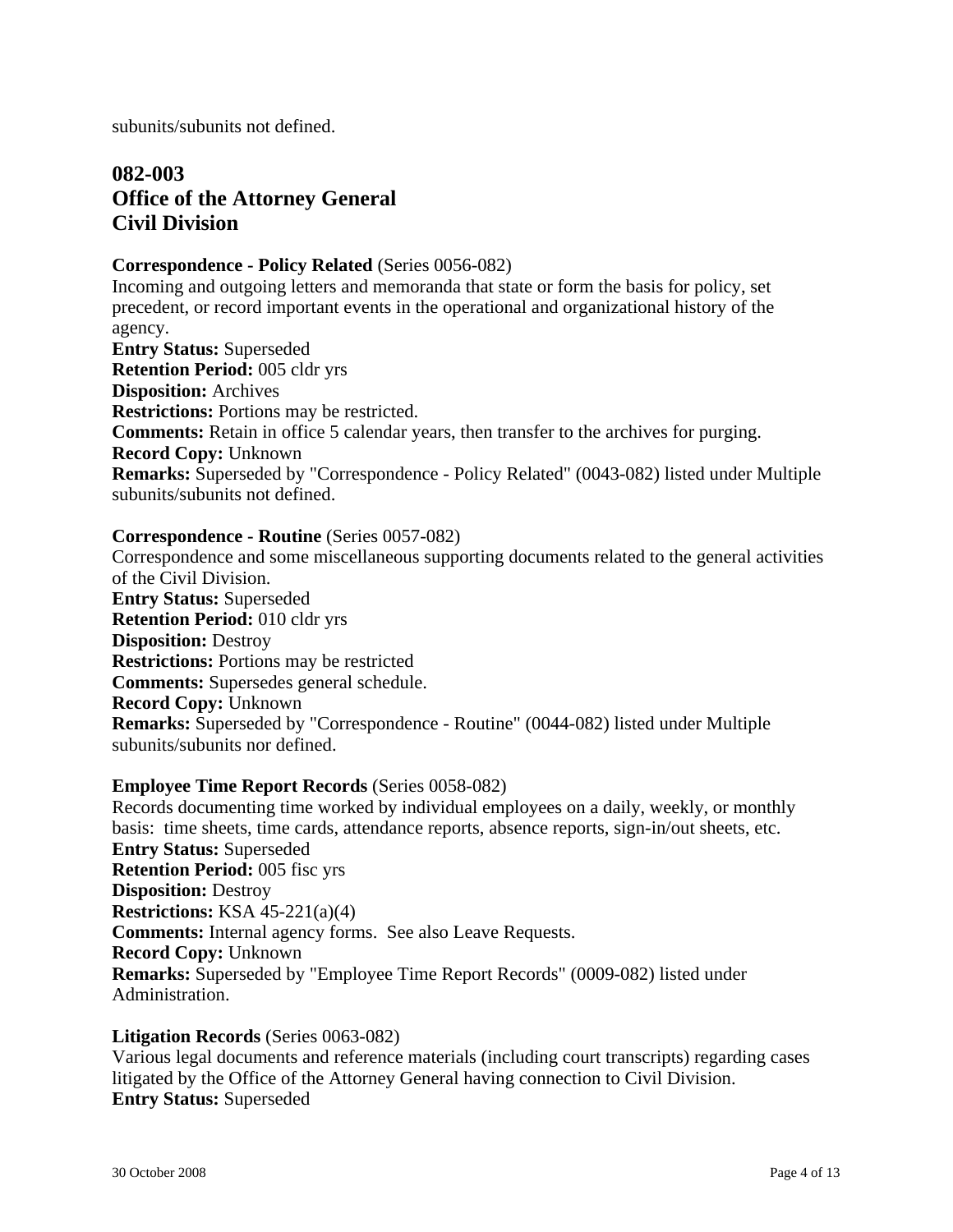**Retention Period:** See Comments **Disposition:** Archives **Restrictions:** Portions may be restricted **Comments:** Retain until no longer useful, then transfer to archives for purging. **Record Copy:** Unknown **Remarks:** Superseded by "Case Files" (Series Unknown) listed under Multiple subunits.

#### **Opinion Research Files** (Series 0066-082)

Materials related to the research, drafting, and issuance of legal opinions by the division: correspondence, reports, legal documents, publications, etc. **Entry Status:** Superseded **Retention Period:** 010 cldr yrs **Disposition:** Archives **Restrictions:** None **Record Copy:** Unknown **Remarks:** Superseded by "Opinion Files" (0021-082).

#### **Subject Files - Alphabetical** (Series 0067-082)

Wide variety of documents related to various civil legal issues: correspondence, reports, publications, notes, etc. **Entry Status:** Superseded **Retention Period:** See Comments **Disposition:** Archives **Restrictions:** Portions may be restricted **Comments:** Retain until no longer useful, then transfer to archives. **Record Copy:** Unknown **Remarks:** Superseded by "Subject Files" (0134-082) listed under Multiple subunits.

#### **Subject Files - Miscellaneous** (Series 0068-082)

Wide variety of documents maintained by attorneys and division chief for reference on numerous categories of legal subjects: correspondence, reports, opinions, notes, publications. **Entry Status:** Superseded **Retention Period:** See Comments **Disposition:** Destroy **Restrictions:** Portions may be restricted **Comments:** These documents are almost entirely duplicative of other records series. Retain until no longer useful, then destroy. **Record Copy:** Unknown **Remarks:** Superseded by "Subject Files" (0134-082) listed under Multiple subunits.

### **082-004**

# **Office of the Attorney General Victim Services Division**

#### **Correspondence - Routine** (Series 0076-082)

Incoming and outgoing letters and memoranda which pertain only to routine matters handled in accordance with existing policy and procedures: requests for information, letters of transmittal,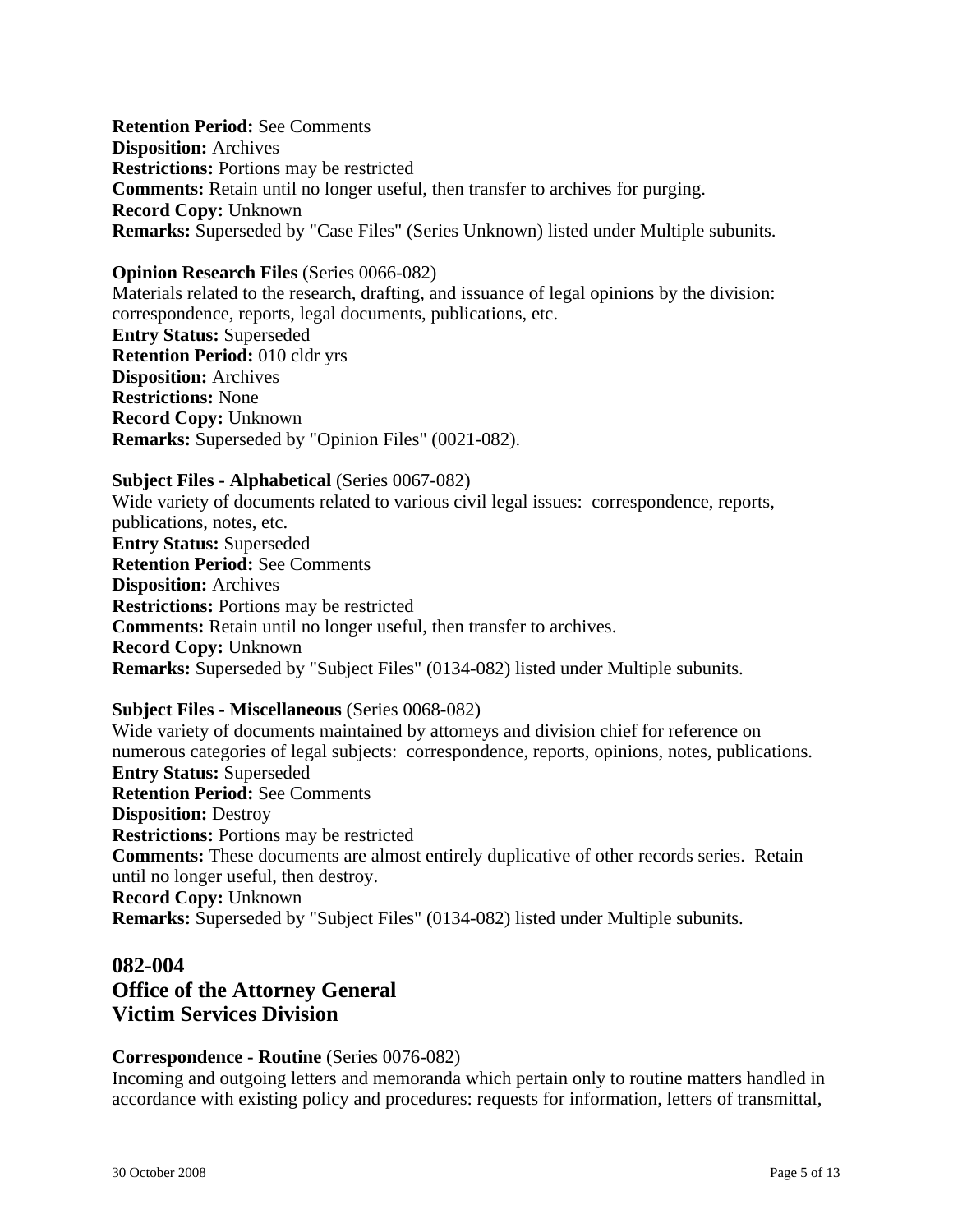etc.

**Entry Status:** Superseded **Retention Period:** See Comments **Disposition:** Destroy **Restrictions:** KSA 45-221(a)(1)(3)(10)(11)(14)(20)(25)(30)(47) **Comments:** Retain until no longer useful, then destroy. **Record Copy:** Unknown **Remarks:** Superseded by "Correspondence - Routine" series (0044-082) listed under multiple subunits/subunits undefined.

### **Correspondence - Sex Crimes Victims** (Series 0166-082)

Incoming and outgoing correspondence with individual victims or victims advocacy organizations relating to sex crimes and concerning legal issues, victims assistance, victims' rights, etc. **Entry Status:** Superseded **Retention Period:** 005 fisc yrs **Disposition:** Destroy **Restrictions:** KSA 38-1607(b), 45-221(a)(14)(29)(C)&(30) **Record Copy:** Unknown **Remarks:** Superseded by "Correspondence - Victims" (0077-082).

**Director's Files** (Series 0082-082) Internal and external correspondence, memos, reports, etc. from the division director. **Entry Status:** Superseded **Retention Period:** See Comments **Disposition:** Archives **Restrictions:** KSA 45-221(a)(1)(3)(10)(11)(14)(20)(25)(30)(47) **Comments:** Retain in office until no longer useful, then transfer to archives for purging. **Record Copy:** Unknown **Remarks:** Superseded by "Correspondence" and "Internal Memos" series listed under Multiple subunits.

### **Legislative Relations Files** (Series 0088-082)

Copies of bills and statutes, drafts of legislation, notes, correspondence, testimony, and other miscellaneous documents related to various legislative activities. **Entry Status:** Superseded **Retention Period:** See Comments **Disposition:** Archives **Restrictions:** None **Comments:** Retain until no longer useful, then transfer to the archives for purging. **Record Copy:** Unknown **Remarks:** Superseded by "Legislative Materials" (0062-082) listed under Multiple subunits.

**Vouchers - Purchase** (Series 0103-082) Copies of documents used to order and pay for goods and services: DA forms 100 thru 109 and DA-120. **Entry Status:** Superseded **Retention Period:** 5 fiscal years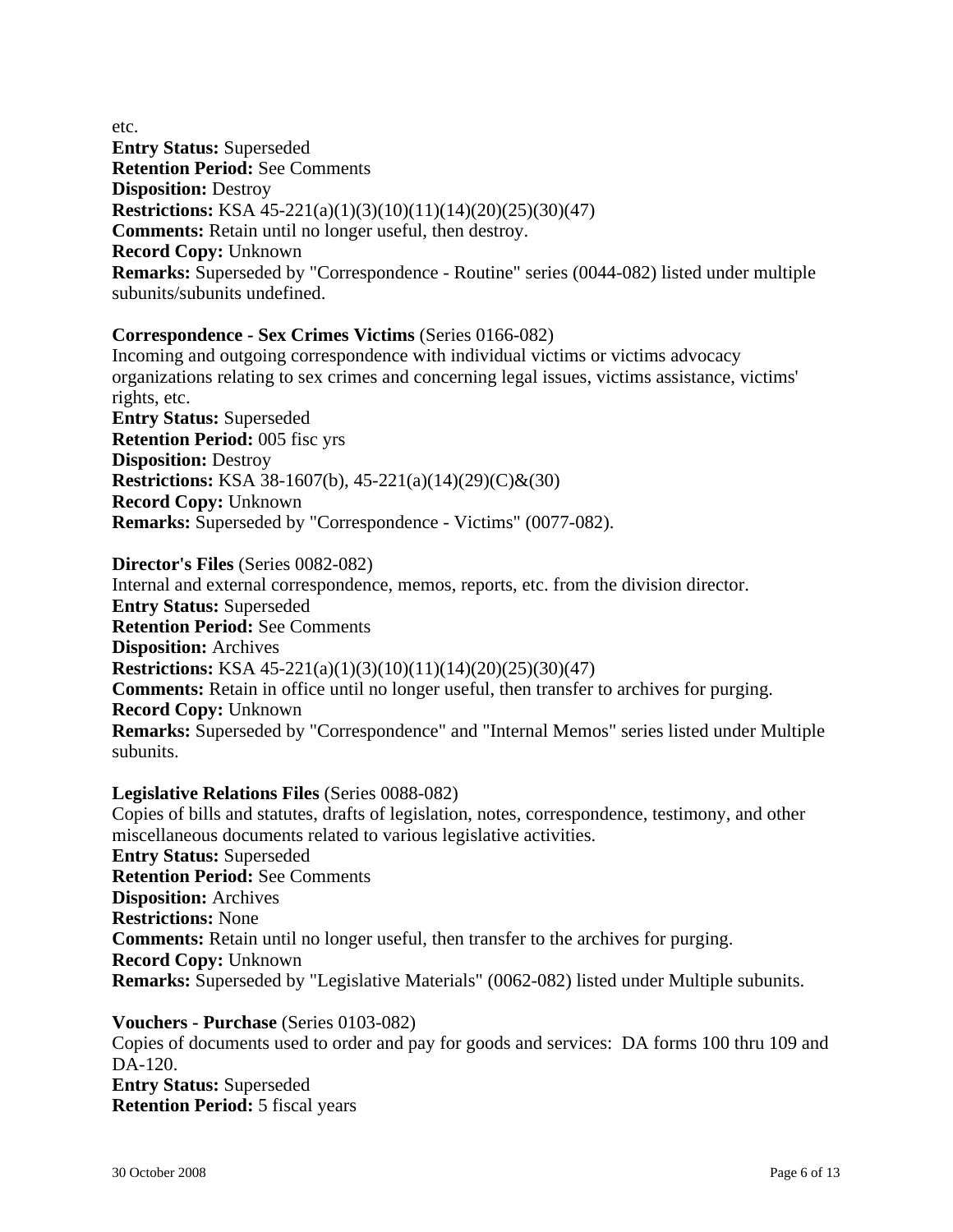**Disposition:** Destroy **Restrictions:** None **Comments:** Supersedes General Schedule. Schedule does not apply to the Division of Accounts and Reports. **Record Copy:** Unknown **Remarks:** Superseded by "Vouchers - Accounts Payable" (0039-082) listed under Administration division.

### **Vouchers - Receipts** (Series 0102-082)

Copies of documents used to transfer funds received by agencies from individuals and organizations into their particular accounts: forms DA-3 series. **Entry Status:** Superseded **Retention Period:** 5 fiscal years **Disposition:** Destroy **Restrictions:** None **Comments:** Supersedes General Schedule. **Record Copy:** Unknown **Remarks:** Superseded by "Vouchers - Journal" (0038-082) listed under Administration division.

## **Crime Victims Compensation Board**

### **Grant Files - Funded** (Series 0157-082)

Records concerning the administration of grants to institutions involved in rape and/or domestic violence victims counseling and support: correspondence, grant applications, financial documents, etc. **Entry Status:** Superseded **Retention Period:** See Comments **Disposition:** See Comments **Restrictions:** None **Comments:** Retain 5 years after the end of the grant period, transfer original applications and annual and final performance reports to the archives for purging, destroy remaining documents. **Record Copy:** Paper **Remarks:** Superseded by Grant Files - Victim's Assistance/Funded (0085-082).

## **State Child Death Review Board**

**Minutes** (Series 0046-082) Proceedings of regular or special meetings of the board. **Entry Status:** Superseded **Retention Period:** See Comments **Disposition:** Archives **Restrictions:** None **Comments:** Retain until no longer useful, then transfer to the archives. **Record Copy:** Unknown **Remarks:** Superseded by "Board Meetings Files" (0047-082).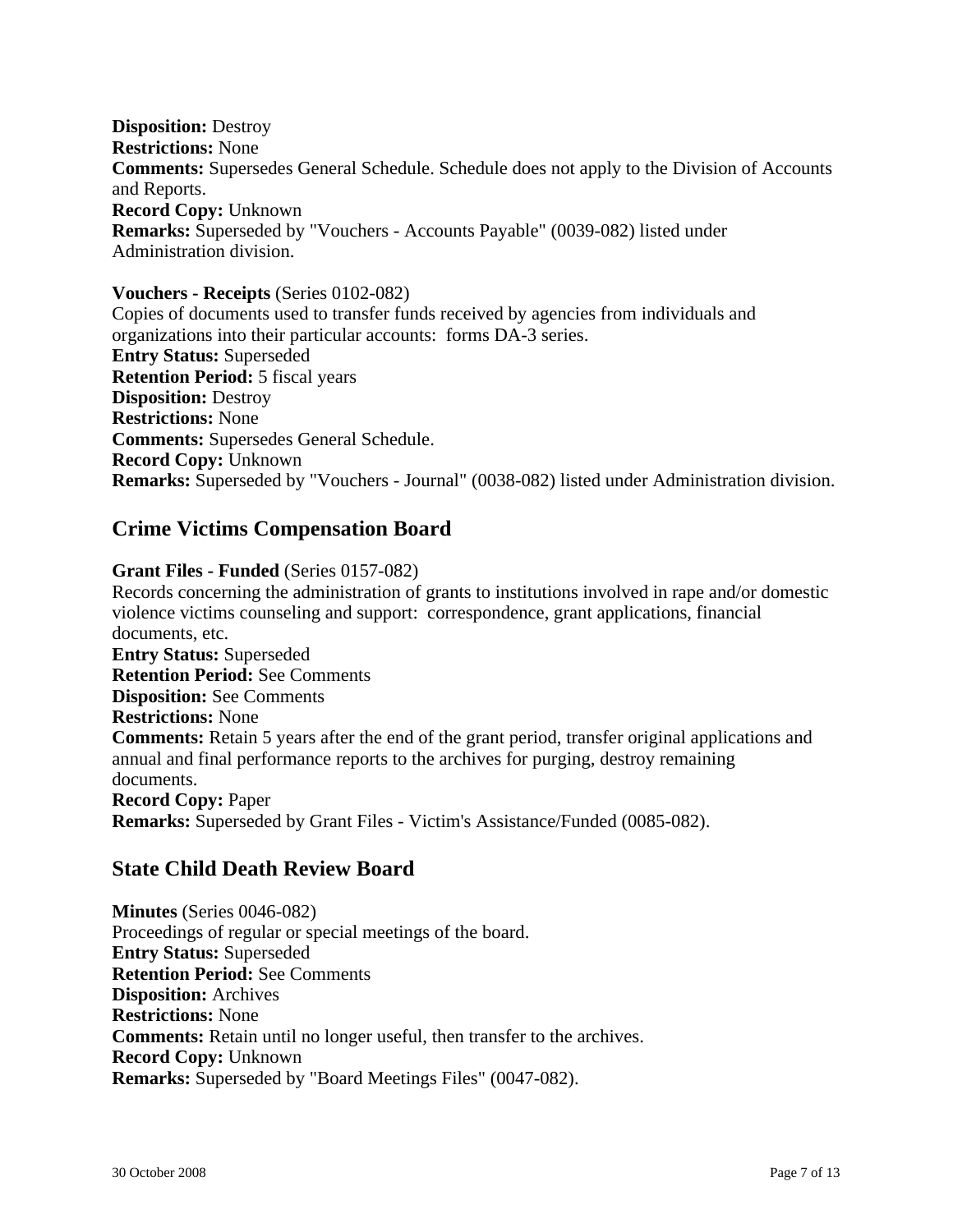# **082-005 Office of the Attorney General Criminal Division**

**Case Records - General Criminal** (Series 0107-082) Records related to general criminal cases: legal documents, correspondence, notes, reports, and miscellaneous supporting materials. **Entry Status:** Superseded **Retention Period:** See Comments **Disposition:** Archives **Restrictions:** Portions may be restricted **Comments:** Retain until case is closed plus 5 calendar years, then transfer to archives. **Record Copy:** Unknown **Remarks:** Superseded by "Case Files" (0172-082), listed under Multiple subunits.

#### **Correspondence - Amicus Curiae** (Series 0109-082)

Correspondence and some supporting materials regarding amicus curiae activities in which the division is or has been involved. **Entry Status:** Superseded **Retention Period:** 010 cldr yrs **Disposition:** Archives **Restrictions:** None **Record Copy:** Unknown **Remarks:** Superseded by "Amicus Curiae Records" (0123-082) listed under Multiple subunits.

#### **Correspondence - Department of Corrections** (Series 0110-082)

Correspondence with the Department of Corrections and some miscellaneous supporting materials. **Entry Status:** Superseded **Retention Period:** 010 cldr yrs **Disposition:** Archives **Restrictions:** None **Comments:** Obsolete records series - now maintained as part of General Correspondence  $(q.v.)$ . **Record Copy:** Unknown **Remarks:** Superseded by "Correspondence" series, listed under Multiple subunits.

### **Correspondence - Policy Related** (Series 0111-082)

Incoming and outgoing letters and memoranda that state or form the basis for policy, set precedent, or record important events in the operational and organizational history of the agency. **Entry Status:** Superseded **Retention Period:** 005 cldr yrs **Disposition:** Archives **Restrictions:** None **Comments:** Retain in office 5 calendar years, then transfer to the archives for purging. **Record Copy:** Unknown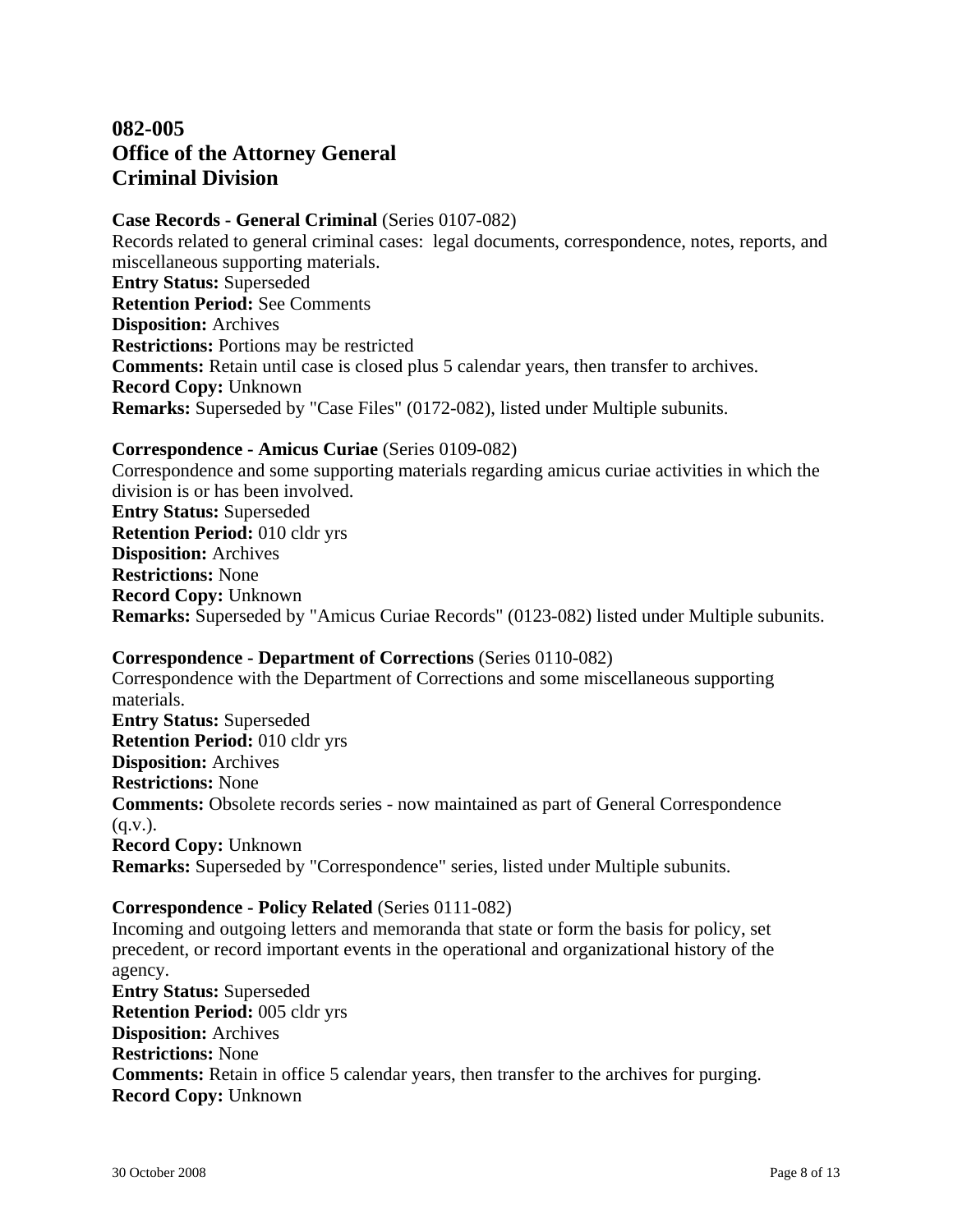**Remarks:** Superseded by "Correspondence - Policy Related" (0043-082) listed under Multiple subunits.

### **Correspondence - Policy Related** (Series 0113-082)

Correspondence with the public and other state or federal agencies regarding wide range of organization activities. **Entry Status:** Superseded **Retention Period:** 010 cldr yrs **Disposition:** Archives **Restrictions:** None **Comments:** Supersedes general schedule. **Record Copy:** Unknown **Remarks:** Superseded by "Correspondence - Policy Related" (0043-082), listed under Multiple subunits.

**Correspondence - Prisoner** (Series 0112-082) Correspondence with prisoners in the state correctional system regarding a wide range of issues. **Entry Status:** Superseded **Retention Period:** 010 cldr yrs **Disposition:** Archives **Restrictions:** KSA 45-221(a)(25) **Record Copy:** Unknown **Remarks:** Superseded by "Correspondence" series, listed under Multiple subunits.

#### **Employee Time Report Records** (Series 0114-082)

Records documenting time worked by individual employees on a daily, weekly, or monthly basis: time sheets, time cards, attendance reports, absence reports, sign-in/out sheets, etc. **Entry Status:** Superseded **Retention Period:** 005 fisc yrs **Disposition:** Destroy **Restrictions:** KSA 45-221(a)(4) **Comments:** Internal agency forms. See also Leave Requests. **Record Copy:** Unknown **Remarks:** Superseded by "Employee Time Report Records" (0009-082) listed under Administration.

**Memoranda - Intra-Office** (Series 0117-082) Routine memoranda between agency staff members. **Entry Status:** Superseded **Retention Period:** 003 cldr yrs **Disposition:** Destroy **Restrictions:** None **Record Copy:** Unknown **Remarks:** Superseded by "Internal Memos - Routine" (0133-082) listed under Multiple subunits.

### **Subject Files** (Series 0120-082)

Documents regarding a wide range of issues and activities related to the division and its mission: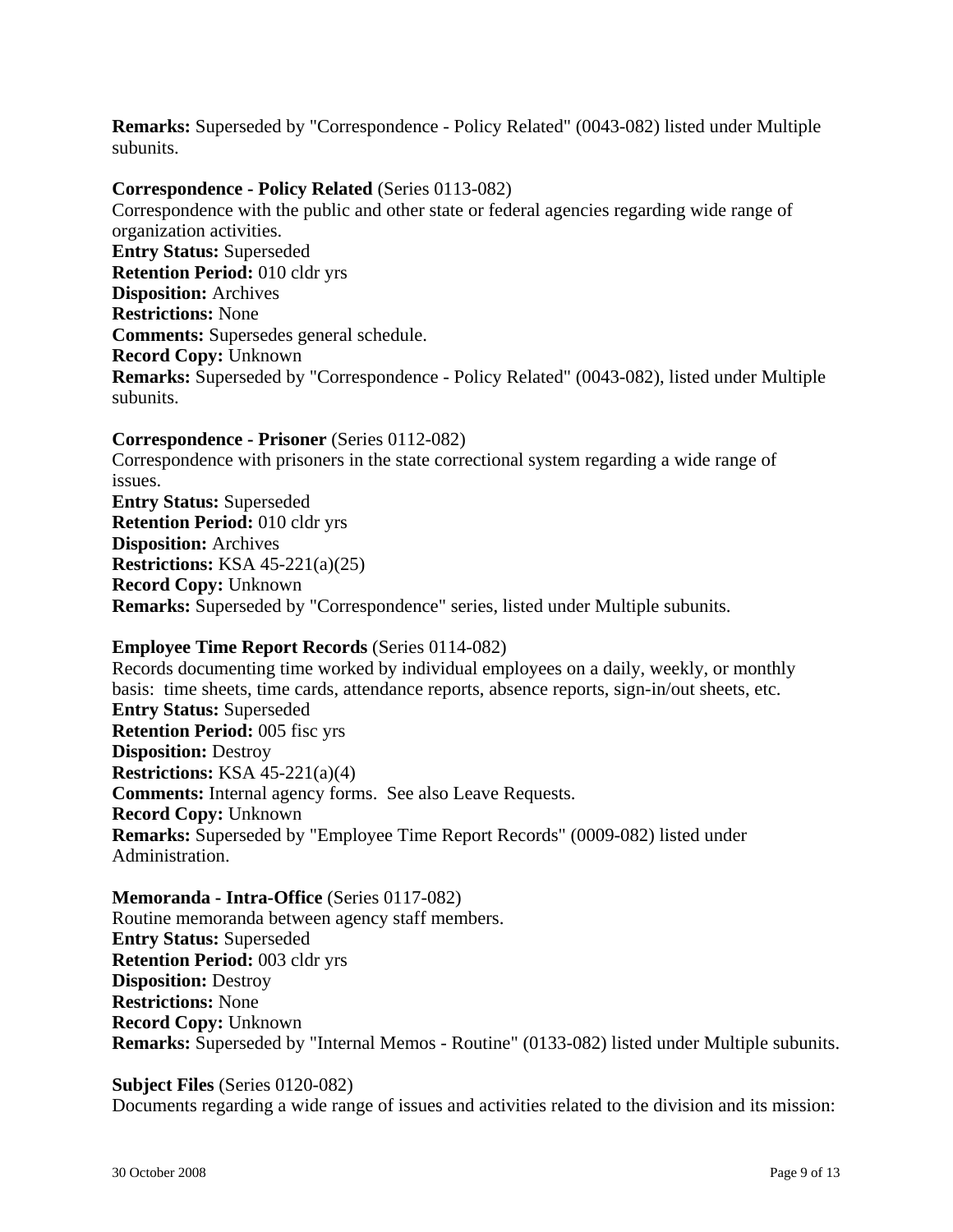correspondence, reports, notes, forms, reference materials, etc. **Entry Status:** Superseded **Retention Period:** See Comments **Disposition:** Archives **Restrictions:** None **Comments:** Retain until no longer useful, then transfer to archives. **Record Copy:** Unknown **Remarks:** Superseded by "Subject Files" (0134-082).

# **082-006 Office of the Attorney General Civil Litigation Division**

**Case Files - Amicus Curiae** (Series 0126-082) Records regarding specific amicus curiae actions by the Office of the Attorney General in court cases: legal documents, correspondence, reports, notes, reference materials, etc. **Entry Status:** Superseded **Retention Period:** See Comments **Disposition:** Archives **Restrictions:** None **Comments:** Retain until case is closed plus 5 calendar years, then transfer to archives. **Record Copy:** Unknown **Remarks:** Superseded by "Amicus Curiae Records" (0123-082), listed under Multiple subunits.

### **Legislative Relations Files** (Series 0132-082)

Copies of bills and statutes, drafts of legislation, notes, correspondence, testimony, and other miscellaneous documents related to various legislative activities. **Entry Status:** Superseded **Retention Period:** See Comments **Disposition:** Destroy **Restrictions:** None **Comments:** Retain until no longer useful, then destroy. **Record Copy:** Unknown **Remarks:** Superseded by "Legislative Materials" (0062-082) listed under Multiple subunits.

## **082-007 Office of the Attorney General Consumer Protection Division**

### **Case Files - Litigation** (Series 0127-082)

Records regarding specific legal cases: pleadings/filings, research, correspondence, evidence, legal documents, reports, notes, contracts, billings, reference materials, etc. (Evidence obtained from others may be disposed in accordance with protective order, if any.) **Entry Status:** Superseded **Retention Period:** See Comments **Disposition:** Archives **Restrictions:** KSA 45-221(a)(11)(25)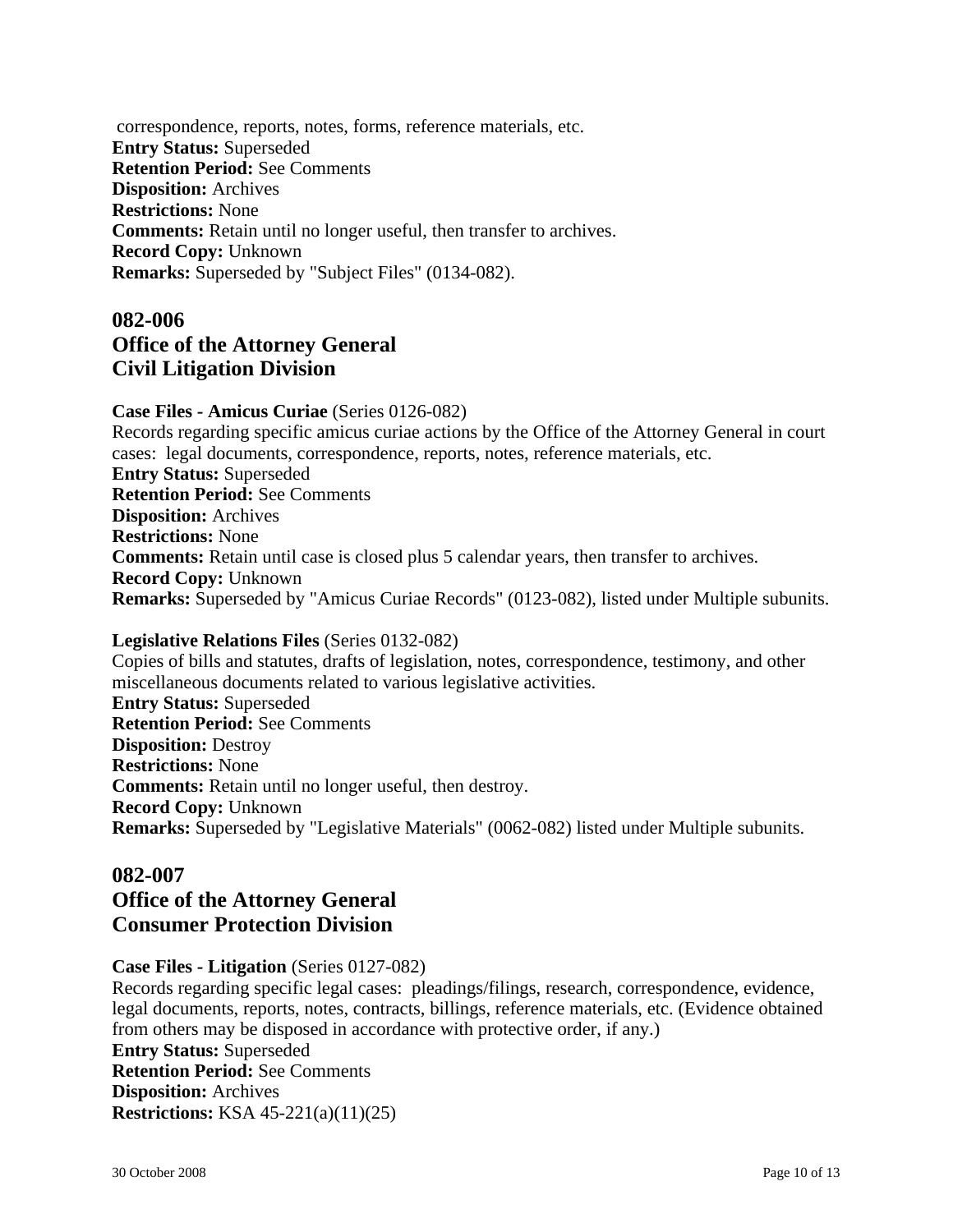**Comments:** Retain in office 2 years after case is closed (include appeal, probation, and/or incarceration/parole time if applicable). Then transfer to Records center for 5 years. Then transfer to Archives for purging, unless requested by a law enforcement agency or federal agency.

**Record Copy:** Paper **Remarks:** Superseded by "Case Files" (0172-082) listed under Multiple subunits.

#### **Charitable Organizations Information Files** (Series 0138-082)

Correspondence, notes, and other supporting documentation relating to consumer information regarding charitable organizations. **Entry Status:** Superseded **Retention Period:** 003 cldr yrs **Disposition:** Archives **Restrictions:** Portions per KSA 45-221(a)(2)(3)(5)(10)(11)(25)(30) **Comments:** Retain in office 3 calendar years, then transfer to the archives for purging. **Record Copy:** Unknown **Remarks:** Superseded by "Complaint Files" (0139-082).

#### **Legislative Relations Files** (Series 0143-082)

Copies of bills and statutes, drafts of legislation, notes, correspondence, testimony, and other miscellaneous documents related to various activities. **Entry Status:** Superseded **Retention Period:** See Comments **Disposition:** Archives **Restrictions:** None **Comments:** Retain until no longer useful, then transfer to the archives for purging. **Record Copy:** Unknown **Remarks:** Superseded by "Legislative Materials" (0062-082) listed under Multiple subunits.

#### **Legislative Relations Files** (Series 0142-082)

Copies of bills and statutes, drafts of legislation, notes, correspondence, testimony, and other miscellaneous documents related to various legislative activities. **Entry Status:** Superseded **Retention Period:** See Comments **Disposition:** Archives **Restrictions:** None **Comments:** Retain until no longer useful, then transfer to the archives for purging. **Record Copy:** Unknown **Remarks:** Superseded by "Legislative Materials" (0062-082) listed under Multiple subunits.

#### **Subject Files - Miscellaneous** (Series 0146-082)

Documents relating to a variety of consumer, anti-trust, and charitable organizations inquiries and referrals which are often not within the Attorney General's jurisdiction. **Entry Status:** Superseded **Retention Period:** 002 cldr yrs **Disposition:** Destroy **Restrictions:** None **Record Copy:** Unknown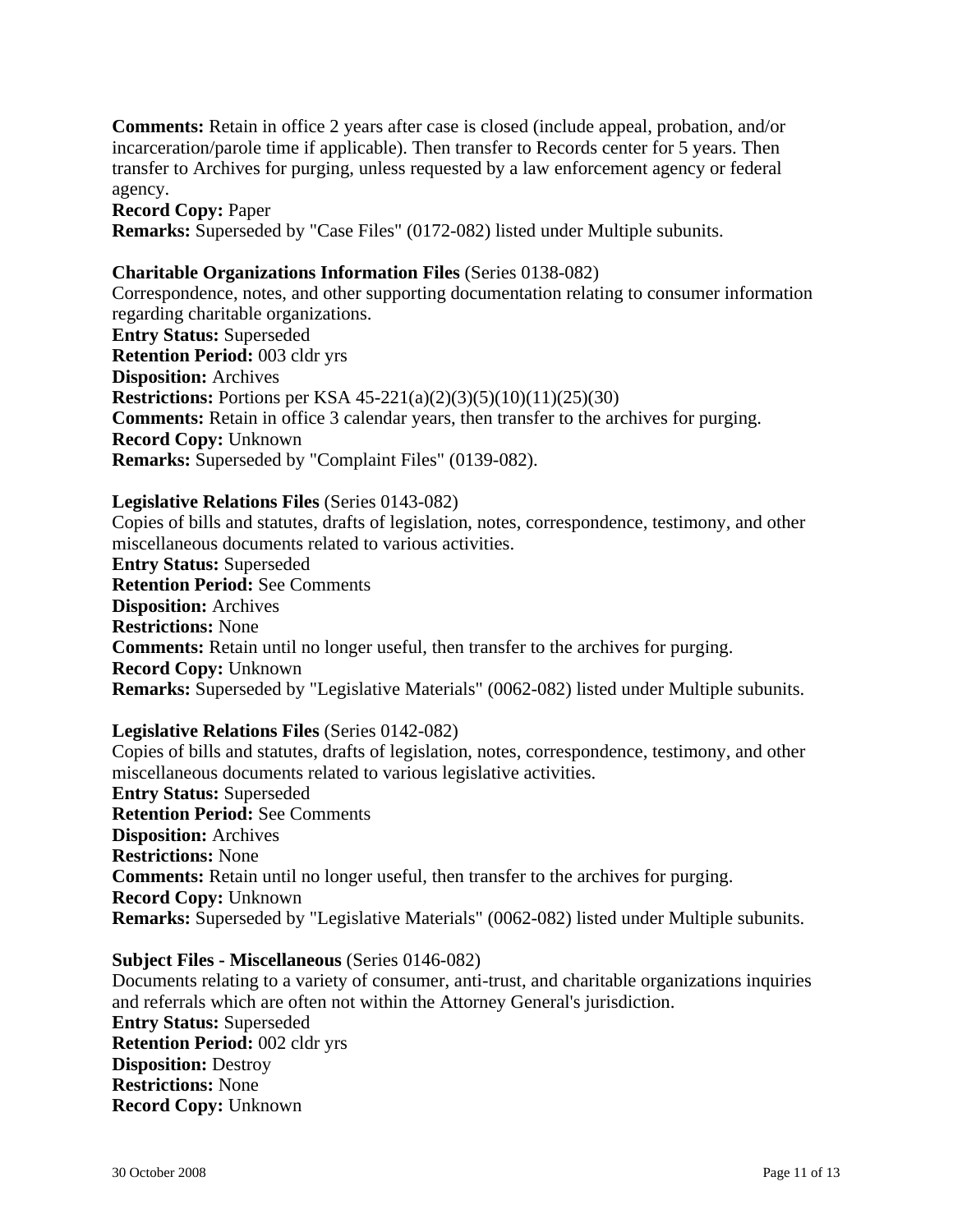**Remarks:** Superseded by "Subject Files" (0134-082) listed under Multiple subunits.

## **Anti-Trust**

### **Subject Files, Miscellaneous** (Series 0147-082)

Wide variety of documents regarding the activities of the unit: correspondence, financial records, notes, etc. **Entry Status:** Superseded **Retention Period:** See Comments **Disposition:** Destroy **Restrictions:** None **Comments:** Since reorganizing with the Consumer Protection Division, Subject Files have all been combined and be retained accordingly. **Record Copy:** Unknown **Remarks:** Superseded by "Subject Files" (0134-082) listed under Multiple subunits.

## **Anti-trust**

### **Case Files - Antitrust** (Series 0137-082)

Records regarding specific anti-trust cases: legal documents, briefs, correspondence, reports, reference material, pleadings/filings, research, evidence, contracts, billings, etc. Includes cases handled by outside counsel and charitable trust cases. (Evidence obtained from others may be disposed in accordance with protective order, if any.) **Entry Status:** Superseded **Retention Period:** See Comments **Disposition:** Archives **Restrictions:** Portions per KSA 45-221(a)(11)(25)

**Comments:** Retain in office 2 years after case is closed (include appeal, probation, and/or incarceration time if applicable). Then transfer to Records center for 5 years. Then transfer to Archives for purging, unless requested by a law enforcement agency or federal agency. **Record Copy:** Unknown

**Remarks:** Superseded by "Case Files" (1034-082) listed under Multiple subunits.

## **082-008 Office of the Attorney General Crime Victims Compensation Board**

### **Administrative Records** (Series 0150-082)

Miscellaneous routine records related to administration of the agency: leases, inventory records, vouchers, travel records, payroll, etc. **Entry Status:** Superseded **Retention Period:** See Comments **Disposition:** See Comments **Restrictions:** None **Comments:** Retain and dispose of according to general schedule (KAR 53-3-1) where applicable - otherwise retain until no longer useful, then destroy. **Record Copy:** Unknown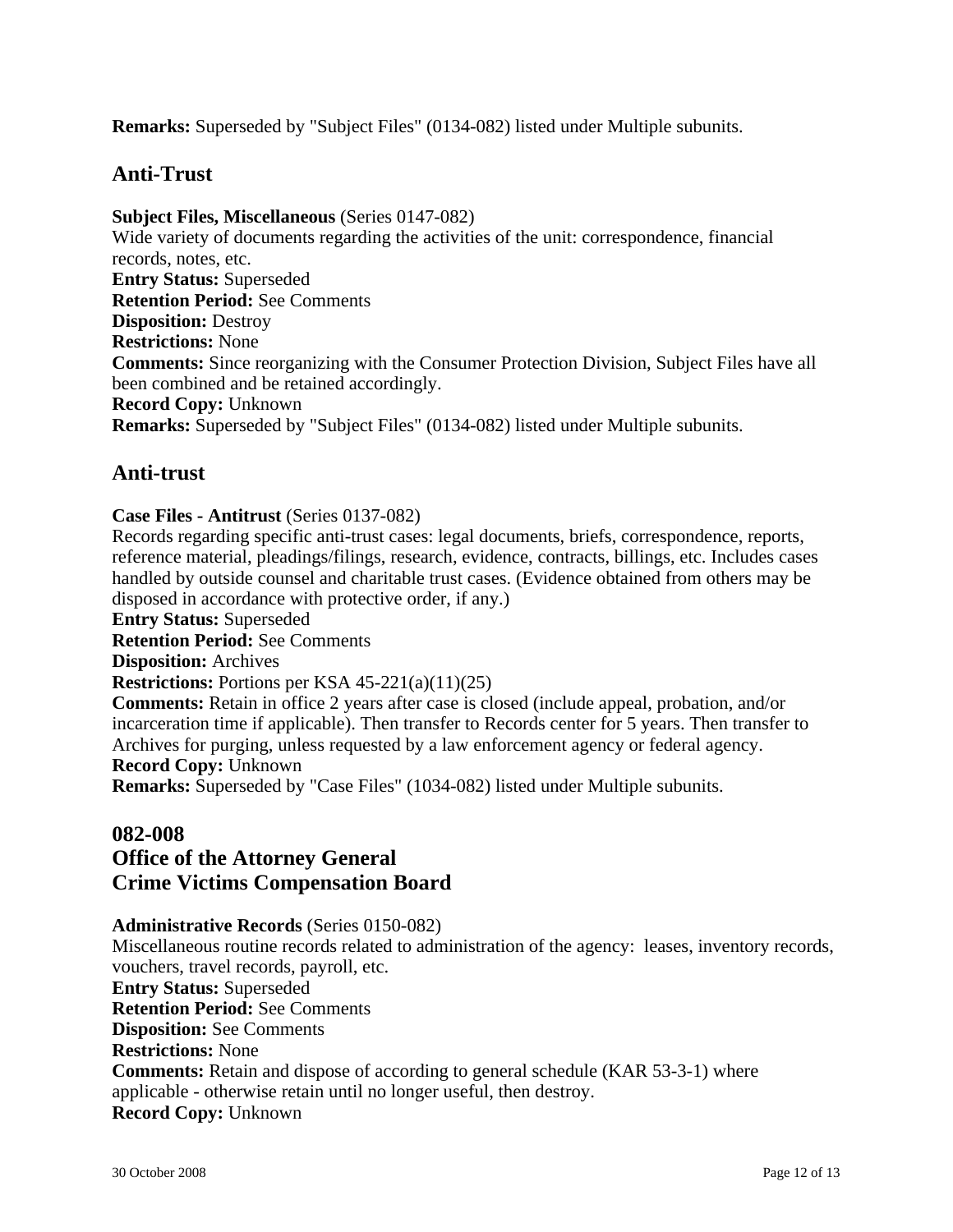**Remarks:** Superseded by "Administrative Records" (0049-082) listed under Multiple subunits.

### **Subject Files - Director's** (Series 0160-082)

Wide variety of documents relative to the administration of the agency: correspondence, personnel, inventory, etc. **Entry Status:** Superseded **Retention Period:** See Comments **Disposition:** See Comments **Restrictions:** Portions may be restricted **Comments:** Retain according to general schedule (KAR 53-3-1) where applicable -- otherwise retain until no longer useful, then transfer to archives. **Record Copy:** Unknown **Remarks:** Superseded by "Administrative Records" (0049-082) listed under Multiple subunits.

# **082-009**

## **Office of the Attorney General Medicaid Fraud and Abuse Division**

### **Investigation Files** (Series 0173-082)

Interviews, reports, correspondence, notes, legal documents, etc. relating to investigations which resulted in formal cases. **Entry Status:** Superseded **Retention Period:** See Comments **Disposition:** Archives **Restrictions:** Portions may be restricted **Comments:** Retain until investigation is inactive plus 5 calendar years, then transfer to the archives for purging unless requested by a law enforcement agency or federal agency. **Record Copy:** Unknown **Remarks:** Superseded by Case Files (0172-082), listed under Multiple subunits.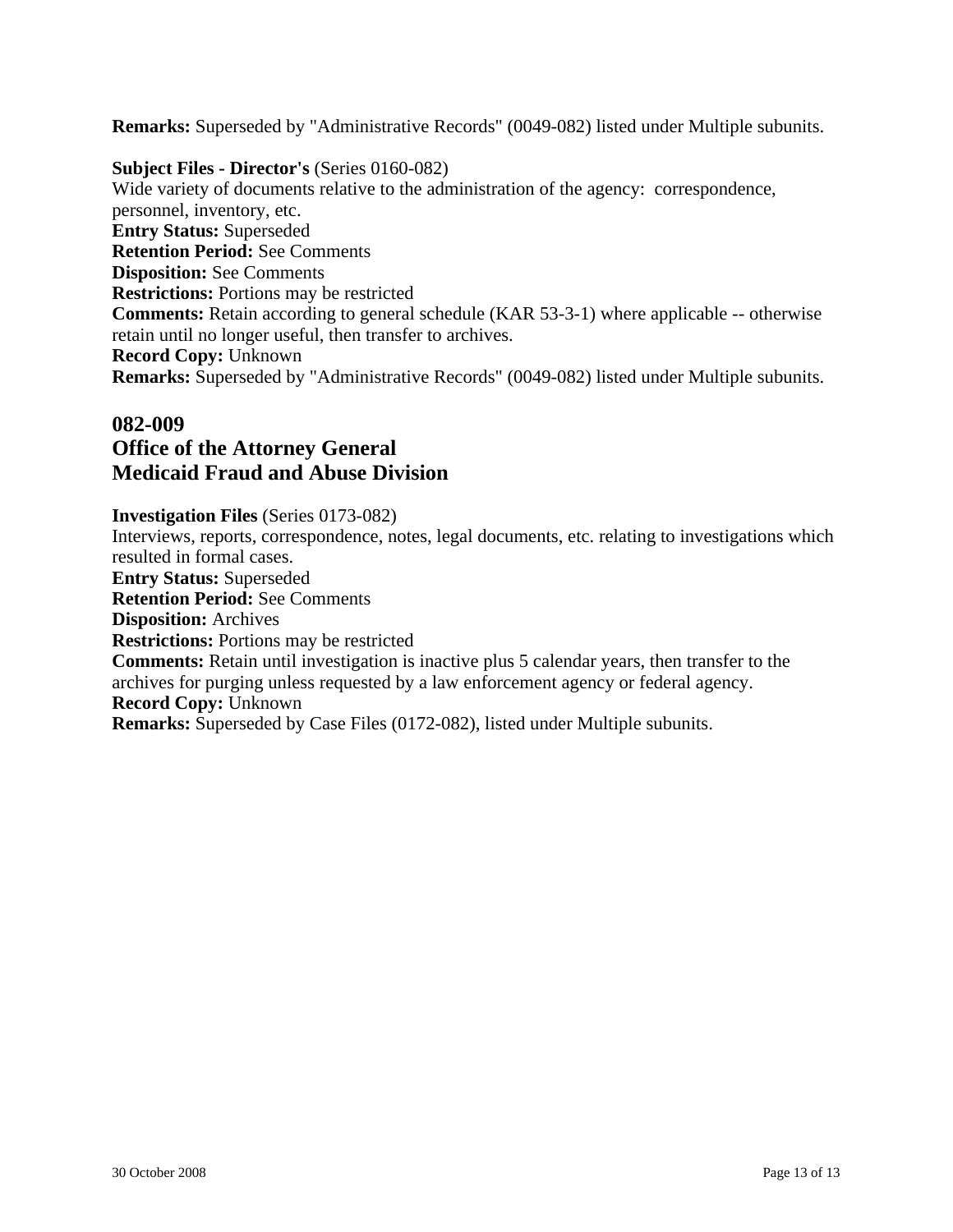### **KANSAS STATE RECORDS BOARD RECORDS APPRAISAL REPORT FOR REVISION TO RETENTION/DISPOSITION SCHEDULE November 5, 2008**

- 1. **Agency:** Kansas Attorney General's Office Victim Services
- 2. **Records Officer:** Christi Sommers **Phone:** 296.2218
- 3. **Appraising Archivist:** Kris Graves
- 4. **Date of Appraisal:** September 2008
- 5. **Total records No. of Series:** 11
- 6. **Archival records No. of Series:** 4
- 7. **Records Eligible for Immediate Transfer to Archives:**

**No. of Series:** 0

### 8. **Appraisal Based Upon:**

Interview with agency staff

### 9. **Appraisal Narrative:**

The Attorney General's Office wishes to revise its previously approved retention and disposition schedule. An agency representative contacted KHS staff and proposed the agency-wide overhaul, with a specific eye toward eliminating multiple entries for similar records kept by different divisions. The review process also provided agency staff with the opportunity to identify and cull many records no longer being kept as well as those records now subsumed by other record series—and to amend the schedule to better reflect recent organizational restructuring of divisions.

The Victim Services division (along with its Abuse, Neglect, and Exploitation Unit; Crime Victims Compensation Board; and State Child Death Review Board) proposes 1 new entry in addition to 10 revisions to its previously approved schedule.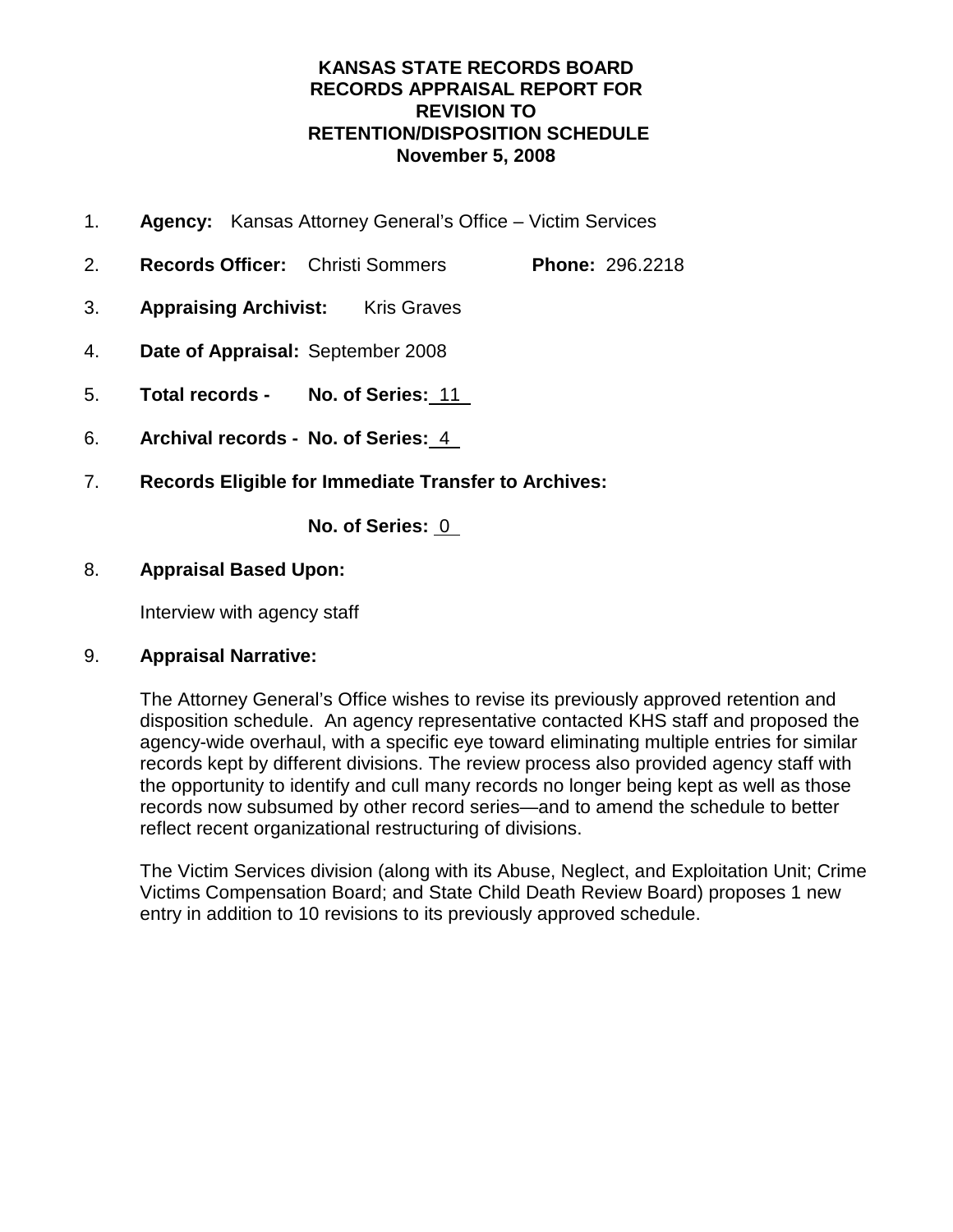# **082-004 Office of the Attorney General Victim Services Division**

#### **Awards Given Files** (Series 0074-082)

Awards given by the Attorney General and/or the Division and/or any unit in this Division in recognition of efforts on behalf of victims' and their rights, or school based resource or DARE officers. May include nominations, submissions, press releases, etc. **Entry Status:** Ready for SRB **Retention Period:** See Comments **Disposition:** Destroy **Restrictions:** None **Comments:** Retain until no longer useful, then destroy. Sufficient documentation of these activities should be found in "Press Releases" (0028-082) from Communications Office. **Record Copy:** Paper

**Remarks:** Revised entry. Expanded description.

### **Correspondence - Victims** (Series 0077-082)

Incoming and outgoing correspondence with individual victims or victims advocacy organizations concerning legal issues, victims assistance, victims' rights, etc. **Entry Status:** Ready for SRB **Retention Period:** 5 fisc years **Disposition:** Destroy **Restrictions:** KSA 45-221(a)(1)(3)(10)(11)(14)(20)(25)(30)(47) **Comments:** Retain for 5 fiscal years, then destroy. **Record Copy:** Paper **Remarks:** Revised entry. Added further restrictions. Changed disposition to DESTROY. Supersedes "Correspondence - Sex Crimes Victims" (0166-082).

#### **Correspondence Log** (Series 0078-082)

Form or database used to track incoming and outgoing correspondence. **Entry Status:** Ready for SRB **Retention Period:** 5 fisc years **Disposition:** Destroy **Restrictions:** KSA 45-221(a)(11)(14)&(30) **Record Copy:** Paper, Electronic **Electronic Recordkeeping Plan NOT Endorsed Remarks:** Revised entry. Added restrictions.

**County Policies** (Series 0079-082) Formal policies created by each county and submitted to Division upon request. Maintained for convenience of reference. **Entry Status:** Ready for SRB **Retention Period:** See Comments **Disposition:** Destroy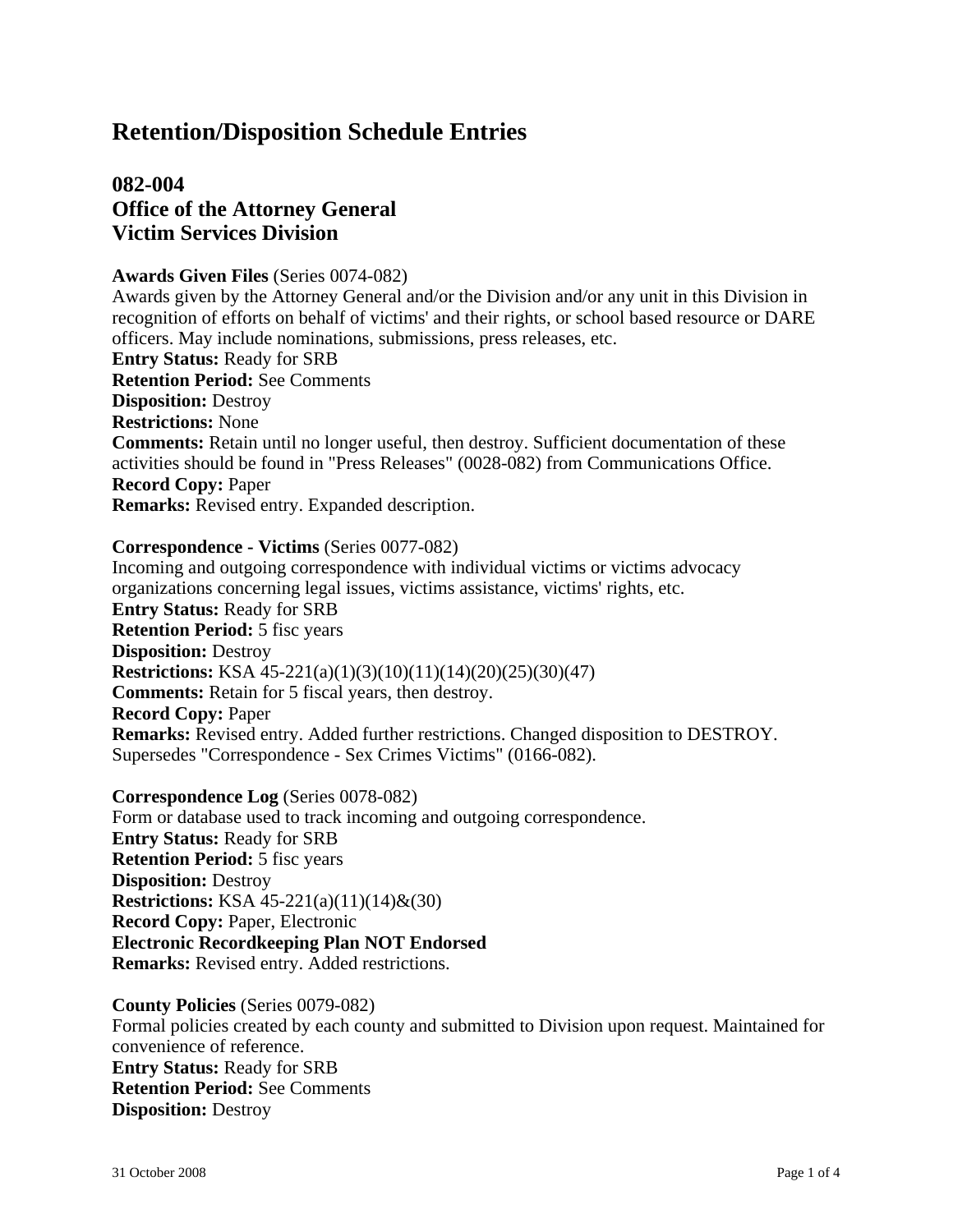**Restrictions:** None **Comments:** Retain until no longer useful or superceded, then destroy. **Record Copy:** Paper **Remarks:** Revised entry. Dropped domestic violence designation (formerly County Domestic Violence Policies).

### **Crime Victims Rights Conference Files** (Series 0081-082)

Handbooks, financial records, local arrangements, schedules, etc. for annual conference administered by the Division or Units of the Division, designed for persons in law enforcement, health care, crisis intervention, etc.

**Entry Status:** Ready for SRB

**Retention Period:** See Comments

**Disposition:** See Comments

**Restrictions:** None

**Comments:** Send 1 copy of handbooks, handouts, etc. unique to conference and 1 copy of conference schedule to archives. Retain remainder until no longer useful, then destroy. **Record Copy:** Paper

**Remarks:** Revised entry. Modified retention (for remainder, from 3 years).

### **Grant Files - Victim's Assistance/Funded** (Series 0085-082)

Variety of documents relating to applications for grants and other funding requests made of the Attorney General by other agencies. Includes documents relating to the administration and implementation of such funding.

**Entry Status:** Ready for SRB

**Retention Period:** See Comments

**Disposition:** See Comments

### **Restrictions:** KSA 45-221(a)(1)(3)(10)(11)(14)(20)(25)(30)(47)

**Comments:** Retain 5 years after the end of the grant period, transfer original applications and annual and final performance reports to the archives for purging, destroy remaining documents.

**Record Copy:** Paper

**Remarks:** Revised entry. Modified title and description to clarify that these records relate to requests for funding from, rather than for, the AG's office. Added restrictions. Supersedes Grant Files - Funded (0157-082).

### **Grant Files - Victim's Assistance/Unfunded** (Series 0086-082)

Applications and supporting documentation, submitted to the Attorney General by other agencies, relating to federal, state, and private grants which were not funded. **Entry Status:** Ready for SRB **Retention Period:** See Comments **Disposition:** Destroy **Restrictions:** KSA 45-221(a)(1)(3)(10)(11)(14)(20)(25)(30)(47) **Comments:** Retain until no longer useful, then destroy. **Record Copy:** Paper **Remarks:** Revised entry. Modified title. Added restrictions.

## **Abuse, Neglect, and Exploitation Unit**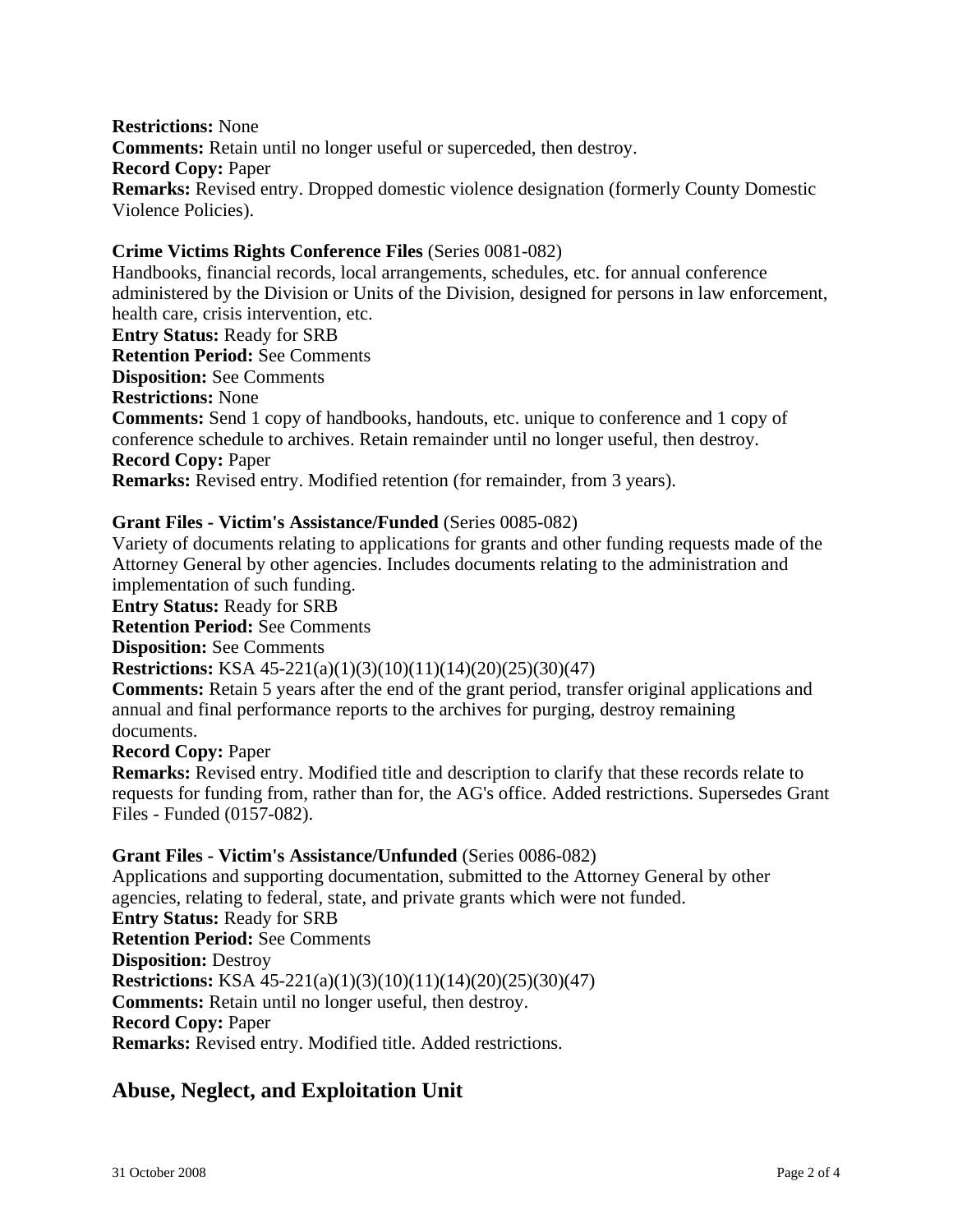**Case Files** (Series Unknown) Documents relating to investigations into abuse, neglect, and exploitation of children or vulnerable adults. **Entry Status:** Ready for SRB **Retention Period:** See Comments **Disposition:** Destroy **Restrictions:** KSA 75-723 **Comments:** Retain in office until case closed plus 2 years, transfer to the records center for 15 calendar years, then destroy. **Record Copy:** Paper **Remarks:** New entry.

## **Crime Victims Compensation Board**

**Board Meeting Files** (Series 0158-082) Proceedings of the Crime Victims Compensation Board: includes agendas, minutes, and other documents. **Entry Status:** Ready for SRB **Retention Period:** See Comments **Disposition:** Archives **Restrictions:** KSA 45-221(a)(30) **Comments:** Retain until no longer useful, then transfer to the archives for purging. **Record Copy:** Paper **Remarks:** Revised entry. Modified title (from Minutes) and expanded description.

**Claim Files** (Series 0154-082) Records regarding claims by individuals for reparations for crimes committed against them: completed forms, correspondence, investigation reports, exhibits, affidavits, vouchers, invoices, etc. **Entry Status:** Ready for SRB **Retention Period:** 005 cldr yrs **Disposition:** Destroy **Restrictions:** KSA 45-221(a)(30); KSA 74-7308 **Record Copy:** Paper **Remarks:** Revised entry. Added restriction. Changed disposition.

# **State Child Death Review Board**

**Board Meeting Files** (Series 0047-082) Agendas, minutes, articles, statistics, notes, reports, etc. relating to meetings conducted by the board. **Entry Status:** Ready for SRB **Retention Period:** See Comments **Disposition:** Archives **Restrictions:** KSA 22a-243 **Comments:** Retain until no longer useful, then transfer to archives for purging. **Record Copy:** Paper